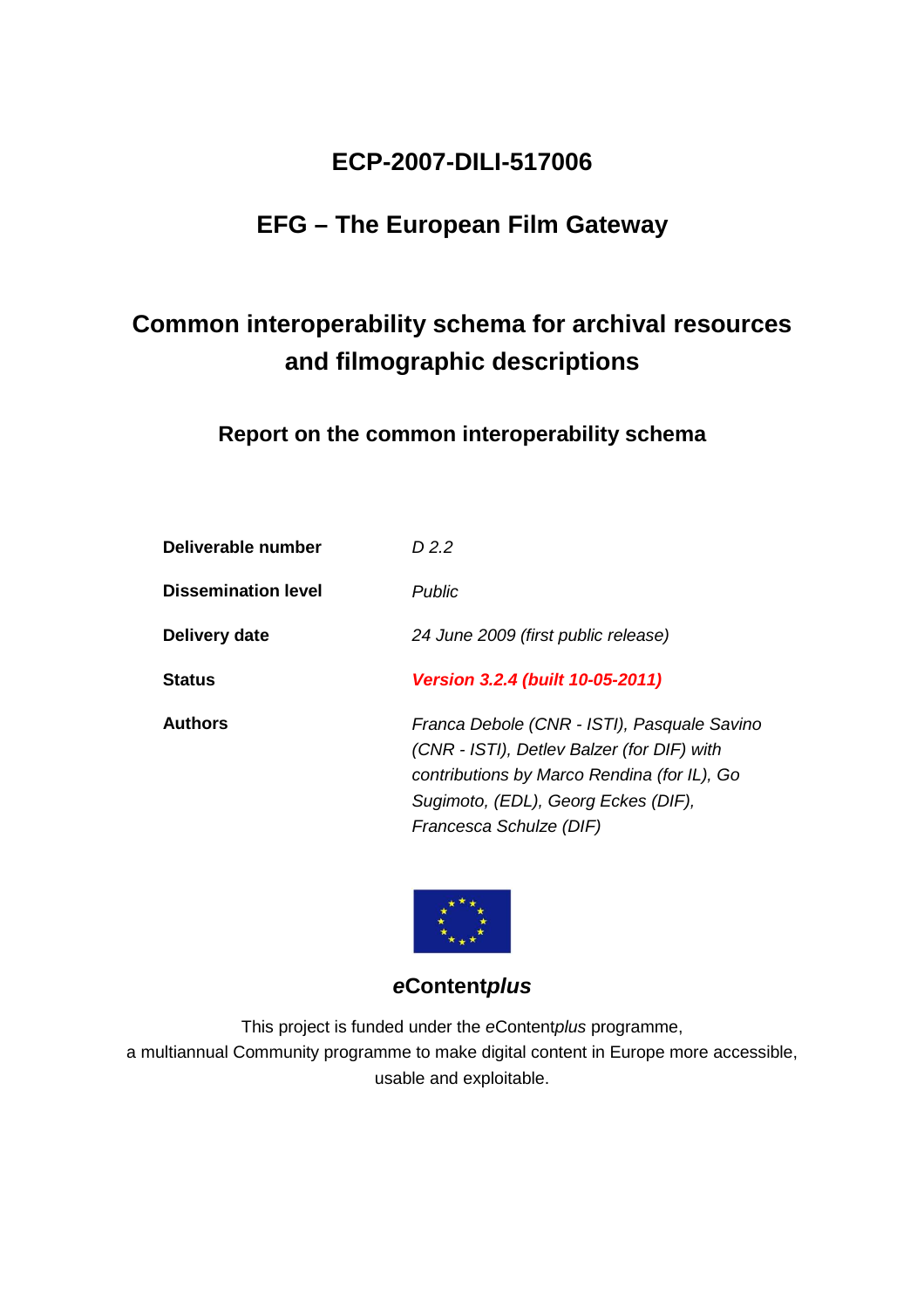

| 5.1 AVCREATION REL AGENT; NONAVCREATION REL AGENT; AVMANIFESTATION REL      |  |
|-----------------------------------------------------------------------------|--|
|                                                                             |  |
|                                                                             |  |
|                                                                             |  |
|                                                                             |  |
|                                                                             |  |
|                                                                             |  |
|                                                                             |  |
| 5.8 AVCREATION REL AVMANIFESTATION; NONAVCREATION REL NONAVMANIFESTATION.45 |  |
| 5.9 COLLECTION REL AVCREATION; COLLECTION REL NONAVCREATION 46              |  |
| 5.10 AVMANIFESTATION REL ITEM; NONAVMANIFESTATION REL ITEM46                |  |
| 5.11 AVMANIFESTATION REL AGENT; NONAVMANIFESTATION REL AGENT 46             |  |
| 5.12 EVENT REL AVMANIFESTATION; EVENT REL NONAVMANIFESTATION46              |  |
|                                                                             |  |
|                                                                             |  |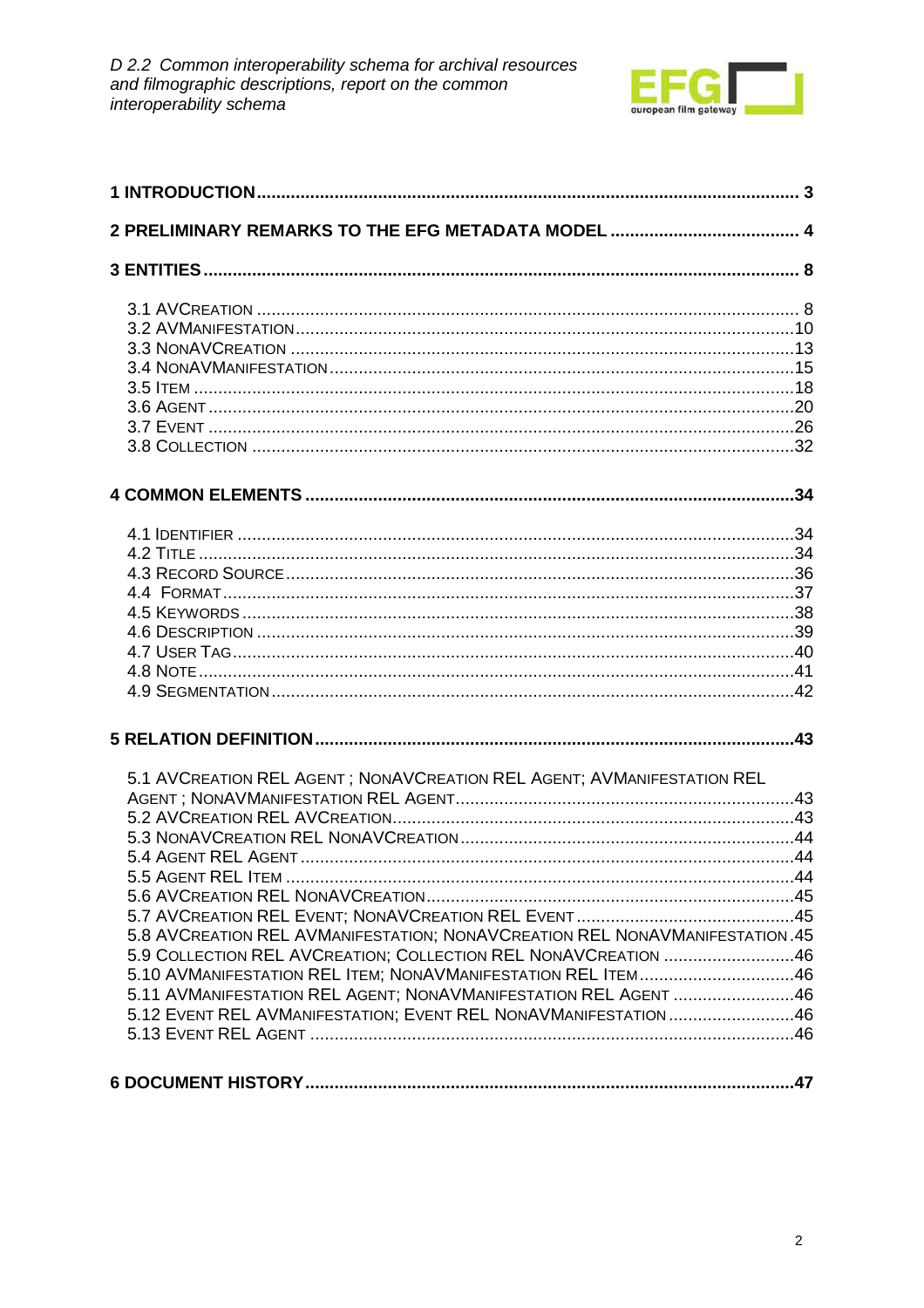

# **1 Introduction**

This deliverable describes the common interoperability schema developed for EFG. The schema allows to consolidate the data held in the various heterogeneous source databases of the EFG content providers in a common format. A first draft outline of the schema had been established in the beginning of March 2009. Since then it has been refined in a series of meetings and telephone conferences. Mainly involved in the establishment of the finalised version were Consiglio Nazionale delle Ricerche – Istituto di Scienza e Tecnologie dell'Informazione (CNR-ISTI), Deutsches Filminstitut – DIF (DIF), Istituto Luce (IL) and Europeana (EDL). An advanced draft version has been presented to the project partners during the WG 3 workshop carried out in Copenhagen from 11 to 13 May 2009. On the basis of the discussion held in Copenhagen the data model has then been finalised. It was circulated to all content providers before the end of June 2009. As defined in the DOW (M2.9 "Evaluation and approval of EFG interoperability by EDL"), evaluation and approval of the existing EFG metadata schema by the Europeana interoperability staff was received in July. Part of the metadata schema described in this deliverable is an XML expression of the same, which was firstly released in July 2007. Following the work on the EFG metadata schema, the mapping from the EFG to the Europeana format  $ESE<sup>1</sup>$  was carried out in December 2009.

This deliverable is divided into five chapters. Chapter 2 gives a general overview of the EFG metadata model, while Chapter 3 introduces the major entities. Chapter 4 focuses on common elements that are applied within more than one entity of the EFG metadata model. Finally, Chapter 5 describes the relationships that can exist between the various entities.

 $\overline{a}$ 

<sup>&</sup>lt;sup>1</sup> Europeana Semantic Elements version 3.2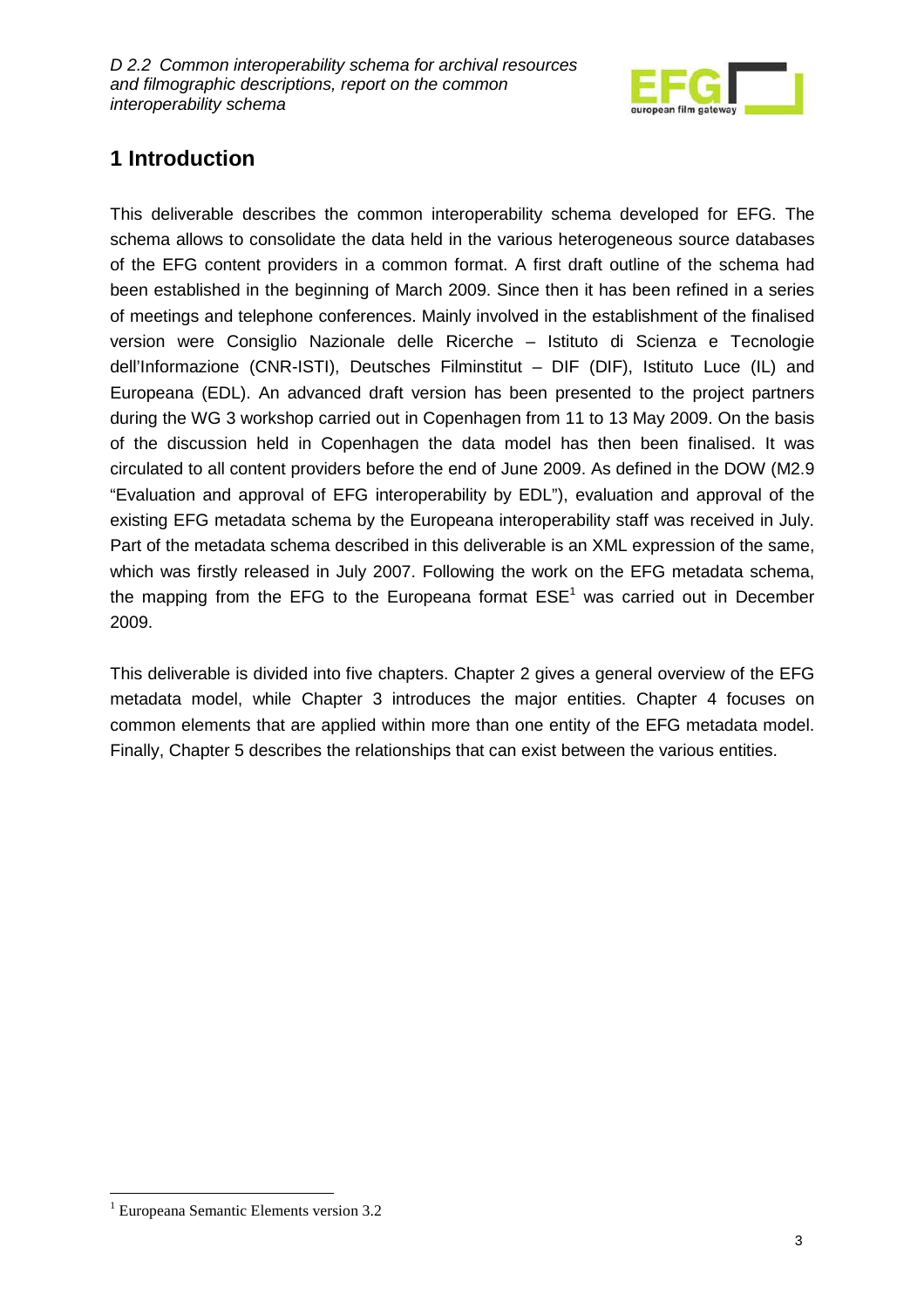

# **2 Preliminary remarks to the EFG metadata model**

The EFG data model described in this deliverable is composed of eight major entities. Entities are defined as the topmost level of description that can have relationships to other entities. In order to describe objects, the EFG metadata model basically distinguishes between three levels: Creation, Manifestation and Item. "Creation" is the topmost level of description and basically refers to the concept of Cinematographic Work as defined in the EN 15907 reference model. Other reference models have been used, such as the FRBR (concepts: Work / Expression) as well as the concept of WPE (Work / Primary Expression) as defined by the OLAC<sup>2</sup>. A creation in EFG can be either an audiovisual work (represented in the "AVCreation" entity) or a non-audiovisual work (represented in the "NonAVCreation" entity). This applies also to the "Manifestation" level which is represented in the entities "AVManifestation" and "NonAVManifestation". The "Item" entity functions as a logical wrapper for the digital file presented in the EFG portal. Moreover, "Agents", "Event" and "Collection" also have entity status.

Each major entity of the schema comes with elements, attributes and relationships. A thorough introduction of these is done in chapter 3. Simple elements are defined redundantly while common elements are defined in a separate chapter. Common elements, in contrast to regular elements, can occur as part of more than one major entity. Moreover, the description of the metadata model includes proposals for value spaces that can be controlled either through vocabularies or syntax definitions.

The last chapter provides details about the relationships that can occur between entities. Relationships can have a type attribute for values that define the semantics of the relationship. These values will be taken from controlled vocabularies which specify a forward and inverse form of the relationship, and possible restrictions depending on the classes of entities for which the relationship is valid. The vocabularies for the relationship type attributes were defined within Work Package 3.

The EFG metadata model applies existing metadata standards and schemas as well as reference models from the audiovisual and digital library sector. These are:

- prEN 15907, Film identification Enhancing interoperability of metadata Elements sets and structures $3$  (EN\_15907\_2009-12-14-1 STD Version 2.3).
- Europeana Semantic Elements specifications. V3.2 Date: 07.08.2009. URL: http://version1.europeana.eu/c/document\_library/get\_file?uuid=104614b7-1ef3-4313-9578-59da844e732f&groupId=10602

 $\overline{a}$ <sup>2</sup> Online Audiovisual Cataloguers

<sup>&</sup>lt;sup>3</sup> Final draft of the standard. Further information:  $\frac{http://www.filmstandards.org}{http://www.filmstandards.org}$ .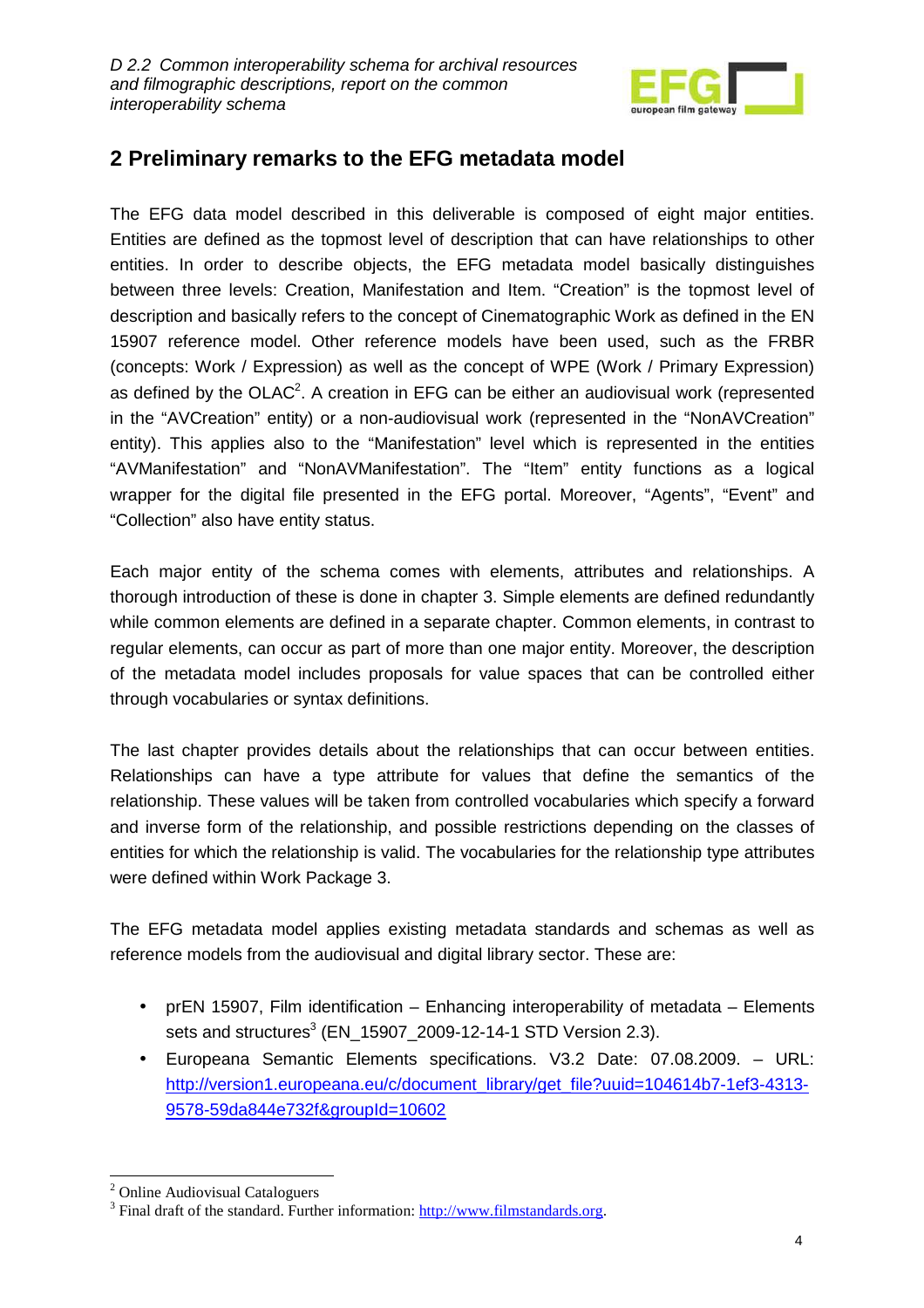

- IFLA: Functional Requirements for Bibliographic Records. Corrected version of 2009. – URL: http://www.ifla.org/en/publications/functional-requirements-for-bibliographicrecords
- Moving Image Work-Level Records Task Force (Online Audiovisual Cataloguers): Report and Recommendations for Moving Image Works. – URL: http://www.olacinc.org/drupal/?q=node/27. – Cited: 16.06.2009.
- Encoded Archival Context (EAC). URLs: http://jefferson.village.virginia.edu/eac/; http://jefferson.village.virginia.edu/eac/. – Cited: 16.06.2009

Moreover, this documentation provides references to the vocabulary sources applied for the respective element. Amongst others, the following standards were used to define controlled vocabularies or syntactic rules for EFG value spaces:

- ISO 639-1:2002 Codes for the representation of names of languages Part 1: Alpha 2 code
- ISO 639-2:1998 Codes for the representation of names of languages Part 2: Alpha 3 code
- ISO 3166-1: Codes for the representation of names of countries and their subdivisions. - Part 1: Country codes
- ISO-3166-2: Codes for the representation of names of countries and their subdivisions – Part 2: Country subdivision code
- ISO 8601:2004 Data elements and interchange formats Information interchange Representation of dates and times.
- Library of Congress: MARC Code List for Countries. Date: April 2008 URL: http://www.loc.gov/marc/countries/cou\_home.html
- ISO 15511:2003 Information and documentation International Standard Identifier for Libraries and Related Organisations (ISIL)
- Internet Media Types (MIME). http://www.iana.org/assignments/media-types

The entire documentation of the semantic and syntactic rules applied in EFG is available as Milestone 3.2 "Semantic & Syntactic Interoperability Rules". This report can be found in the members' area of the EFG project website $4$ .

At the core, the EFG data model is an entity relationship model, although it applies some parts from an RDF<sup>5</sup> logic namely semantically defined types for relationships (see chapter 5). This entity-relationship view is illustrated in figure 1 below which provides an overview of all major entities and the relationships between them. For relationships, the cardinalities are given in a notation that is explained in figure 2. The model implies that all many-to-many relationships are bi-directional, i.e. that they can have distinct meanings in each direction.

<sup>&</sup>lt;sup>4</sup> http://www.europeanfilmgateway.eu/members/members-workpackage\_3.php

<sup>5</sup> Resource Description Framework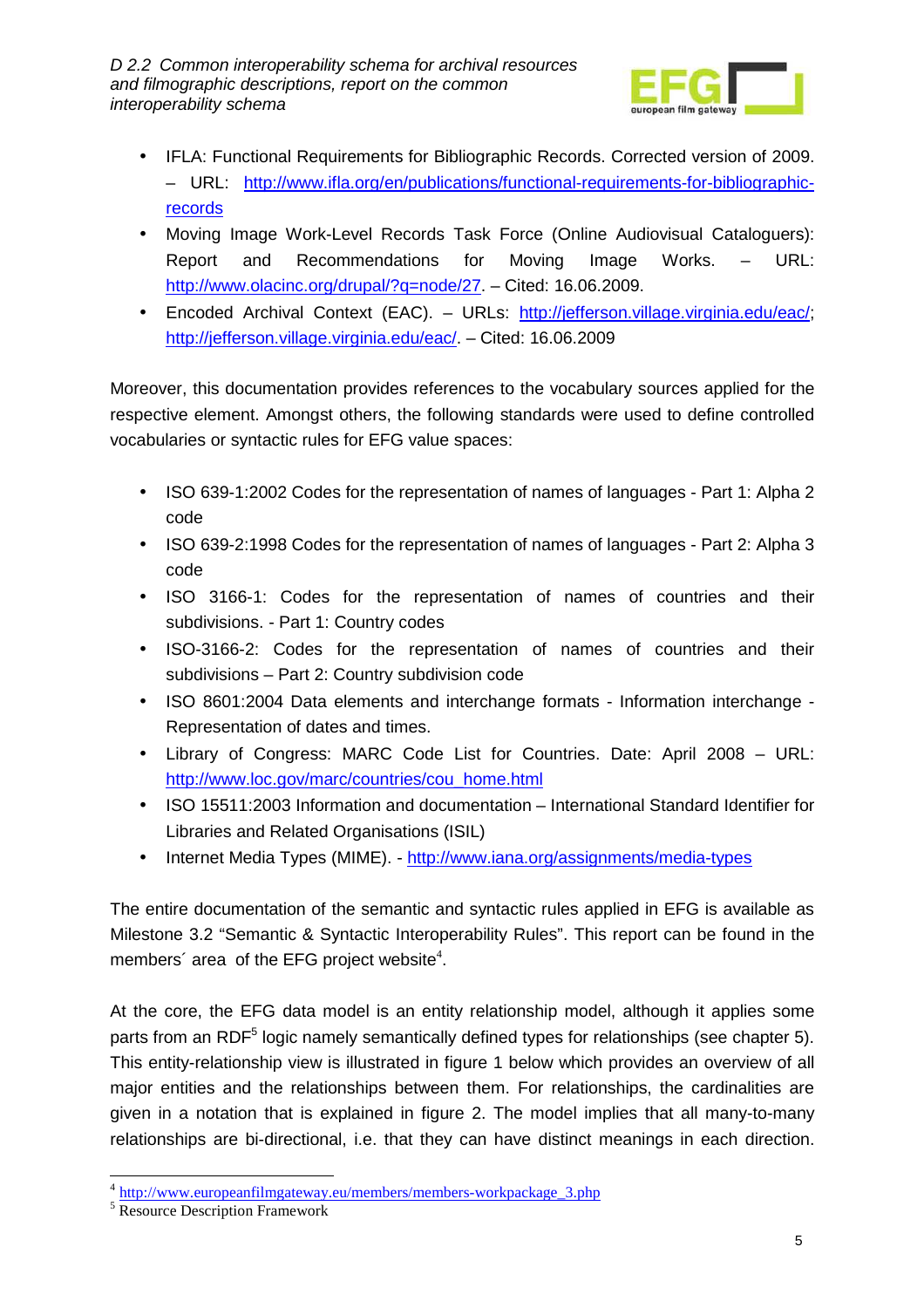

Figure 1: Entities and relationships of the EFG metadata model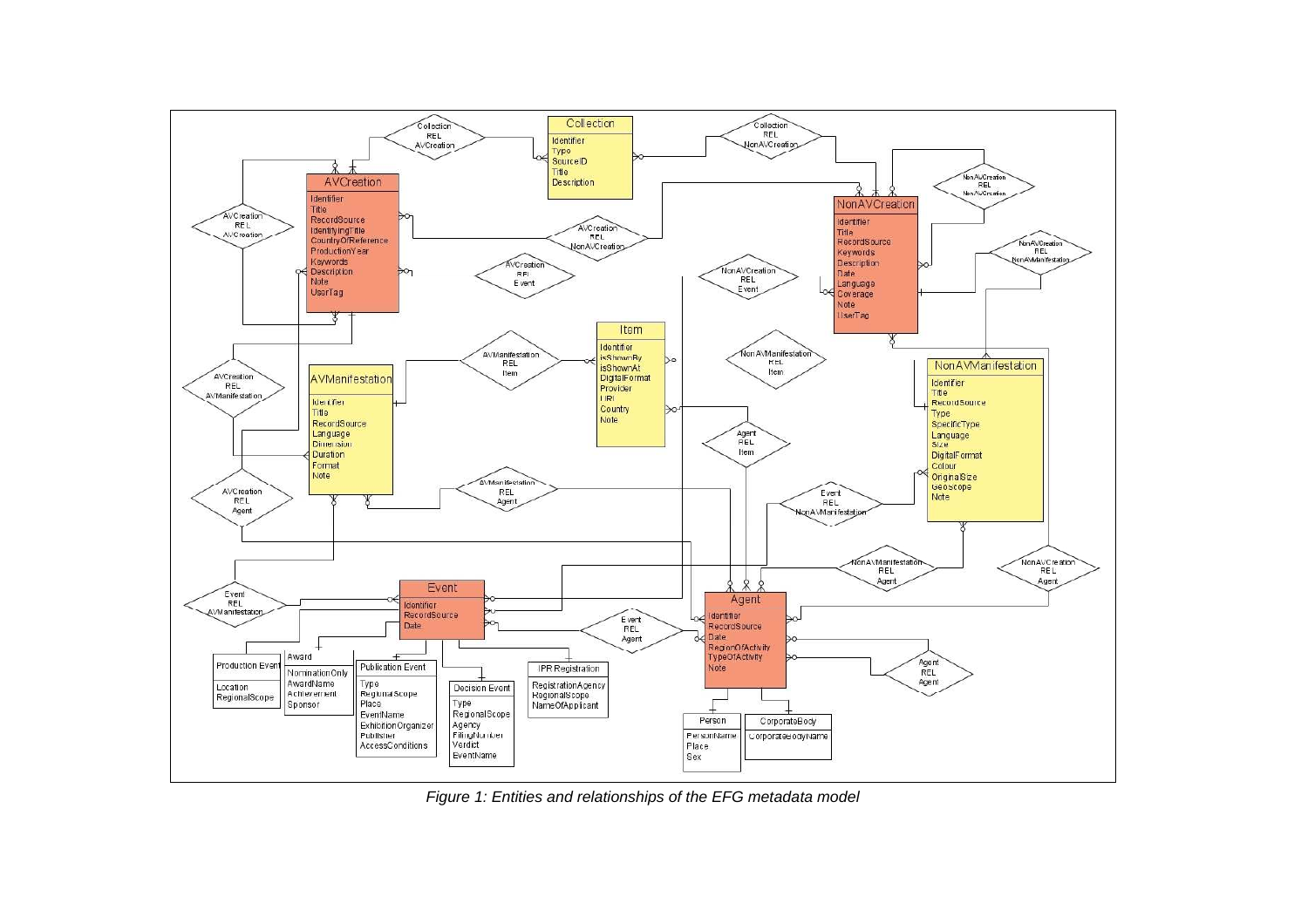

Figure 2: Cardinalities of relationships

For a better understanding of the metadata schema documentation provided hereafter, a short definition of the used terms is given:

- **Entity**: A conceptual unit defining a focus of description. Entities can enter relationships with other entities. An entity can have attributes and can be composed of elements.
- **Element**: A semantic unit that is a major property of one or more entities. An element can have attributes.
- **Attribute**: A named property, of elements and/or relationships, whose value domain can be restricted by a data type. An attribute usually consists of a name and a value.
- **Relation**: A relation is a property that associates an entity to another entity. A relation can have attributes.
- **Cardinality**: The number of times an instance of a relationship is permitted. An element with the cardinality status zero is optional. A relationship with the status one or more is mandatory.
- **Occurrences**: The number of times an instance of an element can exist (zero, one or more). An element with the occurrence status zero is optional. An element with the status one or more is mandatory.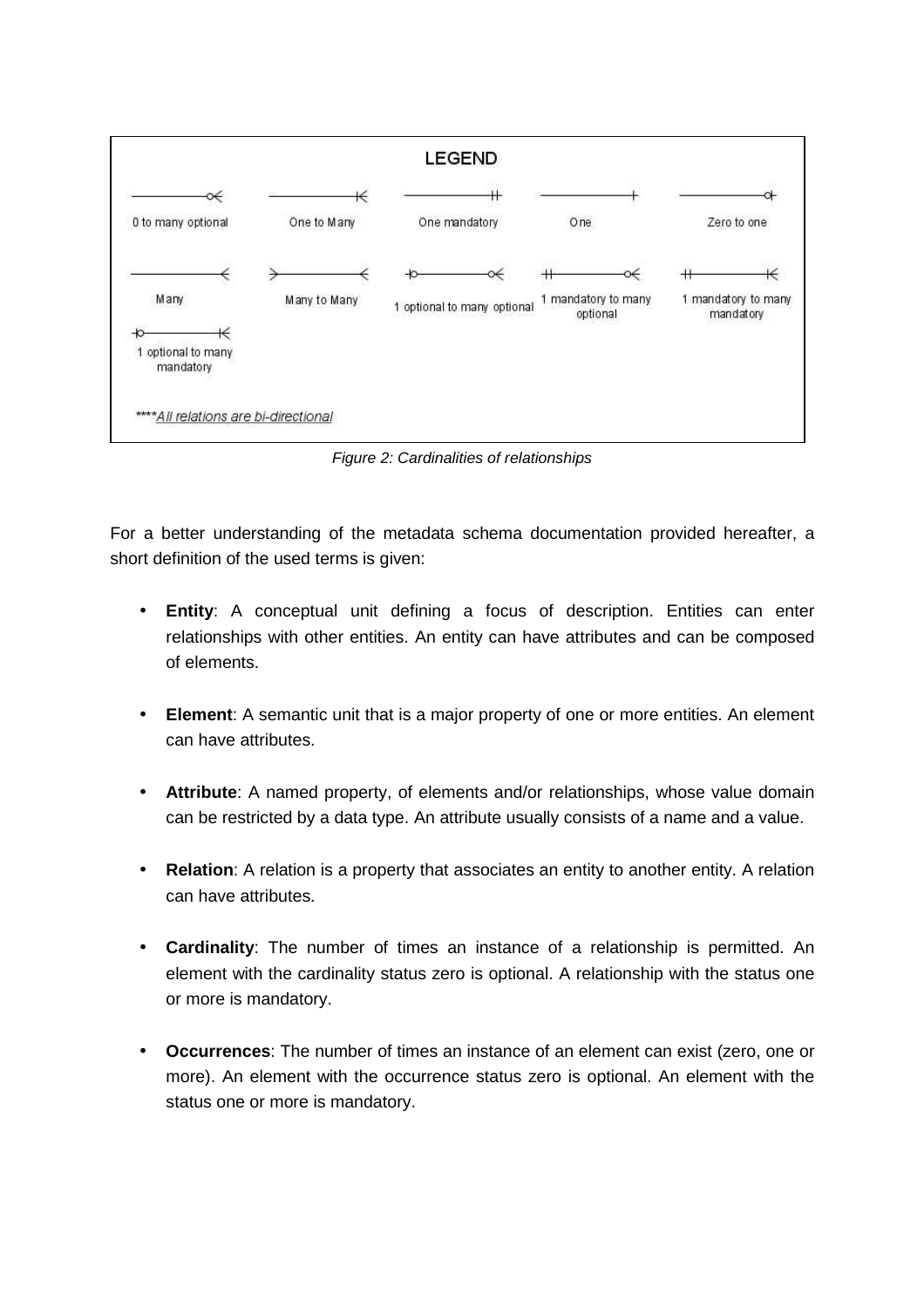

# **3 Entities**

For each entity listed here, a list of elements and attributes is supplied. For some of these, proposals for value spaces are given, either through controlled vocabulary or through syntax definitions. The number of occurrences, the entity's status as well as their allowed relationships are indicated in all cases. It should be noted, that some occurrences can be subject to revision.

### **3.1 AVCreation**

This entity refers to the concept of cinematographic work as defined in prEN 15907:2009 clause 4.1. An audiovisual creation should only have properties that remain constant throughout all of its manifestations.

### **3.1.1 Elements**

- **Identifier** (described in 4.1 Identifier) Identifier of the audiovisual creation that will be automatically generated by the EFG database. Status: Mandatory; Occurrences: 1
- **Title** (described in 4.2 Title) Status: Mandatory: Occurrences: 1..n
- **Record Source** (described in 4.3 Record Source) Status: Mandatory: Occurrences: 1..n

### • **Identifying Title**

A short phrase for identifying the audiovisual creation, to be used e.g. in humanreadable result lists from database queries. The identifying title should not be constructed by a cataloguer according to cataloguing rules but algorithmically during the metadata conversion process for EFG. This element was modelled by using prEN 15907:2009 clause 6.4.

Status: Mandatory; Occurrences: 1

Attribute:

• Origin

Acronym or other identifier indicating the origin of the element content. For identifying titles created automatically, this should be the name and version of the software agent.

Status: Optional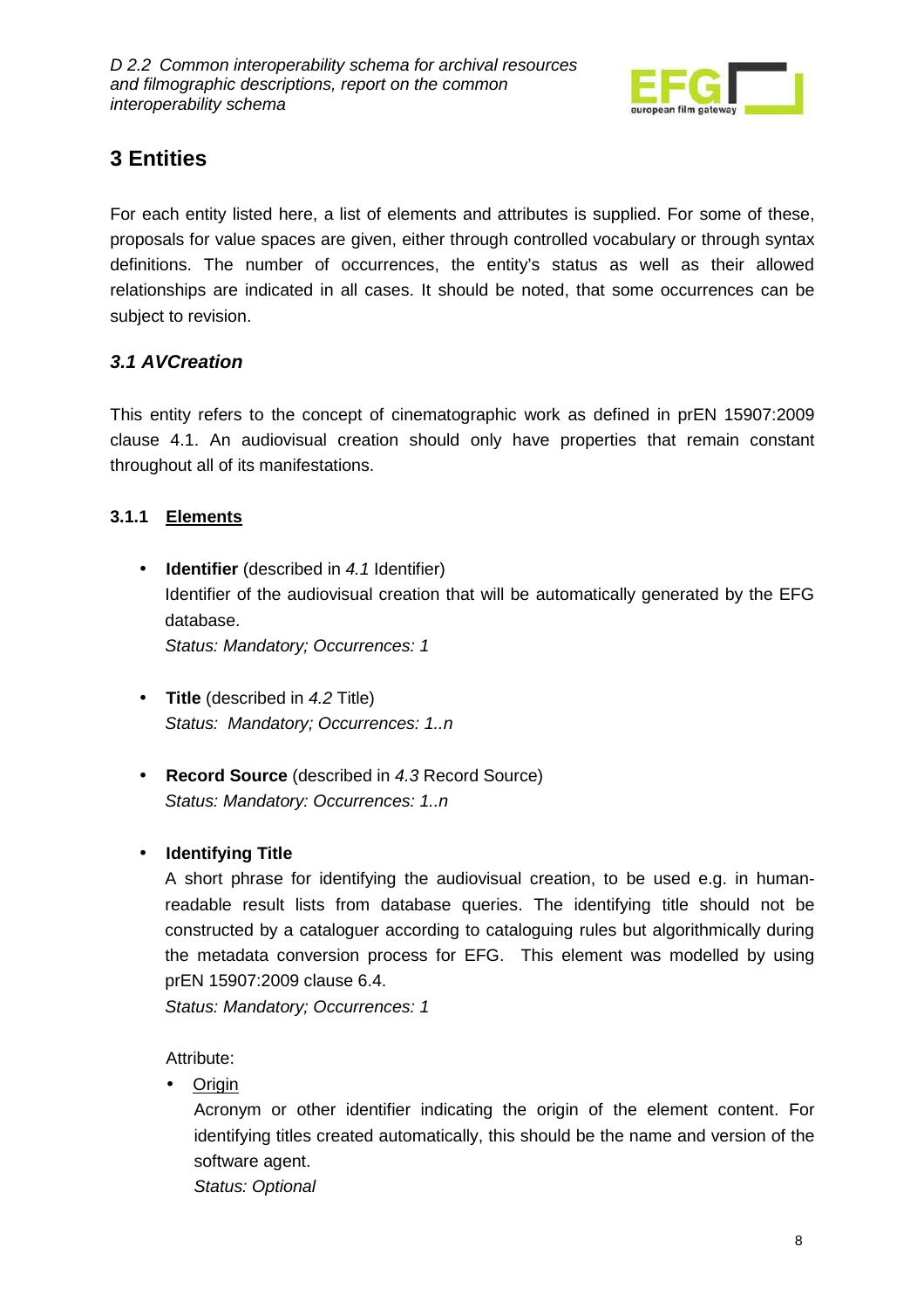

#### • **Country of Reference**

The geographic origin of a audiovisual creation. This should be the country or countries where the production facilities are located. If production information is missing, this element can refer to countries where the audiovisual creation was filmed or distributed, or where copies are known to exist in archives.

Value space: controlled vocabulary (efg:Iso3166-1CountryCS, efg:XPZ44- 002HistoricCountryCS, efg:Regions\_LocallyDefined) Status: Mandatory: Occurrences: 1..n

#### Attribute:

• Reference

The relationship between a geographic area and the audiovisual creation. Defaults to "production", use of this attribute is only required if the point of reference is different from the country of production.

Value space: controlled vocabulary (efg:CountryReference)

#### • **Production Year**

The year associated with the production of the audiovisual creation. A typical use of this element is the chronological ordering of AVCreations. Status: Mandatory; Occurrences: 1..n

Attribute:

• derived from

If this attribute is empty or omitted, then it is assumed that the "Production Year" has been validated as a real production year. Otherwise, it may contain a textual string which specifies how it has been derived (e.g. inferred from censorship). Value space: free text

- **Keywords** (described in 4.5 Keywords) Status: Optional; Occurrences: 0..n
- **Description** (described in 4.6 Description) Status: Optional; Occurrences: 0..n
- **Note** (described in 4.8 Note) Status: Optional; Occurrences: 0..n
- **User Tag** (described in 4.7 User Tag) This is a tag created by the user through the EFG interface. Status: Optional; Occurrences: 0..n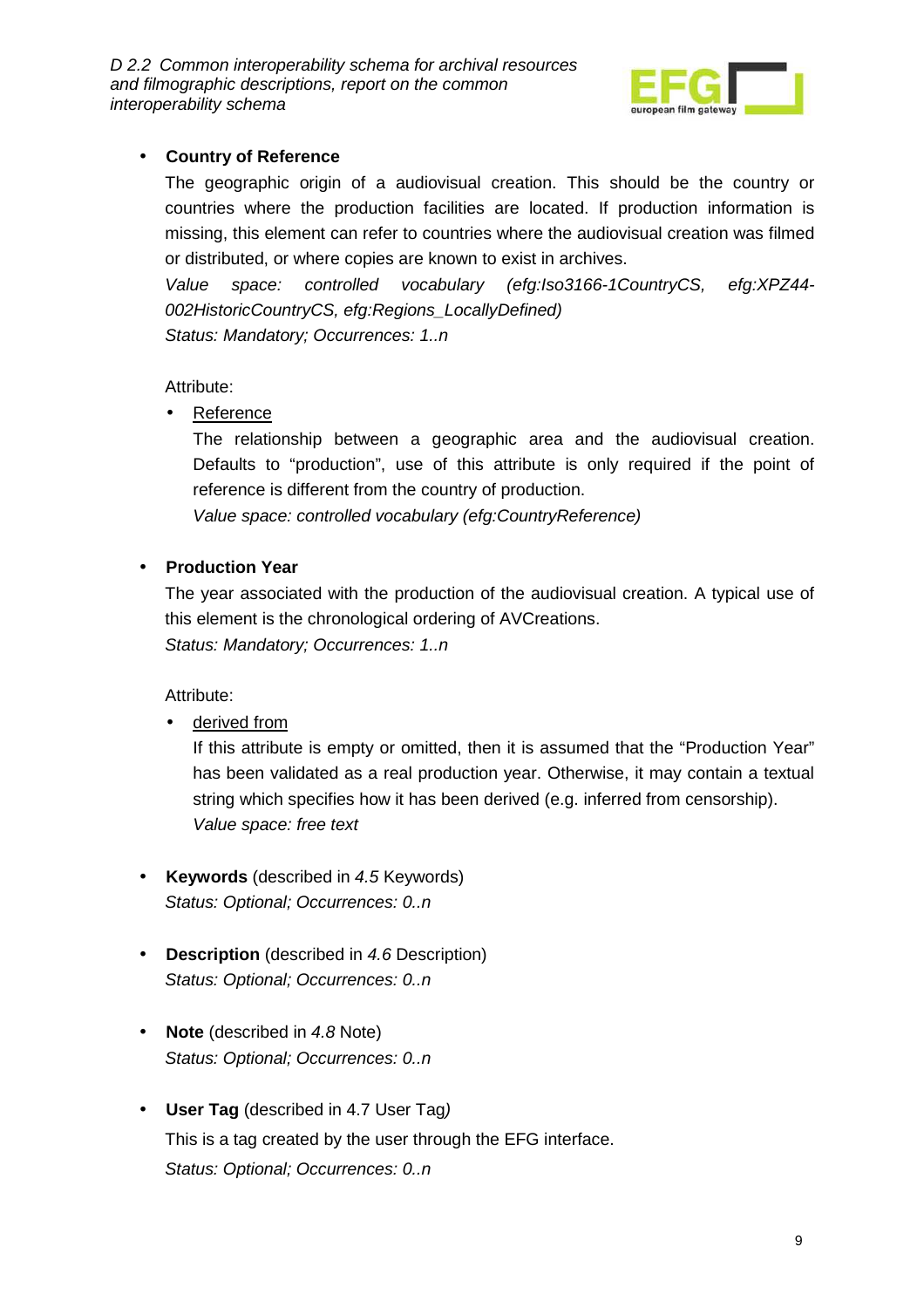

### • **ViewFilmography**

An unambiguous URL reference to the full filmographic entry of a film on the content provider web site.

Status: Optional, Occurrences: 0..n

### **3.1.2 Allowed Relationships**

- AVCreationRELAgent (described in 5.1 AVCreation REL Agent: NonAVCreation REL Agent; AVManifestation REL Agent ; NonAVManifestation REL Agent)
- AVCreationRELEvent (described in 5.7 AVCreation REL Event; NonAVCreation REL Event)
- AVCreationRELAVManifestation (described in 5.8 AVCreation REL AVManifestation; NonAVCreation REL NonAVManifestation)
- AVCreationRELAVCreation (described in 5.2 AVCreation REL AVCreation)
- AVCreationRELNonAVCreation(described in 5.6 AVCreation REL NonAVCreation)
- CollectionRELAVCreation (described in 5.9 Collection REL AVCreation; Collection REL NonAVCreation)

### **3.2 AVManifestation**

This entity groups all properties that can change during the lifecycle of an audiovisual creation without affecting the identity of a film work as such. A manifestation is the physical embodiment of an audiovisual creation. Examples are archival copies (analogue or digital) or distribution files. This entity was modelled by using the pr:EN 15907:2009 clause 4.3.

### **3.2.1 Elements**

- **Identifier** (described in 4.1 Identifier) Identifier of the audiovisual manifestation that will be automatically generated by the EFG database. Status: Mandatory; Occurrences: 1
- **Title** (described in 4.2 Title) Status: Optional: Occurrences: 0..n
- **Record Source** (described in 4.3 Record Source) Status: Mandatory; Occurrences: 1..n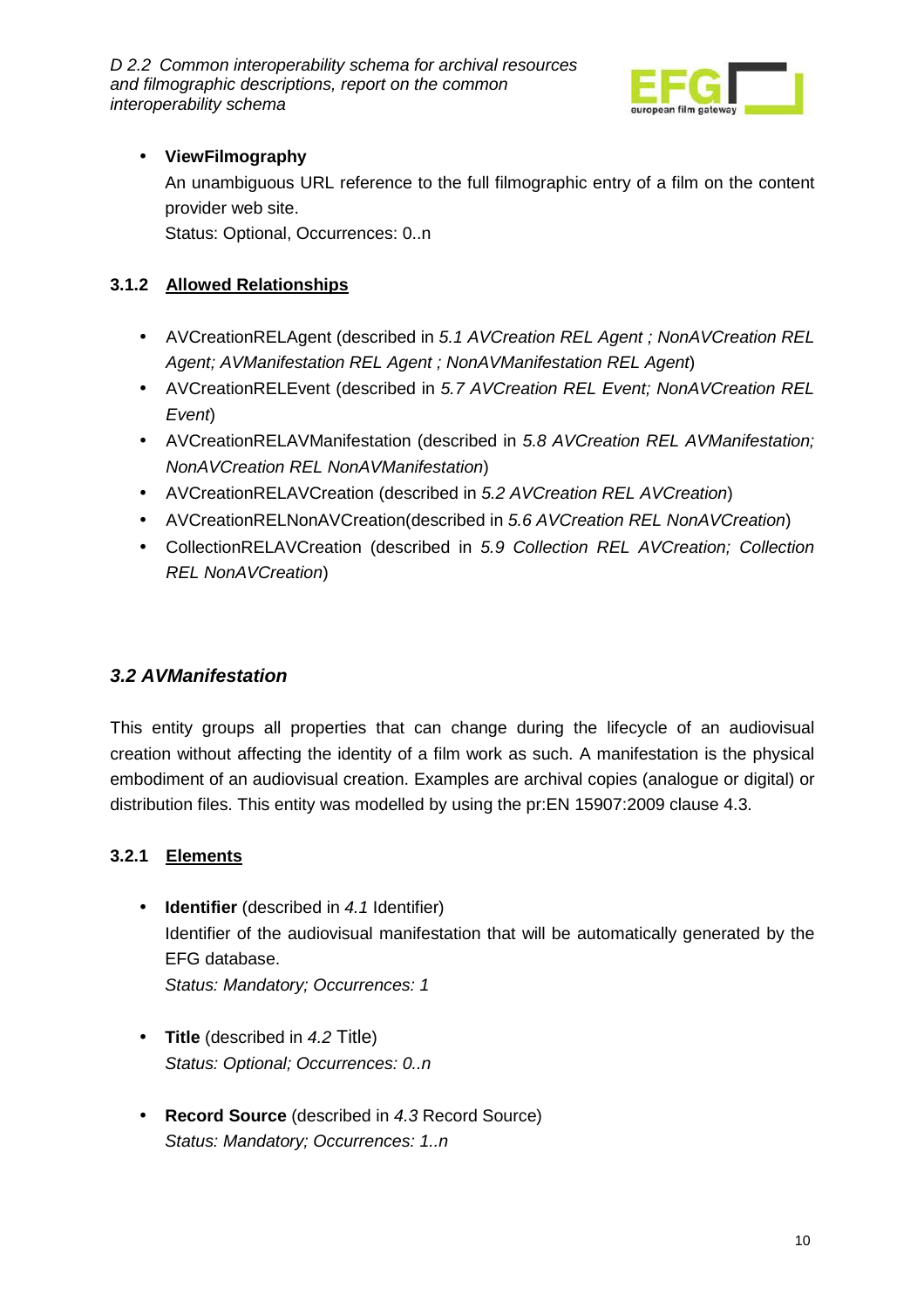

### • **Language**

The language of the spoken, sung or written content. Value space: controlled vocabulary (efg:Iso639-1LanguageCS, efg:Iso639- 2LanguageCS) Status: Optional; Occurrences: 0..n

Attribute:

• Language usage

This indicates the relationship between the language and the manifestation. Defaults to "unspecified". Value space: controlled vocabulary (efg:LanguagePurposeCodeCS)

#### • **Dimension**

The total physical dimension of the manifestation represented as numeric value, with decimal places if required. For example, if the carrier type is a DVD, it represents the DVD size. If the carrier type is a file, it represents the size in bytes, etc. Status: Optional; Occurrences: 0..n

Attributes:

• unit

Value space: controlled vocabulary (efg:DimenionUnitCS)

• reference

If the manifestation is composed of more than one physical carrier for which individual lengths are known, then this attribute should be used to refer the length information to a particular carrier (e.g. "reel 3"). Value space: text

#### • **Duration**

The running time of the audiovisual manifestation measured in minutes and seconds. Status: Optional; Occurrences: 0..1

Attribute:

• frame rate

Optional value for the projection speed, given in frames per second, to which the given duration refers.

Value space: text

#### • **Coverage**

The spatial or temporal topic of the audiovisual manifestation. Status: Optional; Occurrences: 0..n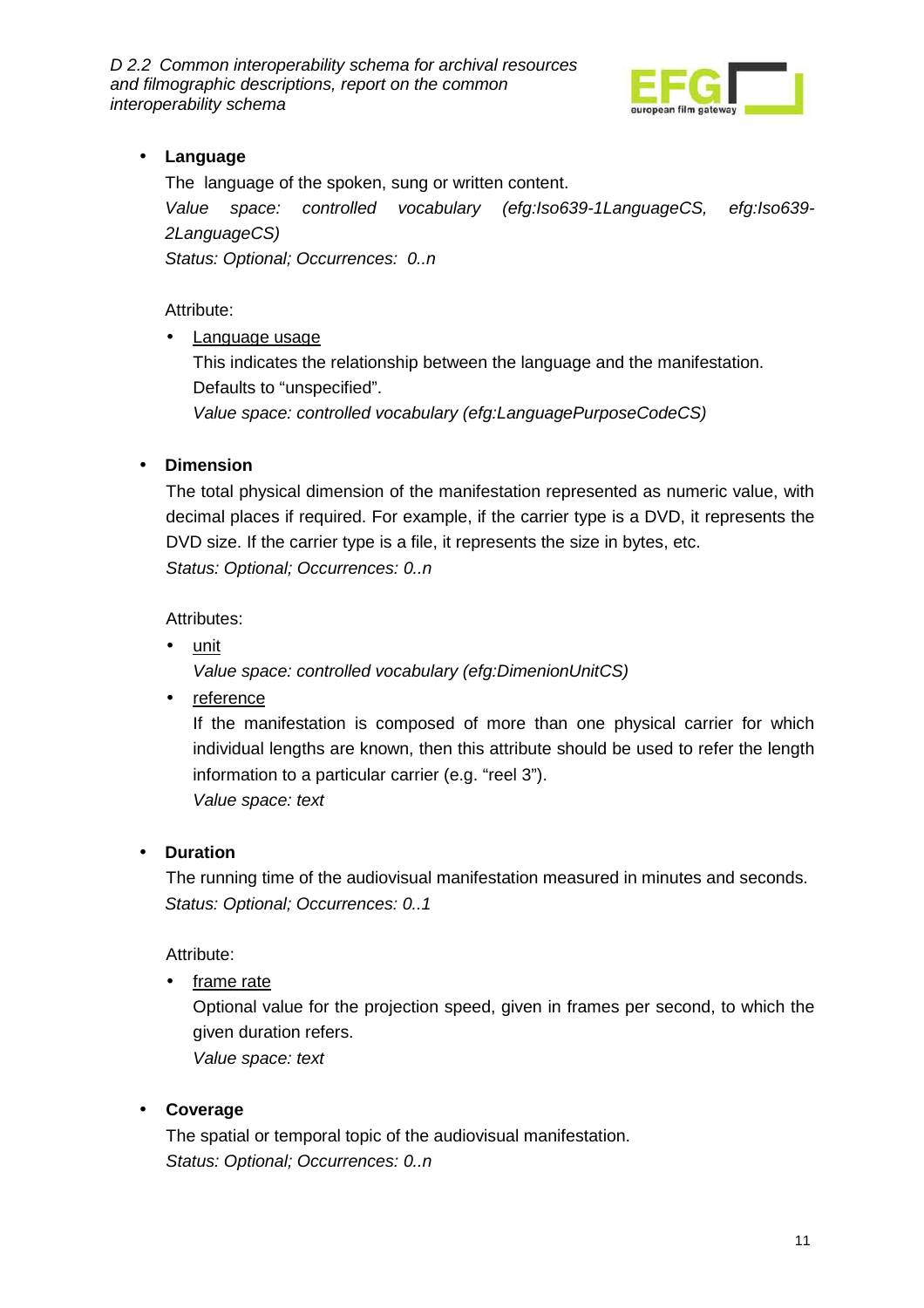

Attributes:

• spatial

This may be a named place, a location, a spatial coordinate or a named administrative entity.

Value space: text

• temporal

This may be a period, date or range date. Value space: text or controlled syntax (ISO 8601 in form of YYYY-MM-DD)

• **Format** (described in 4.4 Format) Status: Optional; Occurrences: 0..1

#### • **Rights Holder**

Name of the copyright holder. Value space: text Status: Optional; Occurrences: 0..n

#### Attribute:

• URL If available, URL to the homepage of the copyright holder. Value space: text Status: Optional; Occurrences: 0..n

#### • **Rights Status**

Specifies the copyright status of the digital object the provider submits to EFG. Value space: Controlled vocabulary (efg:Rightsstatus) Status: Optional; Occurrences: 0..n

#### • **Provenance**

Organisation which owns or has custody of the item (analogue or born digital). Value space: text Status: Optional; Occurrences: 0..1

### • **Thumbnail**

Link to the reduced-size image of the Manifestation. Value space: text (link or "n/a") Status: Mandatory; Occurrences: 1

• **Note** (described in 4.8 Note) Status: Optional; Occurrences: 0..n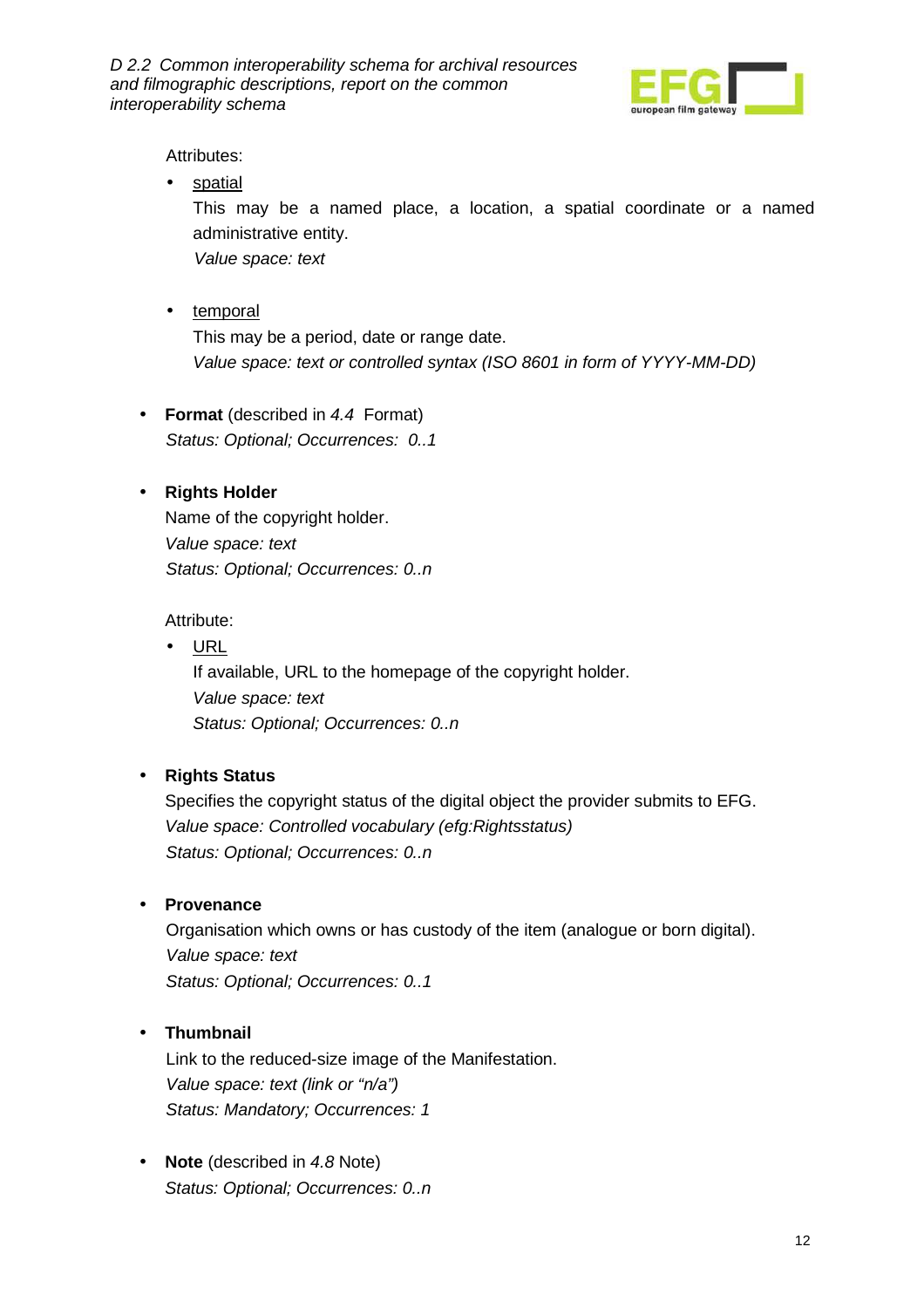

#### **3.2.2 Allowed relationships**

- EventRELAVManifestation (described in 5.12 Event REL AVManifestation; Event REL NonAVManifestation)
- AVManifestationRELItem (described in 5.10 AVManifestation REL Item; NonAVManifestation REL Item)
- AVManifestationRELAgent (described in 5.11 AVManifestation REL Agent; NonAVManifestation REL Agent)
- AVCreationRELAVManifestation (described in 5.8 AVCreation REL AVManifestation; NonAVCreation REL NonAVManifestation)

### **3.3 NonAVCreation**

Non-audiovisual creations in EFG can be pictures, photos, correspondence, books or periodicals. The descriptions of NonAVCreations and their associated manifestations follow an early version of the Europeana Semantic Elements specification. For the data exchange with the Europeana system mappings to the current ESE version will be constructed. Digital representations of non-film works available for viewing are accommodated in an associated instance of the item entity.

### **3.3.1 Elements**

- **Identifier** (described in 4.1 Identifier) In this context it is the identifier of the non-audiovisual creation. Status: Mandatory; Occurrences: 1
- **Title** (described in 4.2 Title) Status: Mandatory; Occurrences: 1..n
- **Record Source** (described in 4.3 Record Source) Status: Mandatory; Occurrences: 1..n
- **Keywords** (described in 4.5 Keywords) Status: Optional; Occurrences: 0..n
- **Description** (described in 4.6 Description) Status: Optional; Occurrences: 0..n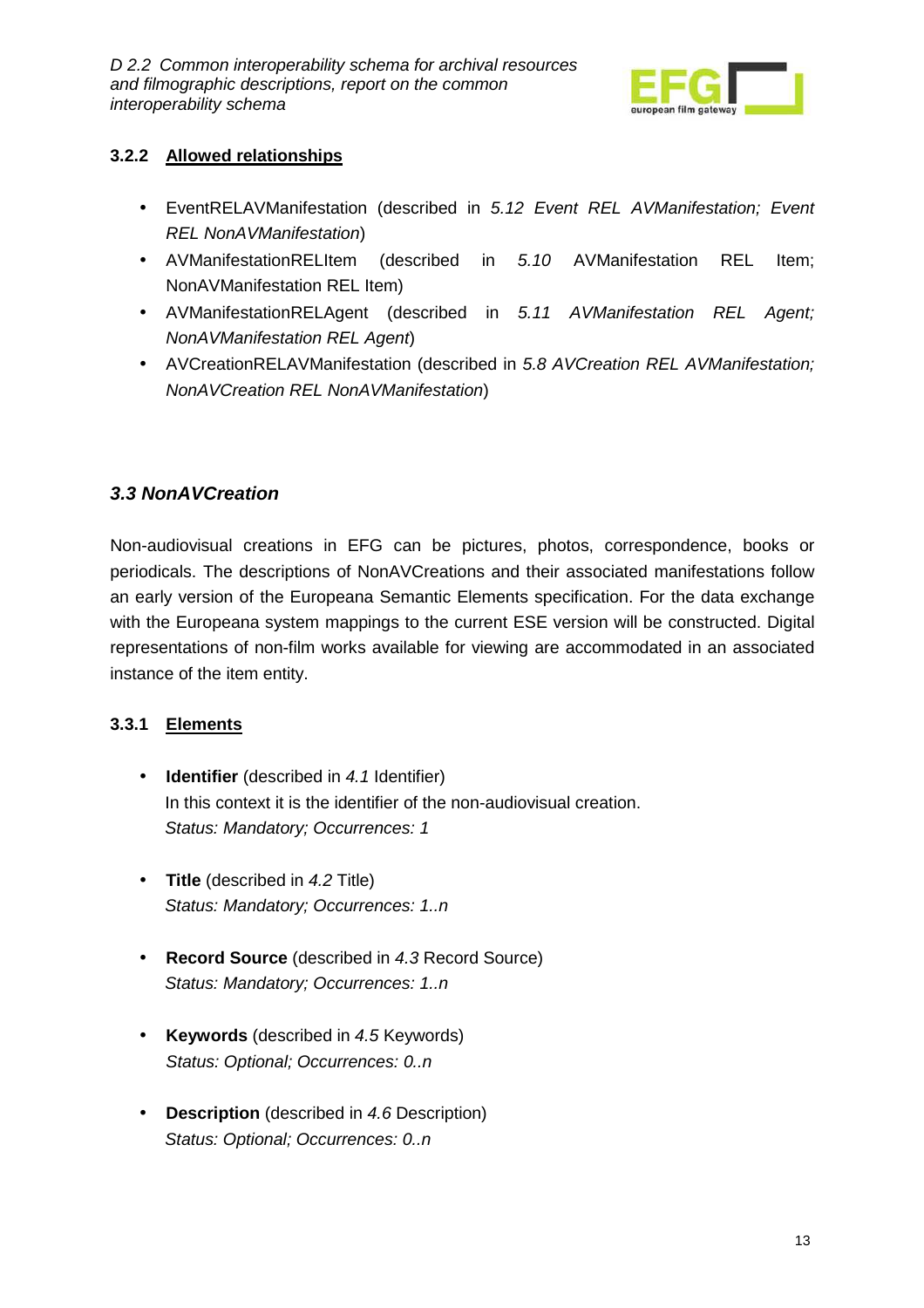

#### • **Date Created**

The point or period of time associated with the creation of the non-audiovisual creation.

Value space: syntax follows ISO 8601 ("YYYY-MM-DD" or "YYYY") Status: Optional; Occurrences: 0..n

#### • **Language**

The language of the major verbal content of the document. Value space: controlled vocabulary (efg:Iso639-1LanguageCS, efg:Iso639- 2LanguageCS) Status: Optional; Occurrences: 0..1

- **Note** (described in 4.8 Note) Status: Optional; Occurrences: 0..n
- **User Tag** (described in 4.7 User Tag) This is a tag created by the user through the EFG interface. Status: Optional; Occurrences: 0..n

#### **3.3.2 Allowed relationships**

- NonAVCreationRELAgent (described in 5.1 AVCreation REL Agent ; NonAVCreation REL Agent; AVManifestation REL Agent ; NonAVManifestation REL Agent)
- NonAVCreationRELNonAVManifestation (described in 5.8 AVCreation REL AVManifestation; NonAVCreation REL NonAVManifestation)
- NonAVCreationRELNonAVCreation (described in 5.3 NonAVCreation REL NonAVCreation)
- NonAVCreationRELEvent (described in 5.7 AVCreation REL Event; NonAVCreation REL Event)
- CollectionRELNonAVCreation (described in 5.9 Collection REL AVCreation; Collection REL NonAVCreation)
- AVCreationRELNonAVCreation (described in 5.6 AVCreation REL NonAVCreation)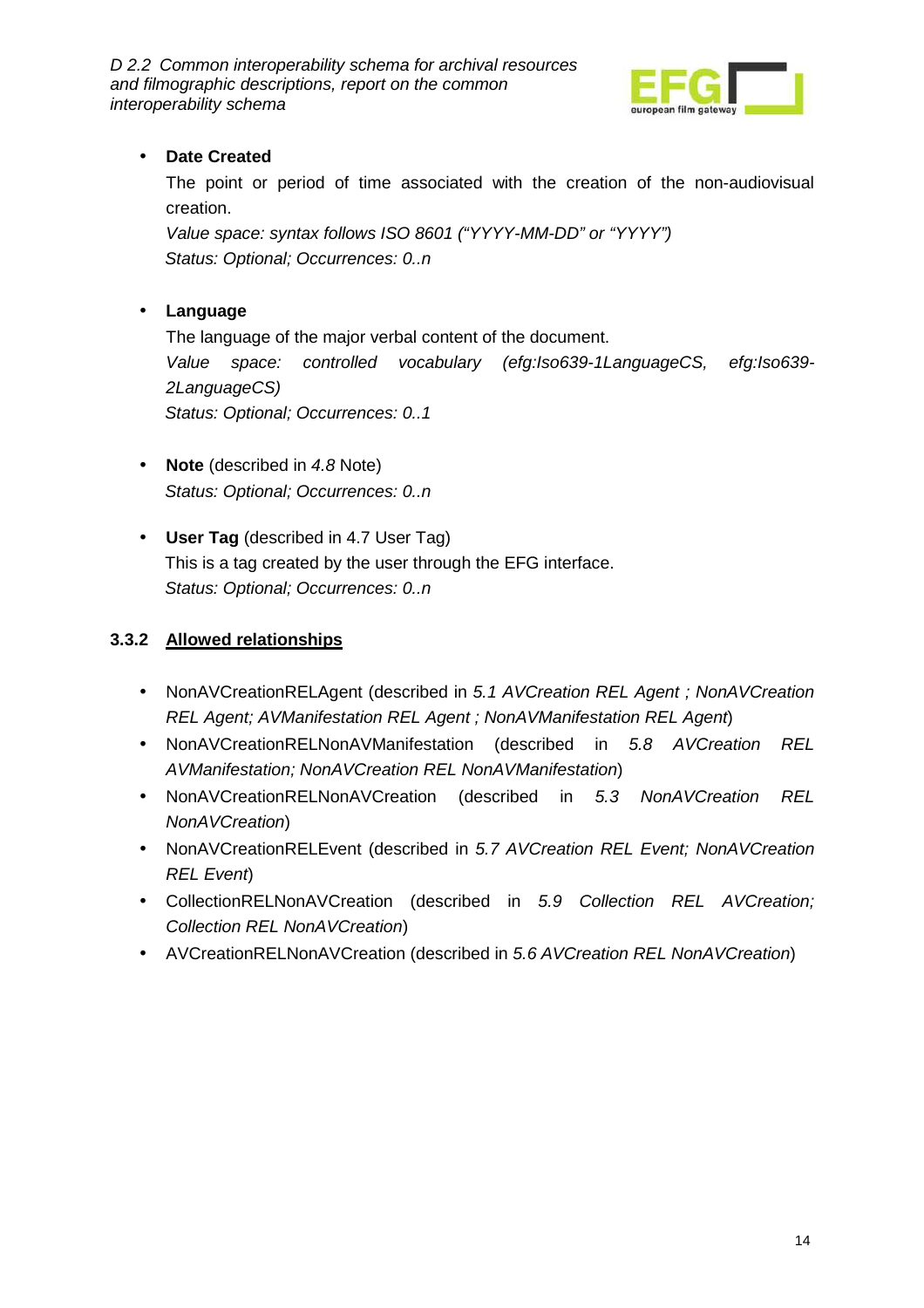

### **3.4 NonAVManifestation**

This entity has the function to keep track of copies made of non-audiovisual objects (e.g. a letter gets scanned and then copied, etc.).

#### **3.4.1 Elements**

- **Identifier** (described in 4.1 Identifier) In this context it is the identifier of the non-audiovisual manifestation. Status: Mandatory; Occurrences: 1
- **Title** (described in 4.2 Title) Status: Optional; Occurrences: 0..n
- **Record Source** (described in 4.3 Record Source) Status: Mandatory; Occurrences: 1..n

#### • **Type**

The general type of the non-audiovisual manifestation. Value space: controlled vocabulary (efg:ObjectType) Status: Mandatory; Occurrences: 1

### • **Specific Type**

This element further specifies the type of the non-audiovisual manifestation. Here the document type should be indicated. Value space: controlled vocabulary (efg:SpecificType) Status: Mandatory; Occurrences: 1

#### • **Language**

The language of the spoken, sung or written content. Value space: controlled vocabulary (efg:Iso639-1LanguageCS, efg:Iso639- 2LanguageCS) Status: Optional; Occurrences: 0..n

#### Attribute:

• Language usage

This indicates the relationship between the language and the manifestation. Defaults to "unspecified".

Value space: controlled vocabulary (ebu:LanguagePurposeCodeCS.)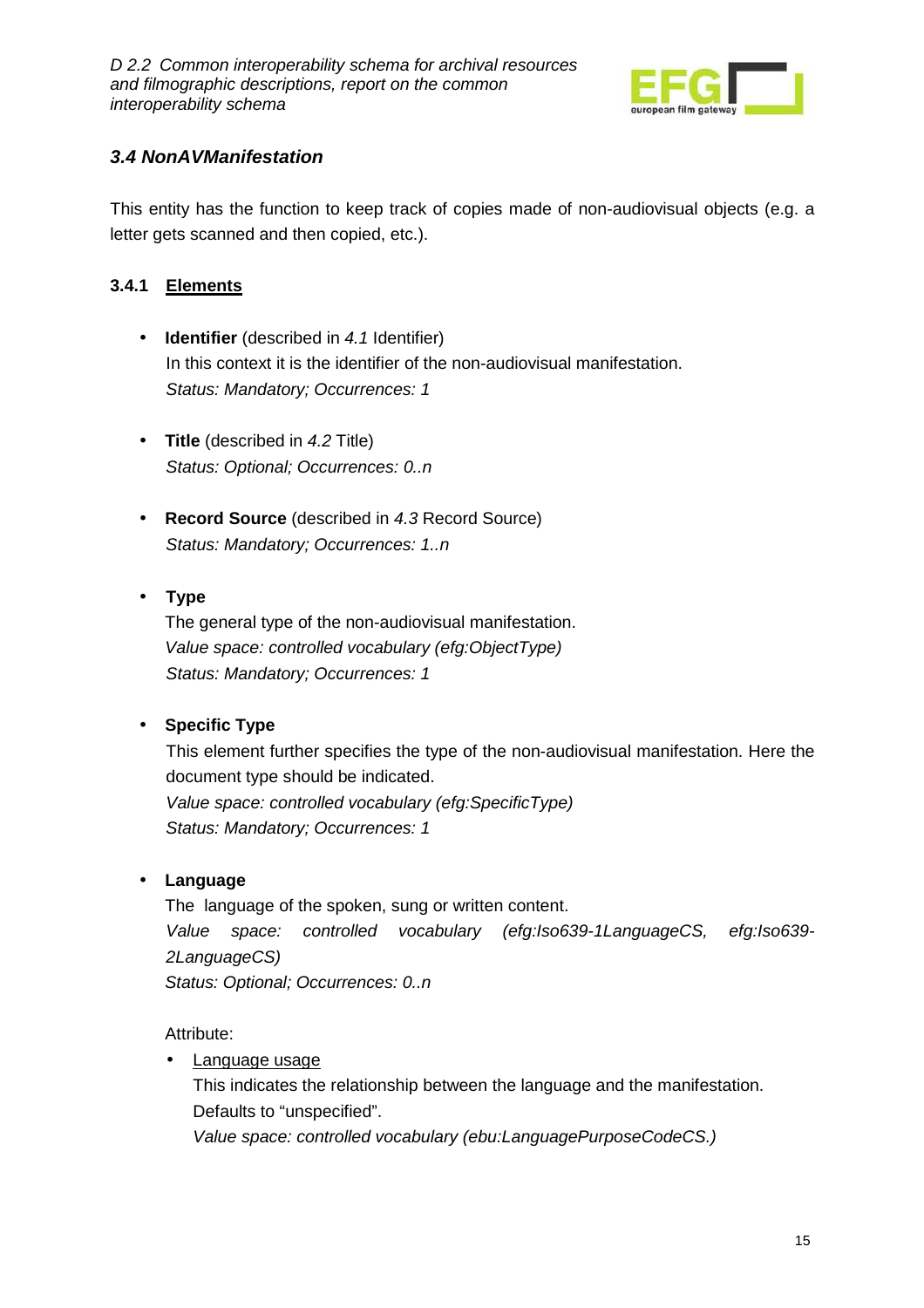

### • **Date**

A point or period of time associated with the issue of the non-audiovisual manifestation.

Value space: syntax follows ISO 8601 ("YYYY-MM-DD" or "YYYY") Status: Optional; Occurrences: 0..n

Attribute:

• Type

This attribute specifies the type of temporal properties. Value space: controlled vocabulary (efg:ObjectDateType)

#### • **Digital format**

The digital format of the manifestation. Value Space: controlled vocabulary (MIME types, efg:FileFormatCS) Status: Optional; Occurrences: 0..1

Attributes:

• Status

Specifies if the object is originally digital or derived from a physical object. Value space: controlled vocabulary (efg:ObjectStatus)

• Size

The dimensions of the digital object. Value space: value expressed in bytes

#### • Resolution

The degree of sharpness of the digital object. Value space: value expressed in lines or pixel

#### • **Physical format**

The general format of the physical object (e.g. "DIN A4", "DIN A3" ). Value Space: text Status: Optional; Occurrences: 0..1

Attribute:

• Size

The dimensions of the physical object. Value space: value expressed in the standard format width x height, in millimetres.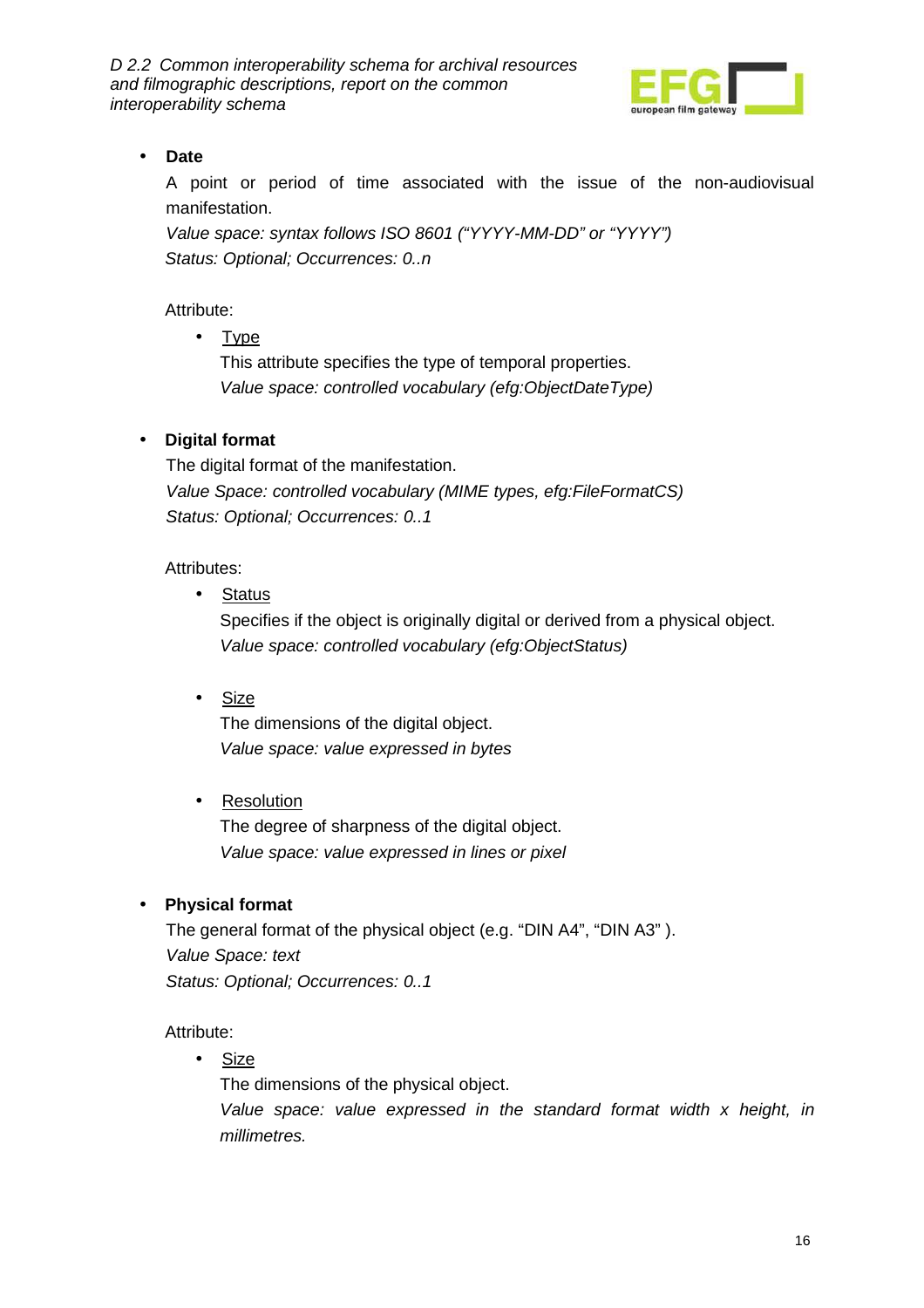

### • **Colour**

This element can be used to indicate the colour of a non-audiovisual object. Value space: controlled vocabulary (efg:colour) Status: Optional; Occurences: 0…1

#### • **Geographic scope**

Indicates the country where the non-audiovisual object was used. Value space: controlled vocabulary (efg:Iso3166-1CountryCS, efg:XPZ44- 002HistoricCountryCS, efg:Regions\_LocallyDefined) Status: Optional; Occurences: 0..n

#### • **Coverage**

The spatial or temporal topic of the non-audiovisual manifestation. Status: Optional; Occurrences: 0..n

Attributes:

• spatial

This may be a named place, a location, a spatial coordinate or a named administrative entity.

Value space: text

• temporal

This may be a period, date or range date. Value space: text or controlled syntax (ISO 8601 in form of "YYYY-MM-DD")

#### • **Rights Holder**

Name of the copyright holder. Value space: text Status: Optional; Occurrences: 0..n

Attribute:

• URL

If available, URL to the homepage of the copyright holder. Value space: text Status: Optional; Occurrences: 0..n

#### • **Rights Status**

Specifies the copyright status of the object the provider submits to EFG. Value space: Controlled vocabulary (efg:Rightsstatus) Status: Optional; Occurrences: 0..n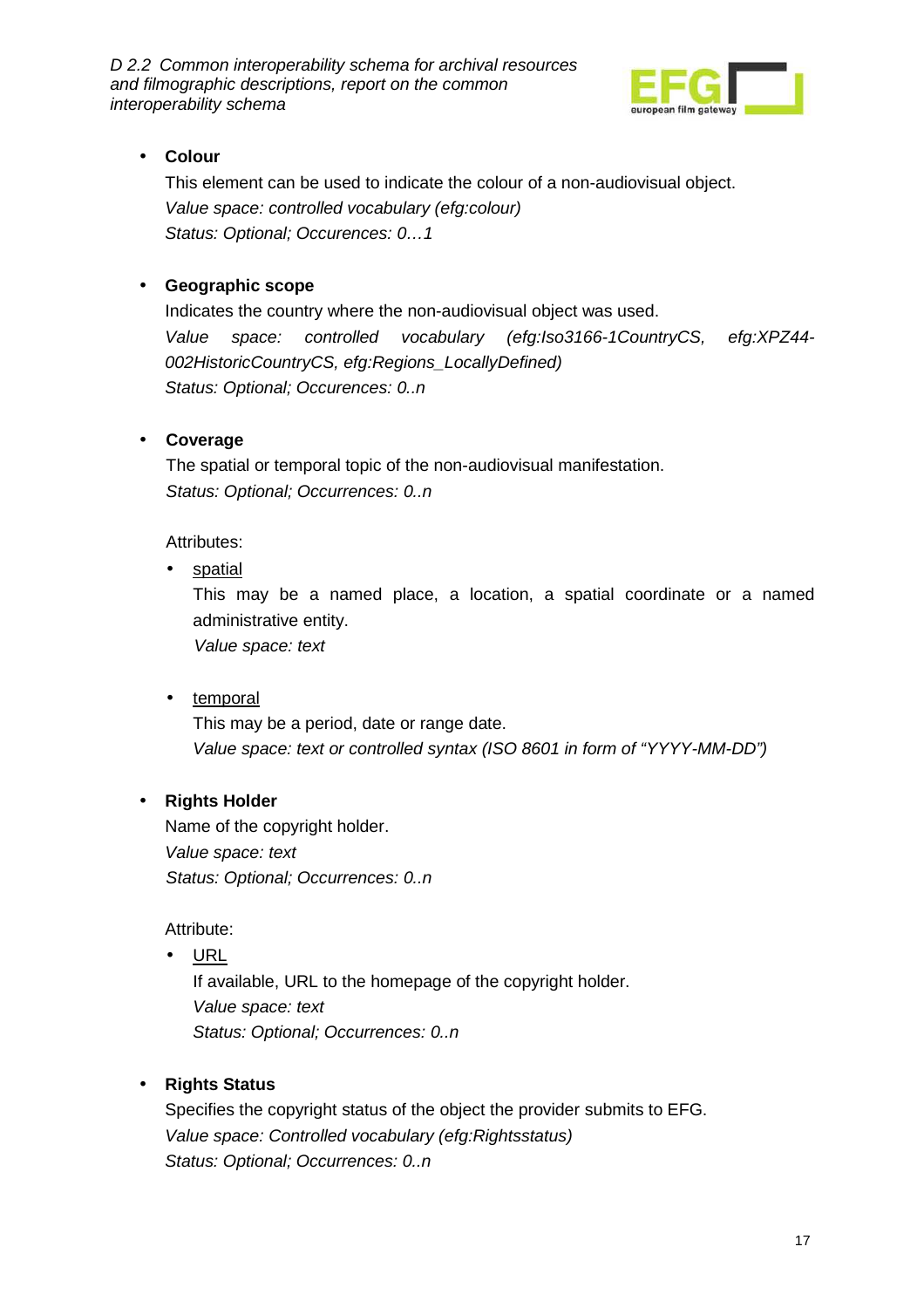

#### • **Provenance**

Organisation which owns or has custody of the item (analogue or born digital). Value space: text Status: Optional; Occurrences: 0..1

### • **Thumbnail**

Link to the reduced-size image of the Manifestation. Value space: text (link or "unknown") Status: Mandatory; Occurrences: 1

• **Note** (described in 4.8 Note) Status: Optional; Occurrences: 0..n

#### **3.4.2 Allowed relationships**

- NonAVManifestationRELAgent (described in 5.11 AVManifestation REL Agent; NonAVManifestation REL Agent)
- NonAVManifestationRELItem (described in 5.10 AVManifestation REL Item; NonAVManifestation REL Item)
- NonAVCreationRELNonAVManifestation (described in 5.8 AVCreation REL AVManifestation; NonAVCreation REL NonAVManifestation)
- **EventRELNonAVManifestation (described in 5.12 Event REL AVManifestation;** Event REL NonAVManifestation)

### **3.5 Item**

The item entity points to the digital file held in the source repository. Since the item is not a part of the EFG database the Item entity will always contain a reference to an outside resource, either for immediate viewing or for ordering from an archive or distributor. The item functions as a logical wrapper for the digital object displayed in EFG. This entity was modelled by using various elements from ESE version 3.2.

#### **3.5.1 Attributes**

### • **HighQuality**

This element indicates whether an item is appropriate for being highlighted through the EFG web portal. The Boolean value "Yes" means that the metadata related to an item fulfil a minimum set of requirements. Hence, the respective item will be added to a data pool of high-quality items in the EFG database. If no value is given the default is "No".

Value space: Boolean Values ("Yes", "No")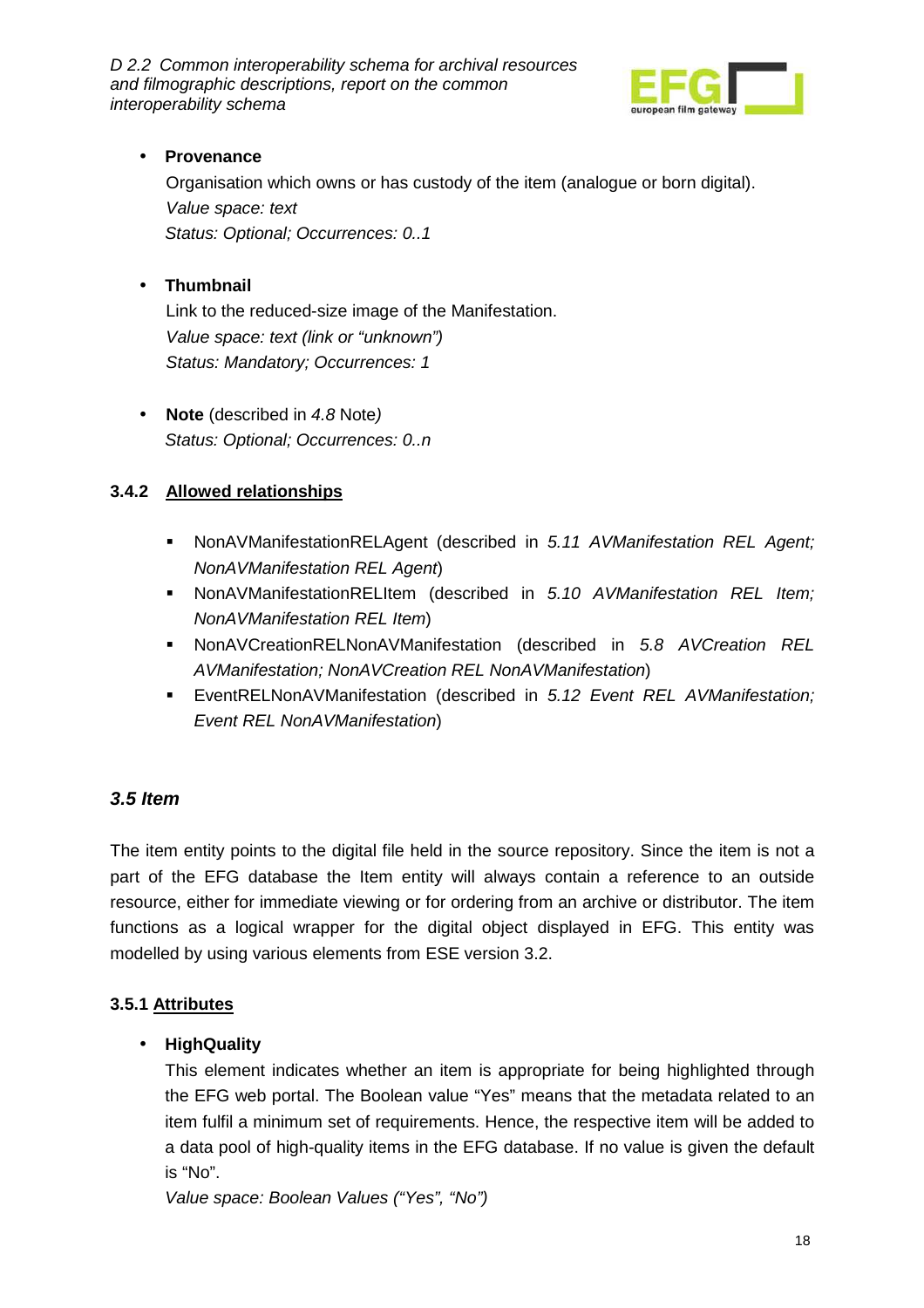

#### **3.5.2 Elements**

• **Identifier** (described in 4.1 Identifier) Identifier of the item that will be automatically generated by the EFG database. Status: Mandatory; Occurrences: 1

#### • **isShownBy**

An unambiguous URL reference to the digital object on the content provider's web site in its full best available resolution/quality. This element derives from ESE version 3.2 Europeana:IsShownBy.

Status: Mandatory; Occurrences: 1

#### • **isShownAt**

An unambiguous URL reference to the digital object on the content provider's web site in its full information context. This element derives from ESE version 3.2 Europeana:IsShownAt.

Status: Mandatory; Occurrences: 1

#### • **Digital format**

The file format of the viewing item.

Value space: controlled vocabulary (efg:FileFormatCS. In particular cases, format parameters relative to the MIME type should be included: e.g. resolution, unusual codecs required for viewing, etc.)

Status: Mandatory; Occurrences: 1

#### • **Provider**

Name of the organisation that sends the data to EFG. Value space: controlled vocabulary Status: Mandatory; Occurrences: 1

#### • **Aggregator**

Name of the online portal or IT system that delivers the data to EFG. Value space: controlled vocabulary (efg:AggregatorName) Status: Mandatory; Occurrences: 1

#### • **URI**

An unambiguous URI to the resource within the EFG context. This is a record identifier for the object in the EFG system. It is created based on unique identifiers provided in the source metadata.

Status: Optional; Occurrences: 0..n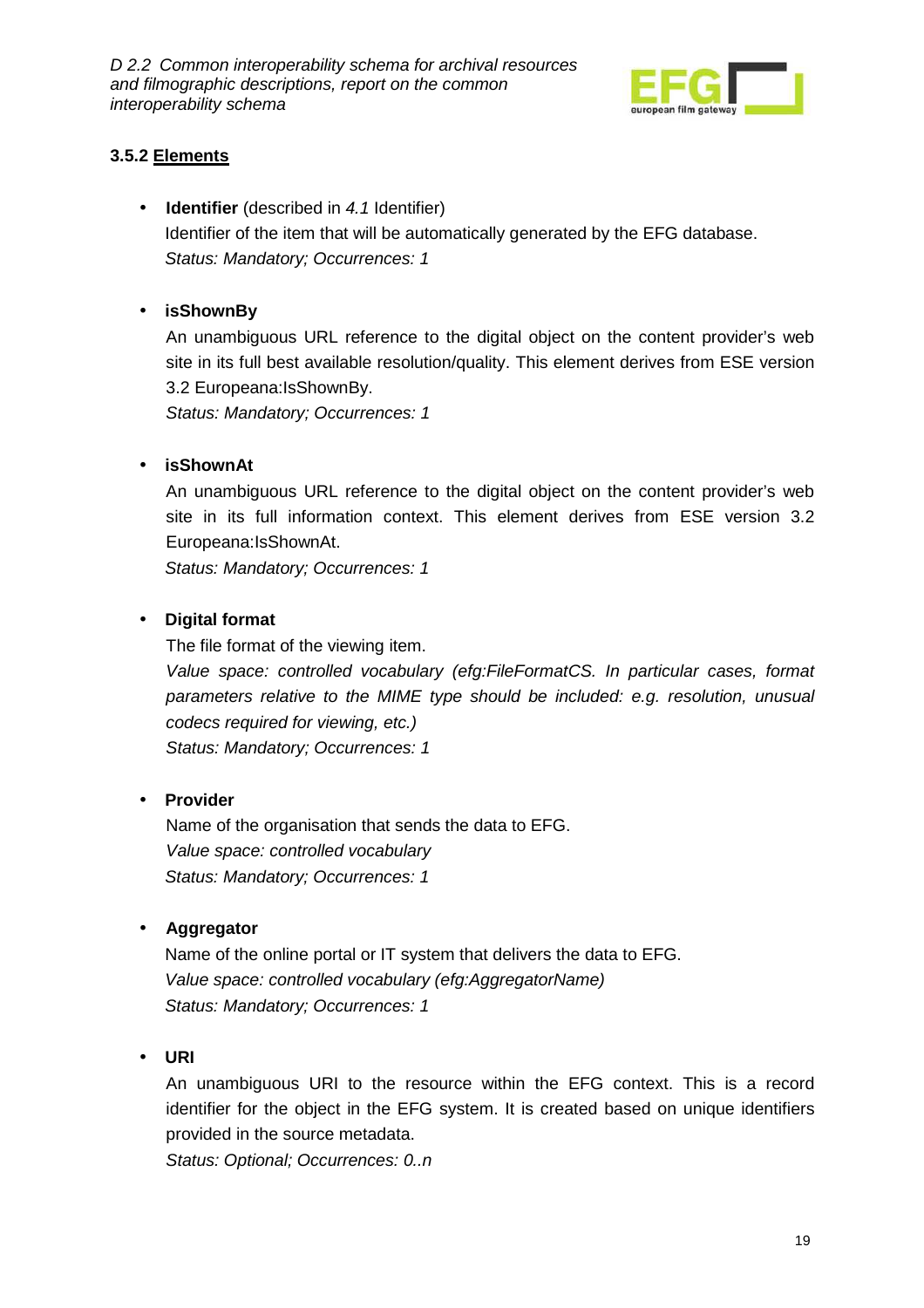

### • **Country**

The name of the country in which the content provider is based. Value space: Controlled vocabulary (efg:Iso3166-1CountryCS) Status: Optional; Occurrences: 0..1

### • **Type**

Here again the object type should be indicated. This element derives from ESE version 3.2 Europeana:type. Value space: Controlled vocabulary (efg:ObjectType). Status: Optional; Occurrences: 0..1

• **Note** (described in 4.8 Note) Status: Optional; Occurrences: 0..n

### **3.5.3 Allowed relationships**

- NonAVManifestationRELItem (described in 5.10 AVManifestation REL Item; NonAVManifestation REL Item)
- AVManifestationRELItem (described in 5.10 AVManifestation REL Item; NonAVManifestation REL Item)
- AgentRELItem (described in 5.5 Agent REL Item)

### **3.6 Agent**

Agent is defined as an entity that can perform any kind of action. The EFG metadata model defines three agent types: Person, Corporate Body and Group. As many content providers do not manage their agent data in authority files it is envisaged to store normalized and nonnormalized agent metadata "side by side". For persons a common authority registry will be established. This entity uses various elements from the Encoded Archival Context tag library (beta version of 2004).

### **3.6.1 Person**

• **Identifier** (described in 4.1 Identifier) In this context it is the person identifier in the EFG database. Status: Mandatory; Occurrences: 1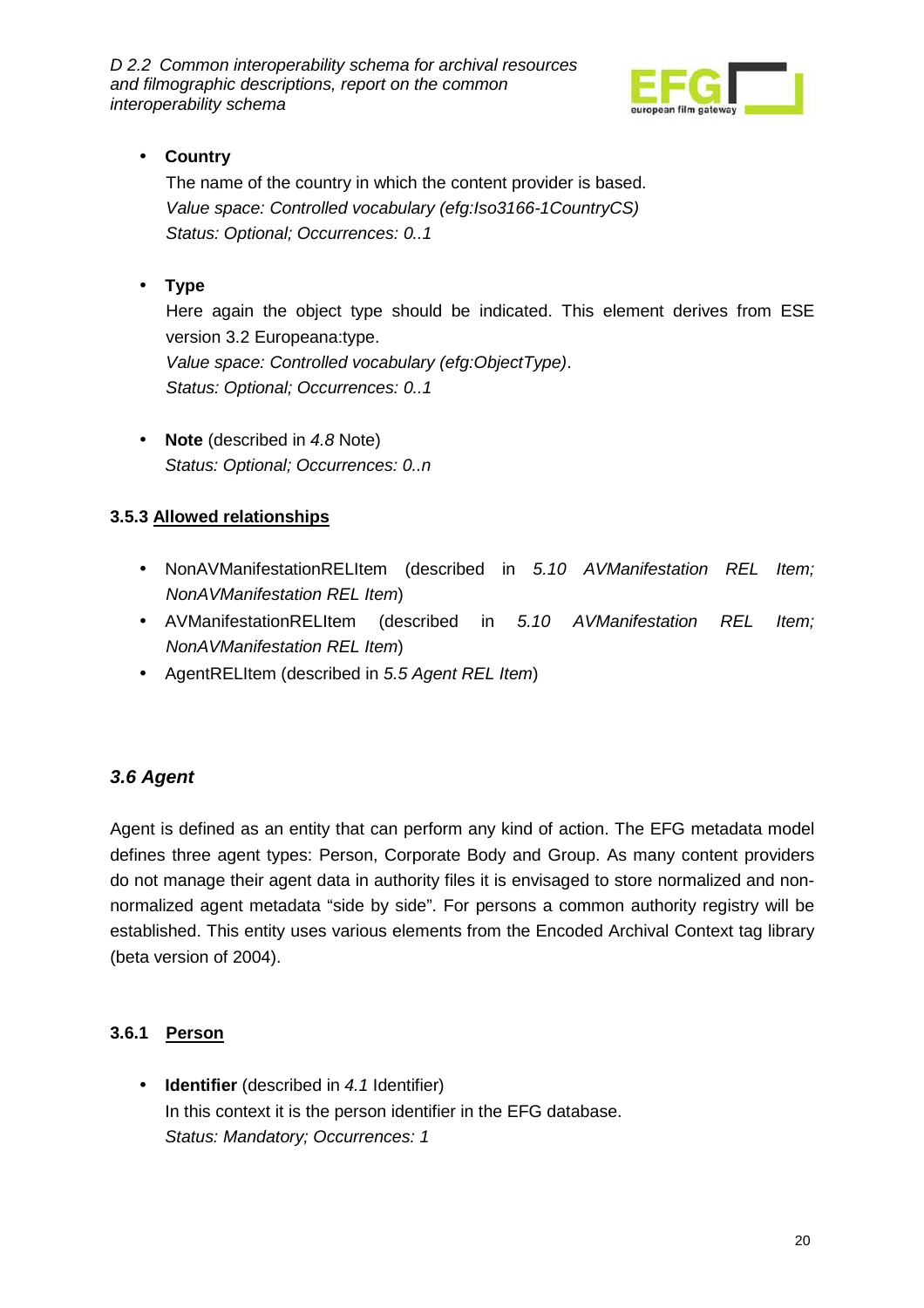

- **Record Source** (described in 4.3 Record Source) Status: Mandatory; Occurrences: 1..n
- **Name**

A name by which the person is (or was) known. Status: Mandatory; Occurrences: 1..n

#### Attributes:

- Type This attribute specifies the type of the person name. Value space: type vocabulary (efg:PNameType)
- Part A distinct part of a person's name. Value space: controlled vocabulary (efg:PNamePart)
- Geographic scope

Indicates the region in which a particular name was used by the person. Value space: free text

• Temporal scope

Time when the name was used by the person. Value space: Syntax follows ISO 8601 date range

• **Date** 

Temporal properties of the person relating to its existence and activity. Value space: syntax follows ISO 8601 ("YYYY-MM-DD" or "YYYY") Status: Optional; Occurrences: 0..n

Attribute:

• Type This attribute specifies the type of temporal properties. Value space: defined by EAC (efg:PDateType)

#### • **Region of Activity**

A country from the geographic area in which the person is or was active. Value space: controlled vocabulary (efg:Iso3166-1CountryCS, efg:XPZ44- 002HistoricCountryCS, efg:Regions\_LocallyDefined) Status: Optional; Occurrences: 0..1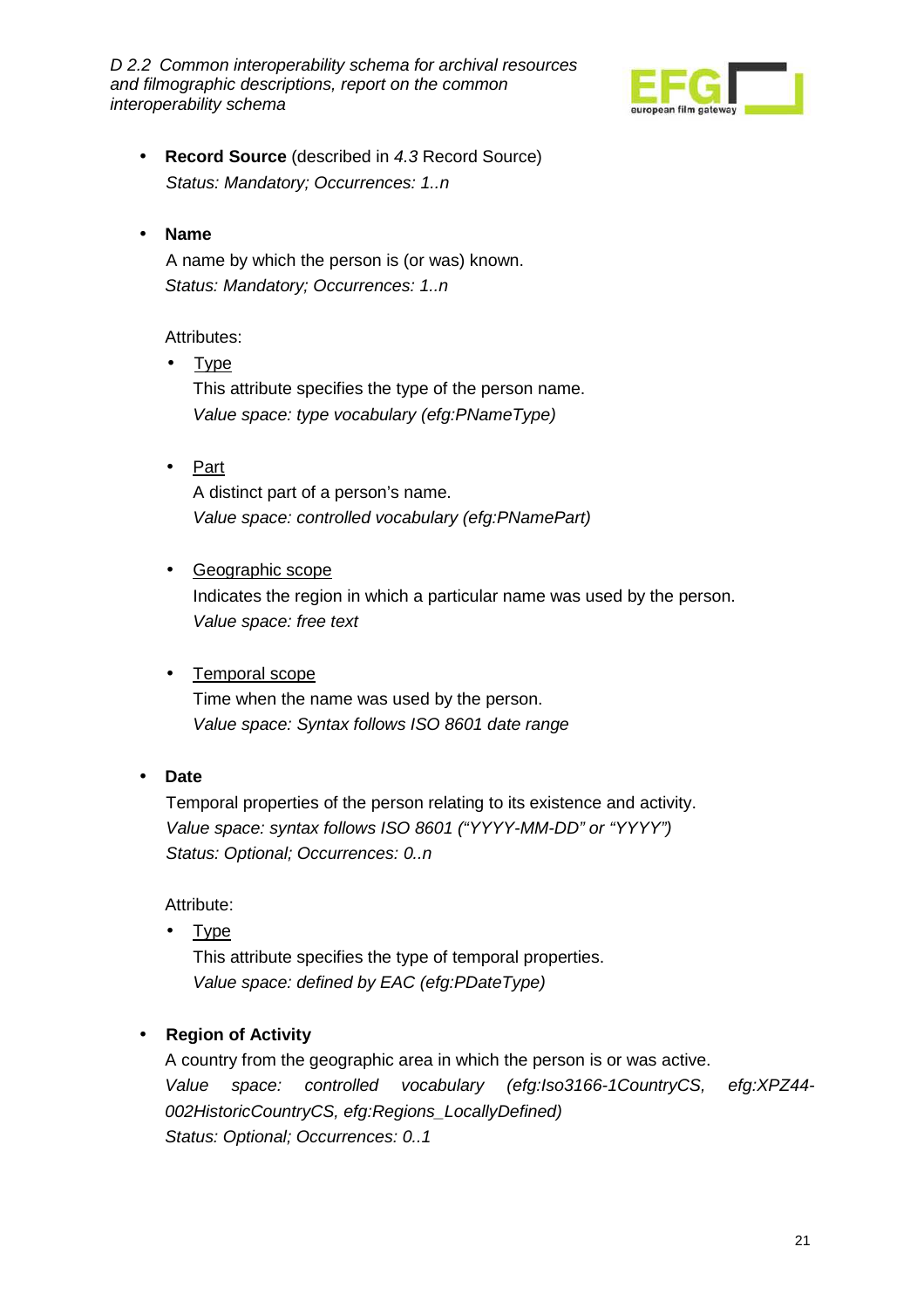

#### • **Place**

The places related to the person. Value space: text Status: Optional; Occurrences: 0..n

Attribute:

• Type

This attribute specifies the type of place properties. Value space: defined by EAC (efg:PPlaceType)

• **Sex** 

The person´s sex. Value space: controlled vocabulary(efg:PSexType) Status: Mandatory; Occurrences: 1

#### • **Type of Activity**

A film-related activity of the person, taken from relationship records or from secondary sources. Value space: Free text. Status: Optional; Occurrences: 0..n

• **Note** (described in 4.8 Note) Status: Optional; Occurrences: 0..n

### • **ViewBiography**

An unambiguous URL reference to the full filmographic entry of the person on one or more content providers websites. Value space: text

Status: Optional, Occurrences: 0..n

#### **3.6.2 Corporate Body**

- **Identifier** (described in 4.1 Identifier) In this context the corporate body identifier in the EFG database. Status: Mandatory; Occurrences: 1
- **Record Source** (described in 4.3 Record Source) A reference to the archive or other organisation supplying the record. Status: Mandatory; Occurrences: 1..n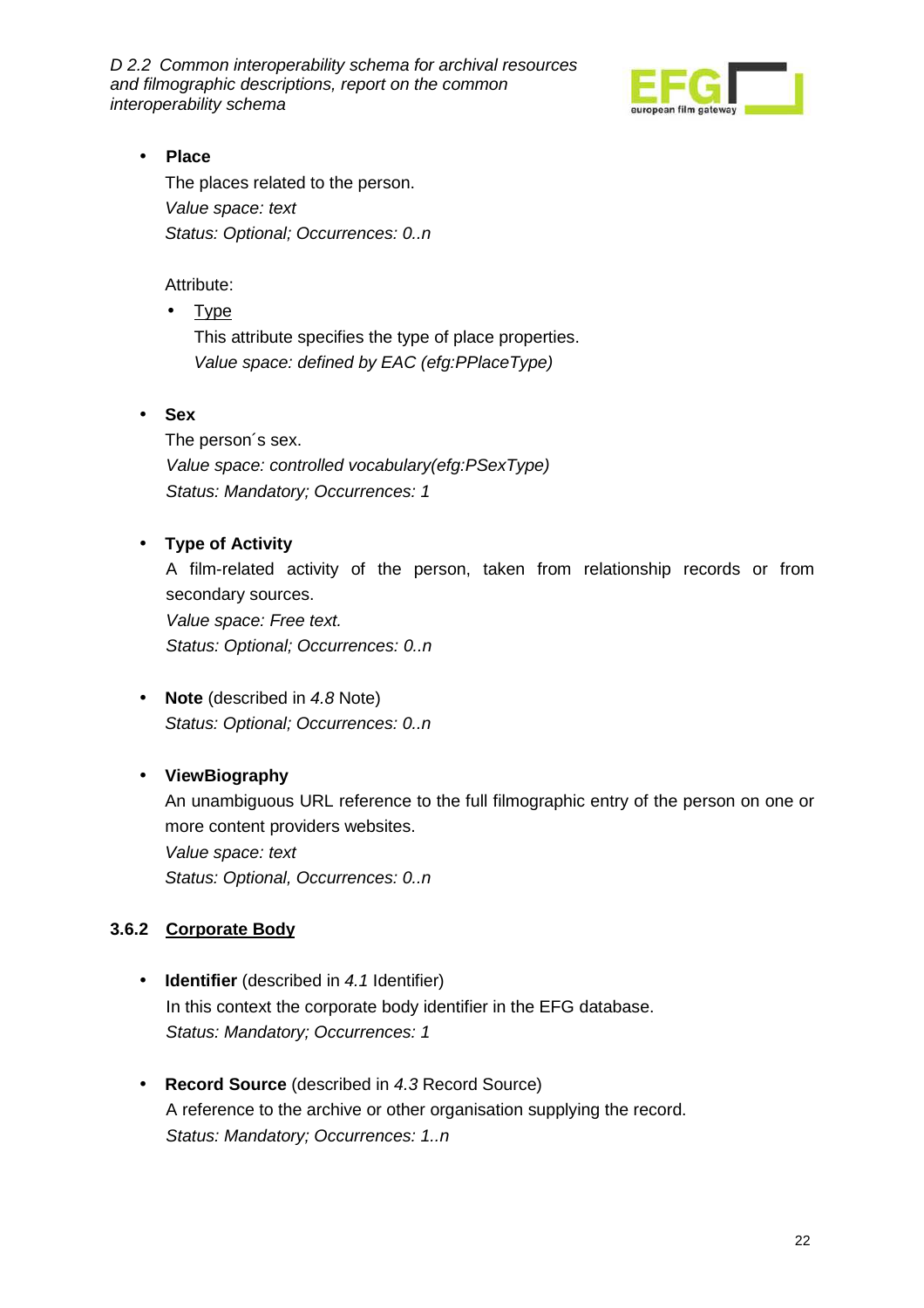

### • **Date**

Temporal properties of the corporate body relating to its existence and activity. Value space: syntax follows ISO 8601 ("YYYY-MM-DD" or "YYYY") Status: Optional; Occurrences: 0..n

Attribute:

Type

This attribute specifies the type of temporal properties. Value space: defined by EAC (efg:CBDateType)

### • **Region of Activity**

A country from the geographic area in which the corporate body is or was active. Value space: controlled vocabulary (efg:Iso3166-1CountryCS, efg:XPZ44- 002HistoricCountryCS, efg:Regions\_LocallyDefined) or free-text Status: Optional; Occurrences: 0..1

#### • **Name**

A name by which the corporate body is or was known. Status: Mandatory; Occurrences: 1..n

Attributes:

• Type This attribute specifies the type of the corporate body name.

Value space: Type vocabulary (efg:CBNameType)

- Part A distinct part of a corporate body´s name.
- Geographic scope

Indicates the region in which a particular name was used by the corporate body. Value space: text)

### • Temporal scope

Time when the name was used by the corporate body. Value space: Syntax follows ISO 8601 date range

### • **Place**

Domicile of the corporate body. Value space: text Status: Optional; Occurrences: 0..n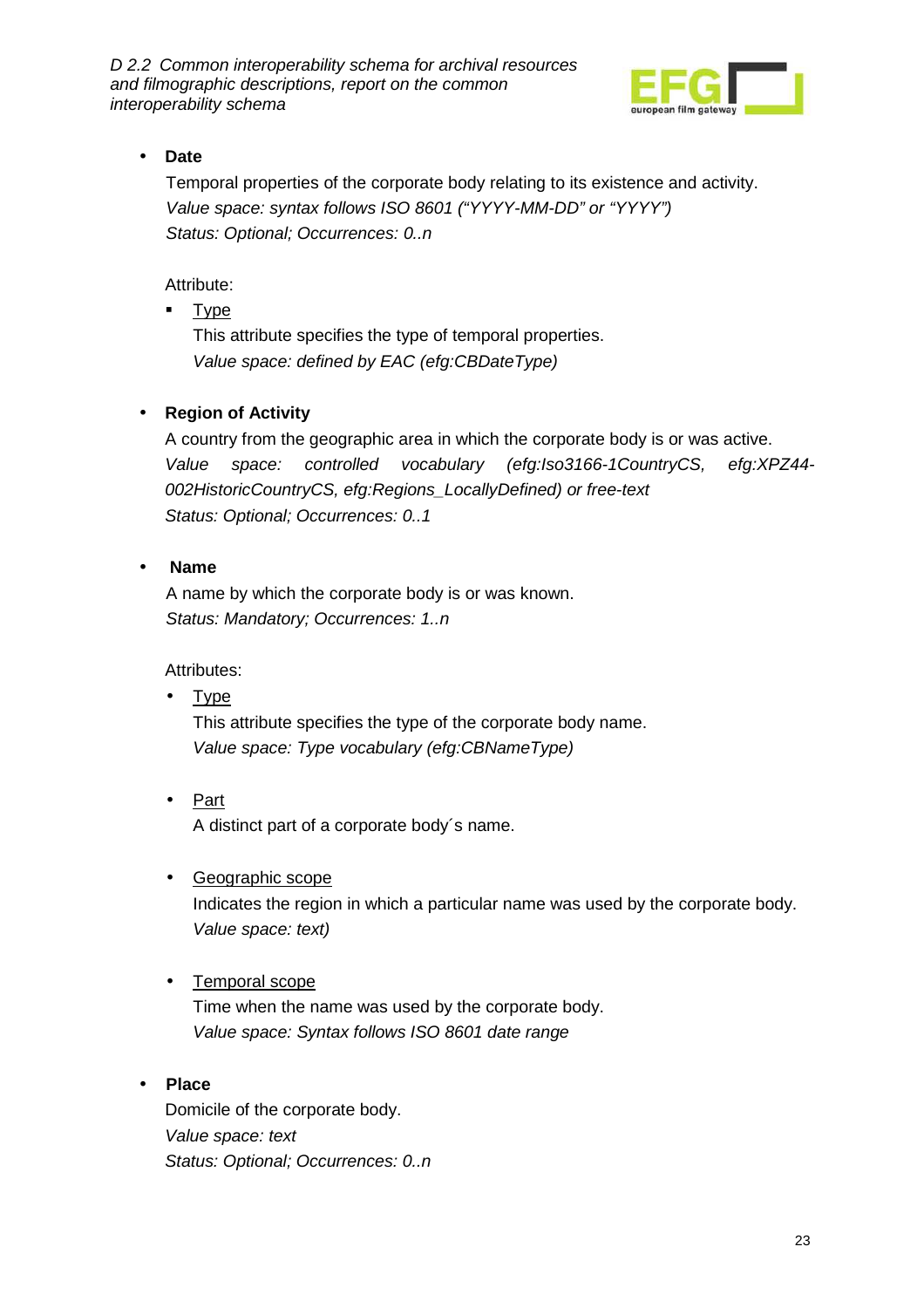

### • **Type of Activity**

A film-related activity of the corporate body, taken from relationship records or from secondary sources. Value space: Free text Status: Optional; Occurrences: 0..n

• **Note** (described in 4.8 Note) Status: Optional; Occurrences: 0..n

#### **3.6.3 Group**

- **Identifier** (described in 4.1 Identifier) In this context the group identifier in the EFG database. Status: Mandatory; Occurrences: 1
- **Record Source** (described in 4.3 Record Source) A reference to the archive or other organisation supplying the record. Status: Mandatory; Occurrences: 1..n

#### • **Date**

Temporal properties of the group relating to its existence and activity. Value space: syntax follows ISO 8601 ("YYYY-MM-DD" or "YYYY") Status: Optional; Occurrences: 0..n

#### Attribute:

**Type** 

This attribute specifies the type of temporal properties. Value space: defined by EAC (efg:GNameType)

#### • **Region of Activity**

A country from the geographic area in which the group is or was active. Value space: controlled vocabulary (efg:Iso3166-1CountryCS, efg:XPZ44- 002HistoricCountryCS, efg:Regions\_LocallyDefined) Status: Optional; Occurrences: 0..1

#### • **Name**

 A name by which the group is or was known. Status: Mandatory; Occurrences: 1..n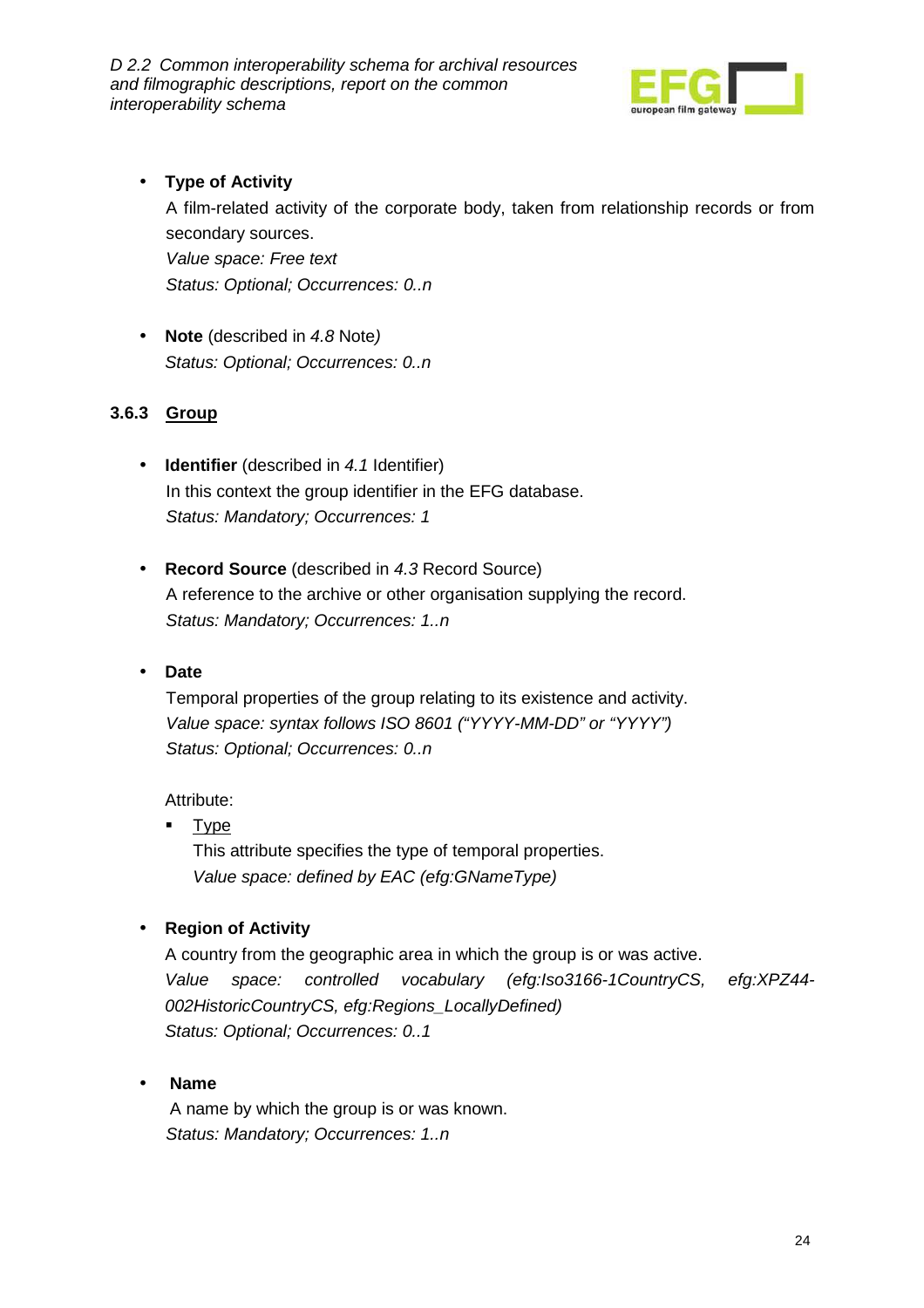

Attributes:

- Type This attribute specifies the type of the name of the group. Value space: Type vocabulary (efg:GNameType)
- Part A distinct part of a group´s name.
- Geographic scope Indicates the region in which a particular name was used by the group. Value space: text
- Temporal scope Time when the name was used by the group. Value space: Syntax follows ISO 8601 date range

#### • **Type of Activity**

A film-related activity of the group, taken from relationship records or from secondary sources.

Value space: Free text Status: Optional; Occurrences: 0..n

• **Note** (described in 4.8 Note) Status: Optional; Occurrences: 0..n

### **3.6.4 Allowed relationships**

- AgentRELAgent (described in 5.4 Agent REL Agent)
- AgentRELItem (described in 5.5 Agent REL Item)
- NonAVManifestationRELAgent (described in 5.11 AVManifestation REL Agent; NonAVManifestation REL Agent)
- AVManifestationRELAgent (described in 5.11 AVManifestation REL Agent; NonAVManifestation REL Agent)
- NonAVCreationRELAgent (described in 5.1 AVCreation REL Agent ; NonAVCreation REL Agent; AVManifestation REL Agent ; NonAVManifestation REL Agent)
- AVCreationRELAgent (described in 5.1 AVCreation REL Agent : NonAVCreation REL Agent; AVManifestation REL Agent ; NonAVManifestation REL Agent)
- EventRELAgent (described in 5.13 Event REL Agent)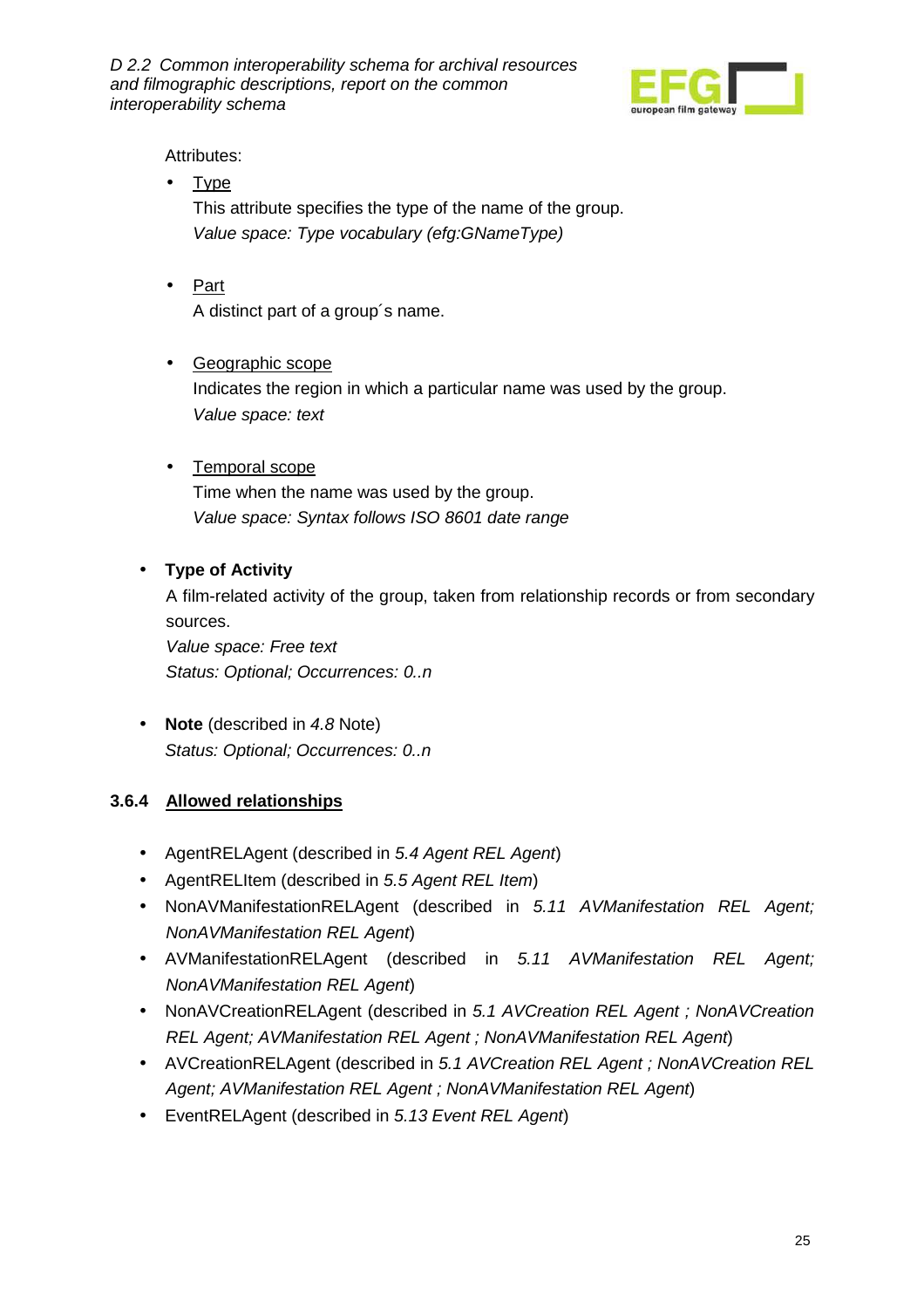

### **3.7 Event**

Events are defined as primary entities that can occur within the lifecycle of an audiovisual or non-audiovisual creation. This entity was modelled by using prEN 15907:2009 clause 5.2 $\degree$ . The EFG metadata model distinguishes between the following event types:

- **Publication event:** This can be a public screening, broadcast or a public release on a physical distribution medium or online. This entity uses prEN 15907:2009 clause 6.11.
- **Decision event:** An event in which a manifestation of a creation was evaluated by a censorship body or an accredited rating agency. This entity uses prEN 15907:2009 clause 6.13.
- **IPR registration:** A registration of intellectual property rights. This entity uses prEN 15907:2009 clause 6.14.
- **Award:** A bestowal of an award relating to the audiovisual creation or to an achievement by an Agent in the context of an audiovisual creation. This entity uses prEN 15907:2009 clause 6.12.
- **Production event:** A specific event in the course of production of a creation. Examples are dates and locations where castings took place or dates and locations of shootings or other recordings. This entity uses prEN 15907:2009 clause 6.10.

### **3.7.1 Publication Event**

• **Identifier** (described in 4.1 Identifier) Identifier of the publication event that will be automatically generated by the EFG database.

Status: Mandatory; Occurrences: 1

• **Record Source** (described in 4.3 Record Source)

An identification for the event record, if this exists in the database from which the filmographic record was published, else the value is "undefined". Status: Mandatory; Occurrences: 1..n

• **Type** 

The type of an exhibition event (e.g. "Premiere", "Cinema release") or type of publication ("e.g. Paperback book with DVD") if not evident with the type of associated audiovisual manifestation.

Value space: free text or controlled vocabulary (efg:EventTypes) Status: Mandatory; Occurrences: 1

 $\overline{a}$  $6$  The event type "preservation event" from prEN 15907:2009 was not applied.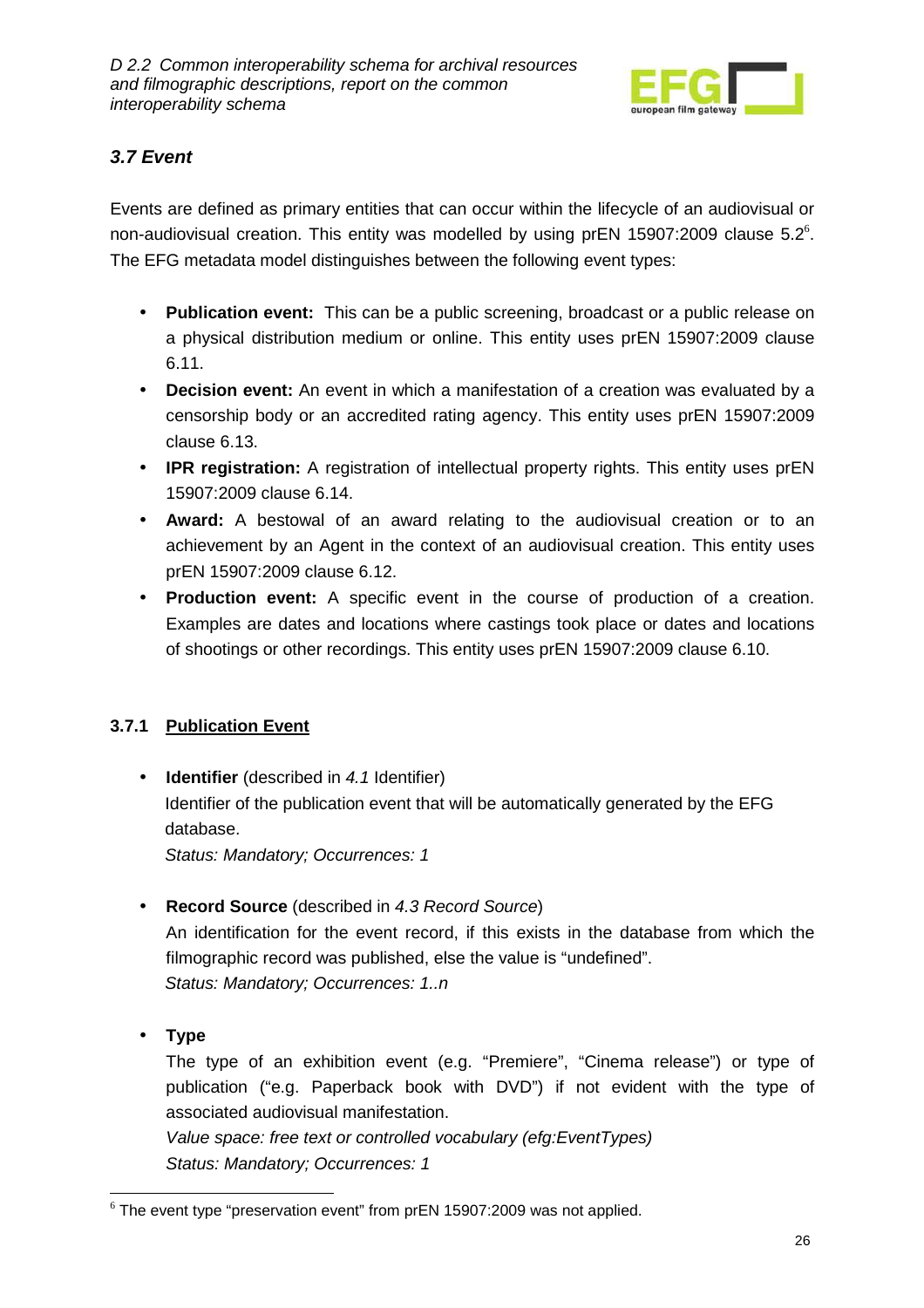

### • **Date**

The date on which the exhibition took place or on which copies of the manifestation became available for hire.

Value space: Syntax follows ISO 8601 (YYYY-MM-DD) Status: Optional; Occurrences: 0..1

#### • **Regional Scope**

The country or large-scale geographic entity where the event took place (e.g. exhibition) or where published items have been made available (e.g. distribution area) Value space: controlled vocabulary (efg:Iso3166-1CountryCS, efg:XPZ44- 002HistoricCountryCS)

Status: Optional; Occurrences: 0..1

#### • **Place**

The name of the city of smaller geographic entity (e.g. building) where the event took place.

Value space: text Status: Optional; Occurrences: 0..1

#### • **Event Name**

The name of an event that the exhibition was a part of (e.g. name of a film festival, distribution channel of a broadcaster, etc.).

Value space: text

Status: Optional; Occurrences: 0..1

### • **Exhibition organiser**

The name of an Agent that was responsible for the exhibition (e.g. name of a cinema company, film club, broadcaster, etc.). Value space: text

Status: Optional; Occurrences: 0..n

#### • **Publisher**

If not evident from an association of Agent with Manifestation, this element can be used to state the name of the publisher.

Status: Optional; Occurrences: 0..n

### • **Access conditions**

Specific restrictions for accessing the content of the manifestation (e.g. "for rental only").

Status: Optional; Occurrences: 0..n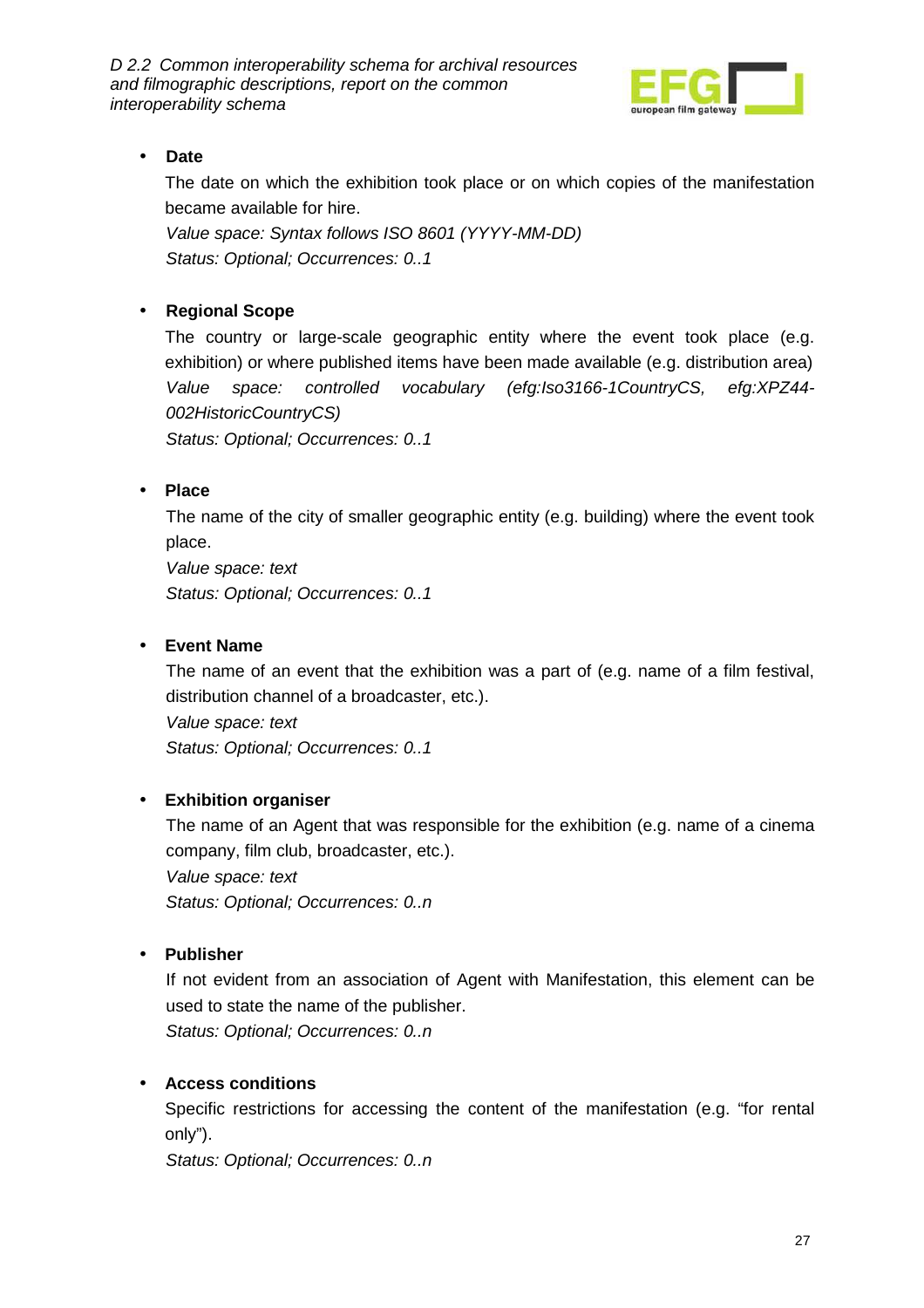

• **Note** (described in 4.8 Note) Status: Optional; Occurrences: 0..n

#### **3.7.2 Decision Event**

• **Identifier** (described in 4.1 Identifier) Identifier of the decision event that will be automatically generated by the EFG database.

Status: Mandatory; Occurrences: 1

• **Record Source** (described in 4.3 Record Source) An identification for the event record, if this exists in the database from which the filmographic record was published, else the value is "undefined". Status: Mandatory; Occurrences: 1..n

#### • **Type**

Types include e.g. censorship decisions, rating decisions etc. Value space: controlled vocabulary (efg:EventTypes) Status: Mandatory; Occurrences: 1

#### • **Date**

The date on which the verdict was announced or from which on the verdict was declared valid.

Value space: syntax follows ISO 8601 (YYYY-MM-DD) Status: Optional; Occurrences: 0..1

#### • **Regional scope**

The country or large-scale geographic entity for which the decision is (was) valid. Value space: controlled vocabulary (efg:Iso3166-1CountryCS, efg:XPZ44- 002HistoricCountryCS, efg:MARC21\_GeoAreasCS) Status: Optional; Occurrences: 0..n

#### • **Agency**

The name of the agency performing the rating or censorship. Value space: text Status: Optional; Occurrences: 0..n

#### • **Certificate number**

An identifier issued by the agency uniquely identifying the act of rating or censorship and associated documents such as censorship visa or rating certificates. Status: Optional; Occurrences: 0..1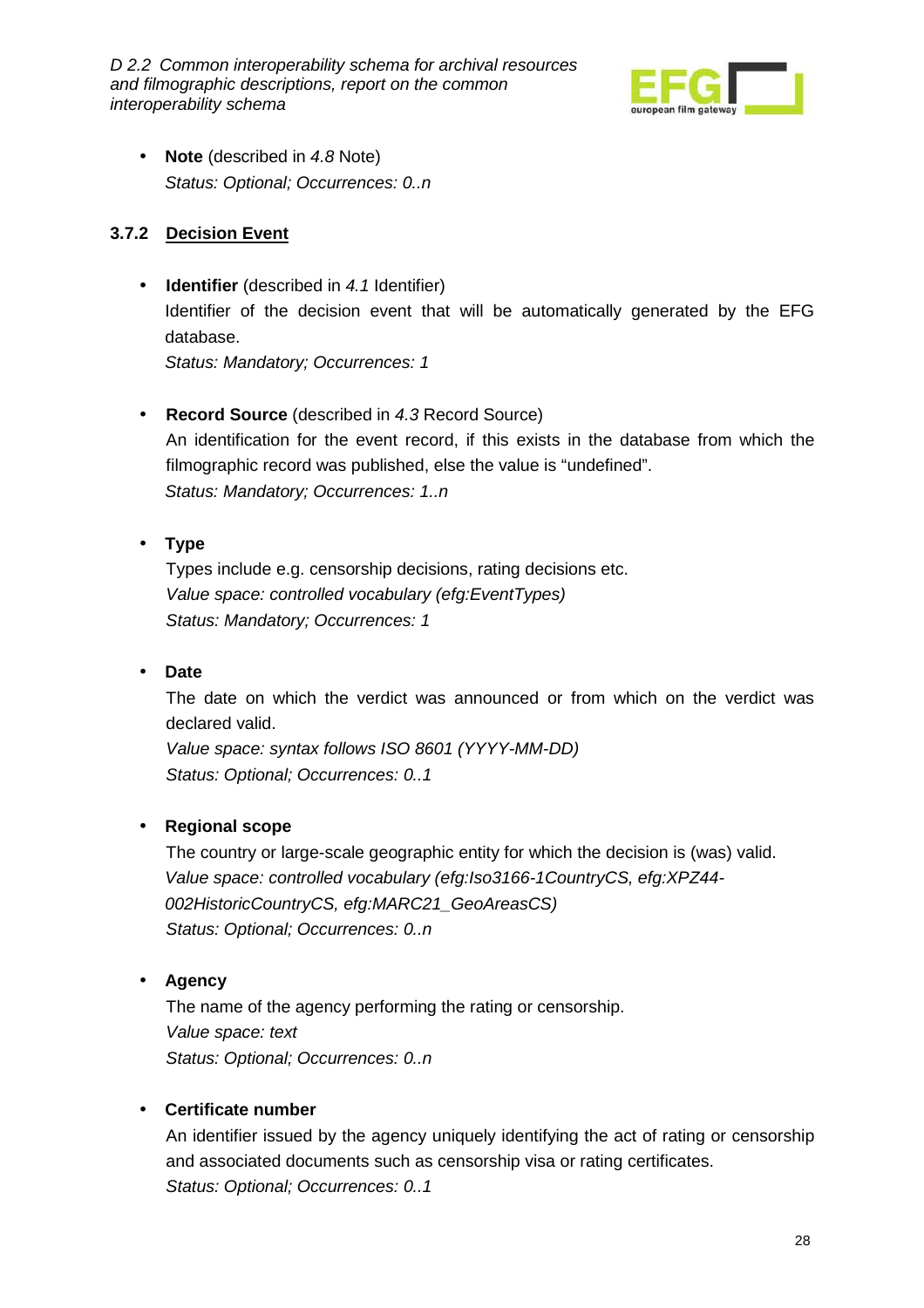

#### • **Verdict**

The outcome of the act of rating or censorship. Value space: text Status: Optional; Occurrences: 0..1

• **Note** (described in 4.8 Note) Status: Optional; Occurrences: 0..n

#### **3.7.3 IPR Registration**

• **Identifier** (described in 4.1 Identifier) Identifier of the IPR registration event that will be automatically generated by the EFG database. Status: Mandatory; Occurrences: 1

• **Record Source** (described in 4.3 Record Source) An identification for the event record, if this exists in the database from which the filmographic record was published, else the value is "undefined".

Status: Mandatory; Occurrences: 1..n

#### • **Date**

The date on which the registration was filed or the date on which registration became effective.

Value space: Syntax follows ISO 8601 (YYYY-MM-DD)-If no value is available in the source archive, the value must be set "unknown") Status: Mandatory; Occurrences: 1

#### • **Registration agency**

Name of agency issuing the registration certificate (e.g. "UK Intellectual Property Office").

Value space: text (if no value is available in the source archive, the value must be set to "not available in the source archive") Status: Mandatory; Occurrences: 1

#### • **Regional scope**

The geographic region for which copyright is claimed. Value space: controlled vocabulary (efg:Iso3166-1CountryCS, efg:XPZ44- 002HistoricCountryCS, efg:MARC21\_GeoAreasCS) Status: Optional; Occurrences: 0..n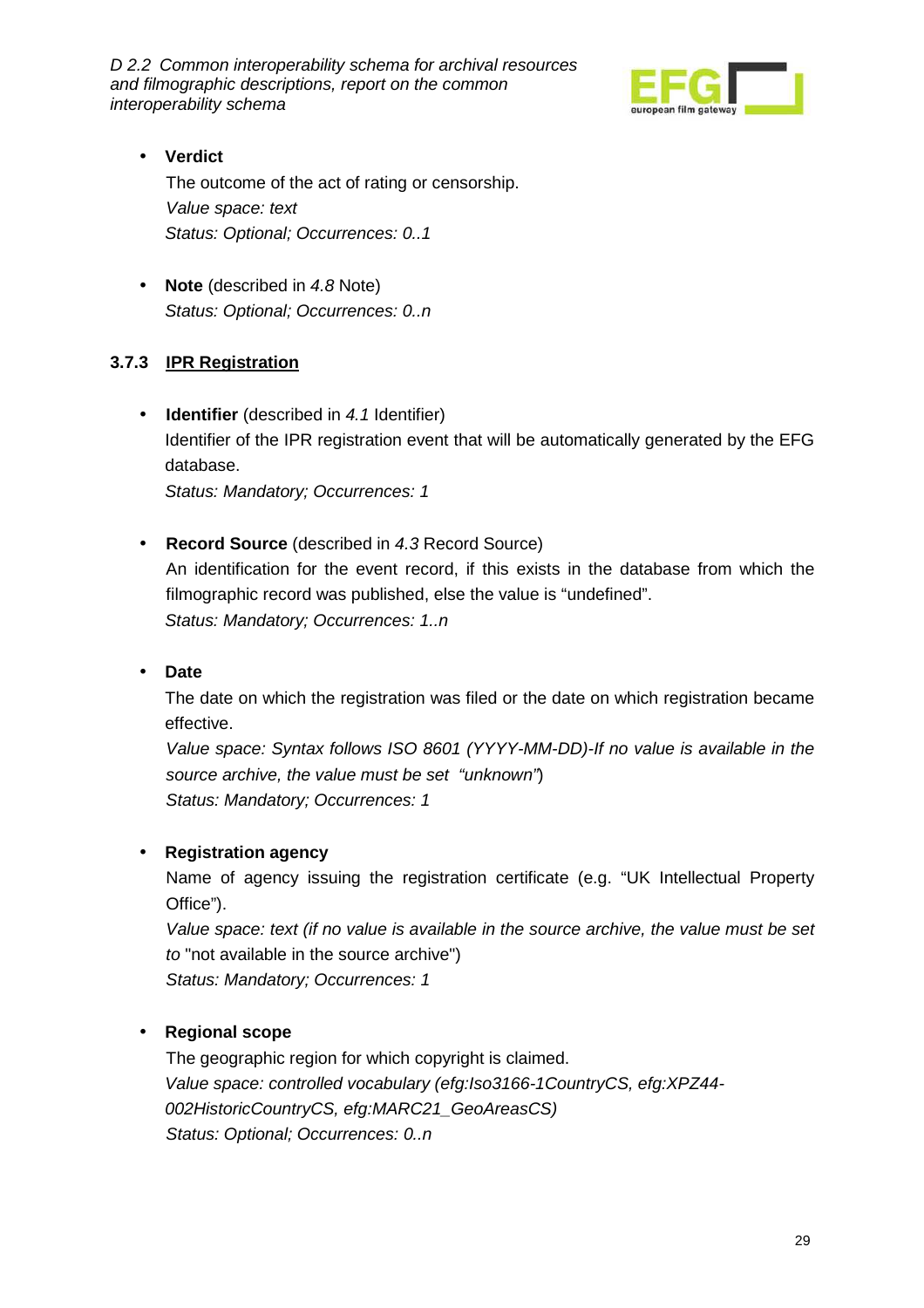

### • **Name of applicant**

Name of the Agent claiming copyright in the audiovisual or non-audiovisual creation. This is the right holder's name. Value space: free text Status: Optional; Occurrences: 0..n

• **Note** (described in 4.8 Note) Status: Optional; Occurrences: 0..n

#### **3.7.4 Award**

- **Identifier** (described in 4.1 Identifier) Identifier of the award that will be automatically generated by the EFG database. Status: Mandatory; Occurrences: 1
- **Record Source** (described in 4.3 Record Source) An identification for the event record, if this exists in the database from which the filmographic record was published, else the value is "undefined". Status: Mandatory; Occurrences: 1..n

#### • **Date**

The date the award was bestowed to an Agent. Value space: Syntax follows ISO 8601 in form of YYYY-MM-DD (if no value is available in the source archive, the value must be set to a default value) Status: Mandatory; Occurrences: 1

#### • **Nomination only**

If the audiovisual creation was nominated but not among the winners, then this element should be set to the logical value "true". Value space: "true" or "false" Status: Optional; Occurrences: 0..1

#### • **Award Name**

The name of the award or trophy, possibly including a numeric designation (e.g.  $2^{nd}$ ) Price).

Value space: text (if no value is available in the source archive, the value must be set to "not available in the source archive") Status: Mandatory; Occurrences: 1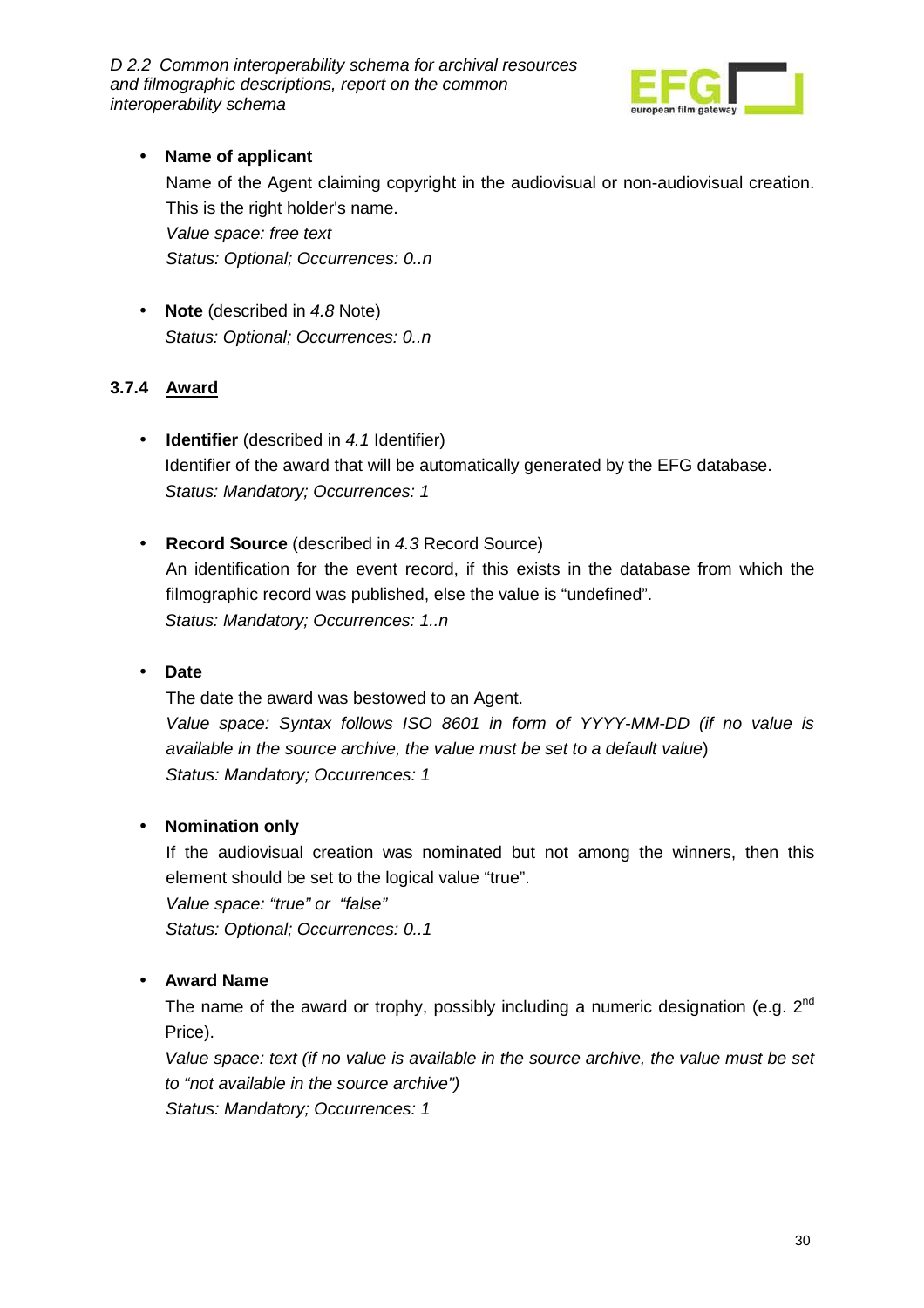

### • **Achievement**

A phrase describing a specific achievement for which the award was given, if not for the audiovisual creation in total. Value space: text

Status: Optional; Occurrences: 0..1

#### • **Sponsor**

Name of the Agent(s) that have sponsored the award or name of the event in the scope of which the prize was awarded Value space: free text Status: Optional; Occurrences: 0..n

• **Note** (described in 4.8 Note) Status: Optional; Occurrences: 0..n

#### **3.7.5 Production event**

• **Identifier** (described in 4.1 Identifier) Identifier of the production event that will be automatically generated by the EFG database. Status: Mandatory; Occurrences: 1

#### **Record Source** (described in 4.3 Record Source)

An identification for the event record, if this exists in the database from which the filmographic record was published, else the value is "undefined". Status: Mandatory; Occurrences: 1..n

• **Type** 

The type of event this element instance refers to. Examples are "shooting", "outdoor shooting", "indoor shooting", "post-production", etc. Value space: free text or controlled vocabulary (efg:EventTypes) Status: Optional; Occurrences: 0..1

#### • **Location**

Any geographic name or address of the location where the event took place. Value space: text Status: Optional; Occurrences: 0..n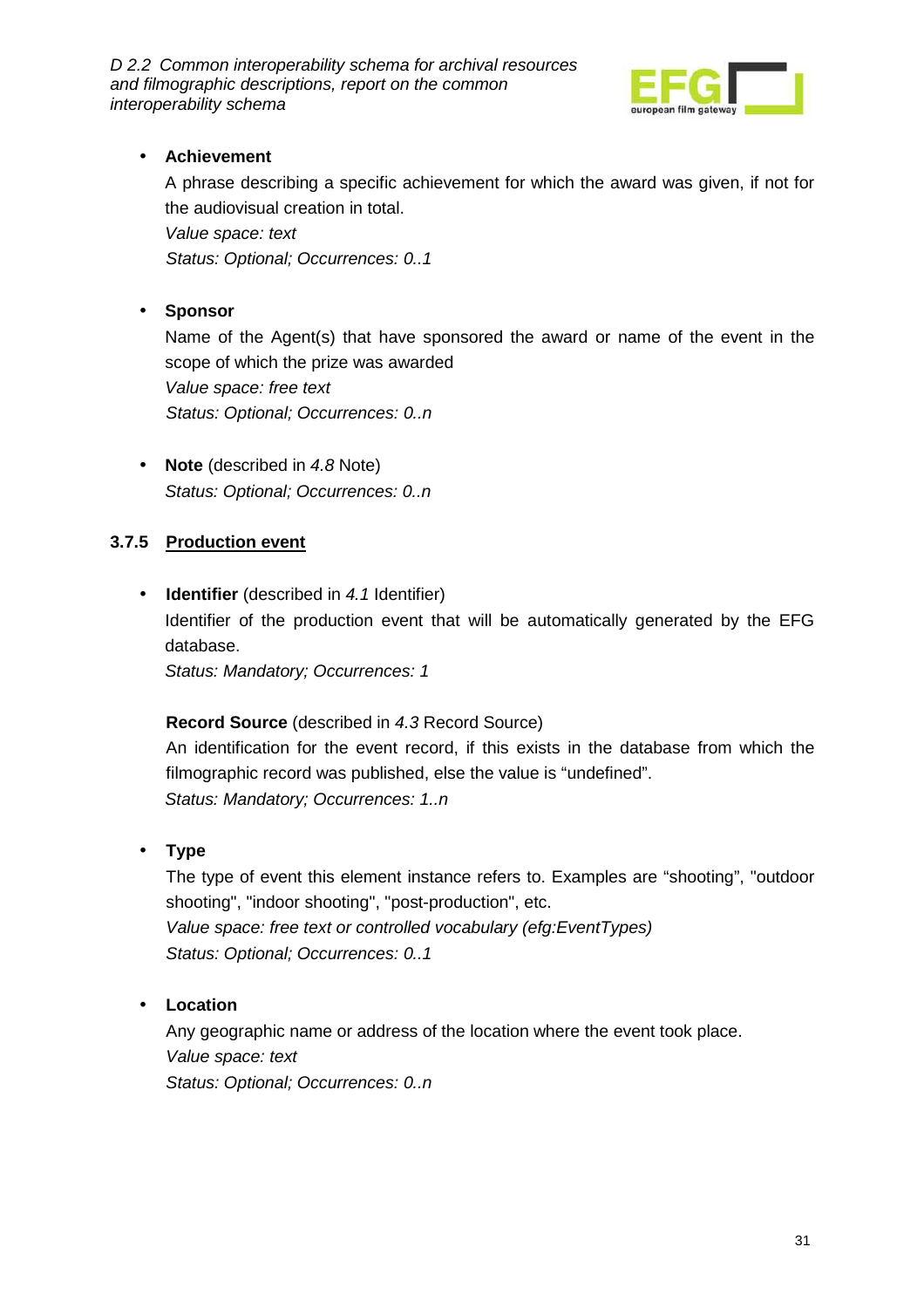

### • **Regional scope**

The country or other large-scale geographic entity where the event took place. Value space: controlled vocabulary (efg:Iso3166-1CountryCS, efg:XPZ44- 002HistoricCountryCS, efg:MARC21\_GeoAreasCS) Status: Optional; Occurrences: 0..n

• **Date** 

The date or time-span during which the event took place. Value space: Syntax follows ISO 8601 (YYYY-MM-DD or date range) Status: Optional; Occurrences: 0..n

• **Note** (described in 4.8 Note) Status: Optional; Occurrences: 0..n

#### **3.7.6 Allowed relationships**

- EventRELAgent (described in 5.13 Event REL Agent)
- EventRELAVManifestation (described in 5.12 Event REL AVManifestation; Event REL NonAVManifestation)
- EventRELNonAVManifestation (described in 5.12 Event REL AVManifestation; Event REL NonAVManifestation)
- NonAVCreationRELEvent (described in 5.7 AVCreation REL Event; NonAVCreation REL Event)
- AVCreationRELEvent (described 5.7 AVCreation REL Event; NonAVCreation REL Event)

### **3.8 Collection**

In the EFG context, a collection is defined by a compilation of creations (audiovisual or nonaudiovisual). This entity refers to the notion of collection professionally curated in an archive and functions moreover like a "basket" of instances from EFG metadata elements that can be assigned by users.

### **3.8.1 Elements**

• **Identifier** (described in 4.1 Identifier) Identifier of the collection that will be automatically generated by the EFG database. Status: Mandatory; Occurrences: 1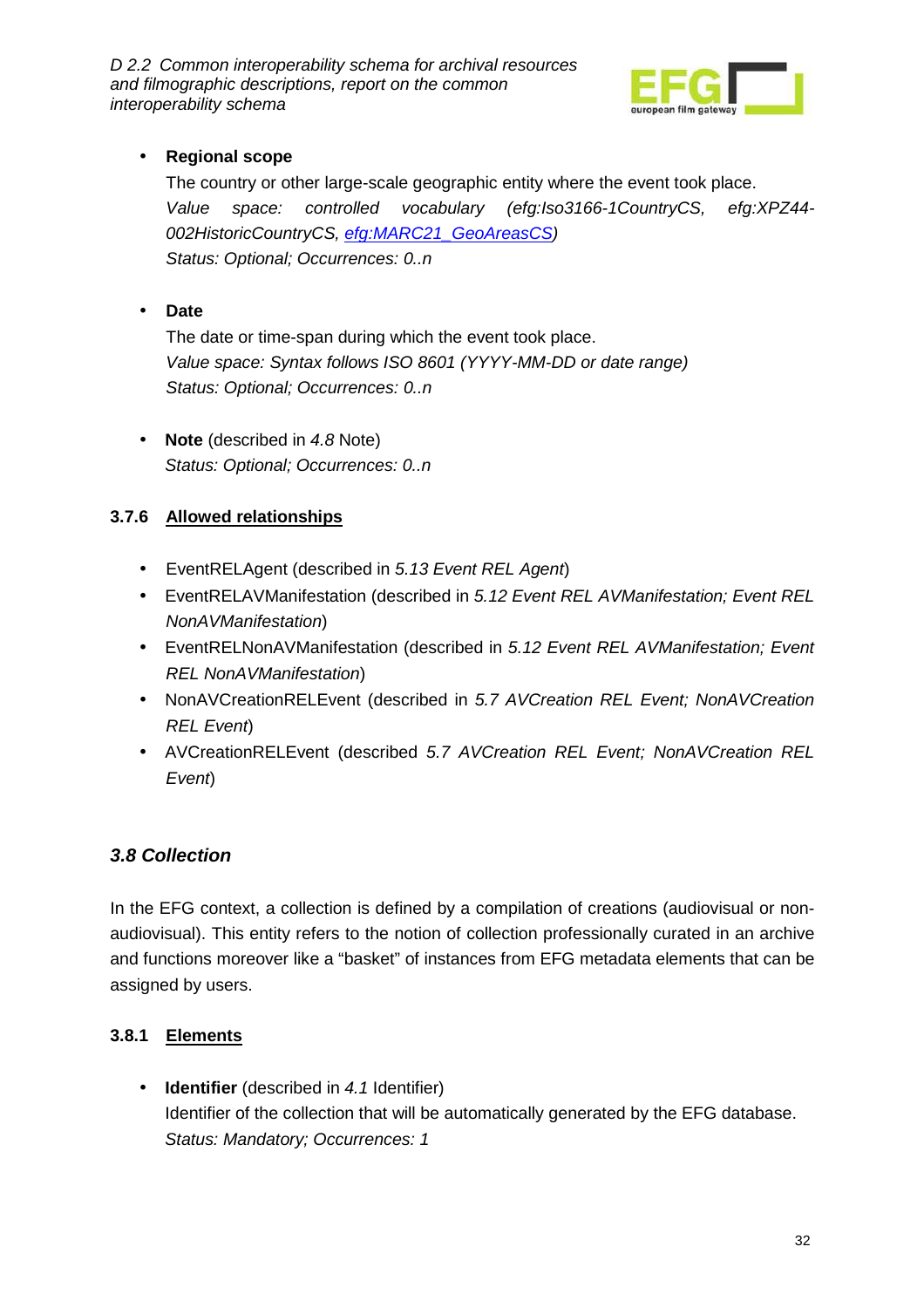

### • **Type**

This element specifies whether the collection has been curated by the archive or defined on the EFG level.

Value space: controlled vocabulary (efg:CollectionType)

- **Record Source** (described in 4.3 Record Source) Either the collection identifier in the content provider's database or the identifier generated on the EFG level. Status: Optional; Occurrences: 0..n
- **Title** A textual title of the archival collection or the EFG generated collection. Value space: text Status: Mandatory; Occurrences: 1
- **Description** (described in 4.6 Description) Status: Optional; Occurrences: 0..n
- **Note** (described in 4.8 Note) Status: Optional; Occurrences: 0..n

### **3.8.2 Allowed relationships**

- CollectionRELAVCreation (described in 5.9 Collection REL AVCreation; Collection REL NonAVCreation)
- CollectionRELNonAVCreation (described in 5.9 Collection REL AVCreation; Collection REL NonAVCreation)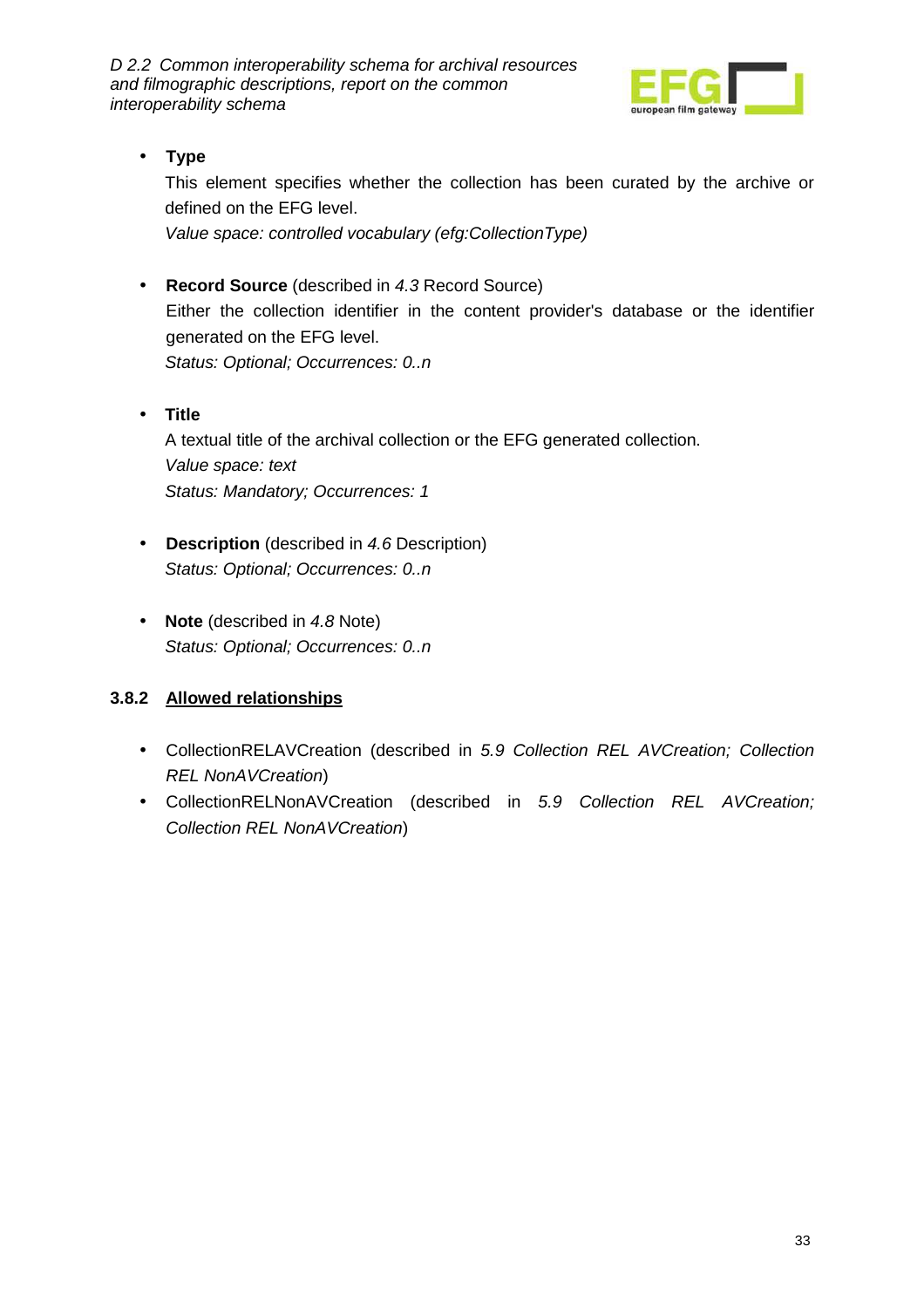

# **4 Common Elements**

These are complex elements that can occur as part of more than one major entity. This chapter defines all common elements of the EFG metadata model. Moreover, attributes and proposals for value spaces are given as in the previous chapter.

### **4.1 Identifier**

An unambiguous reference to the resource within a context specified by the schema element. This element was modelled by using prEN 15907:2009 clause 6.1. Value space: GUID or ID chosen from an external naming schema

Elements:

#### • **Scheme**

The scheme by which the EFG identifier will be generated. This can be an internationally known identification scheme, an XML namespace identifier, or a URN namespace (e.g. URN: UUID).

Value Space: controlled vocabulary (efg:IDScheme) Status: Mandatory; Occurrences: 1

### **4.2 Title**

Titles can occur several levels of description and can change during the lifecycle of a creation. Titles can be a word, phrase or character, naming the work, a group of works, a particular manifestation or an individual item. The title on the Creation level is a derivate of the best known manifestation title. Film titles in EFG will be managed through a common authority registry. The title element is modelled after the prEN 15907:2009 clause 6.3. Title is a wrapper element for all elements and attributes listed hereunder.

Attribute:

### • **Language**

The language of the title.

Value space: controlled vocabulary (efg:Iso639-1, efg:Iso639-2; if no value is available in the source archive, the value must be set to "unspecified") Status: Mandatory; Occurrences: 1

Elements:

• **Title Text** 

The textual expression of the title. Status: Mandatory; Occurrences: 1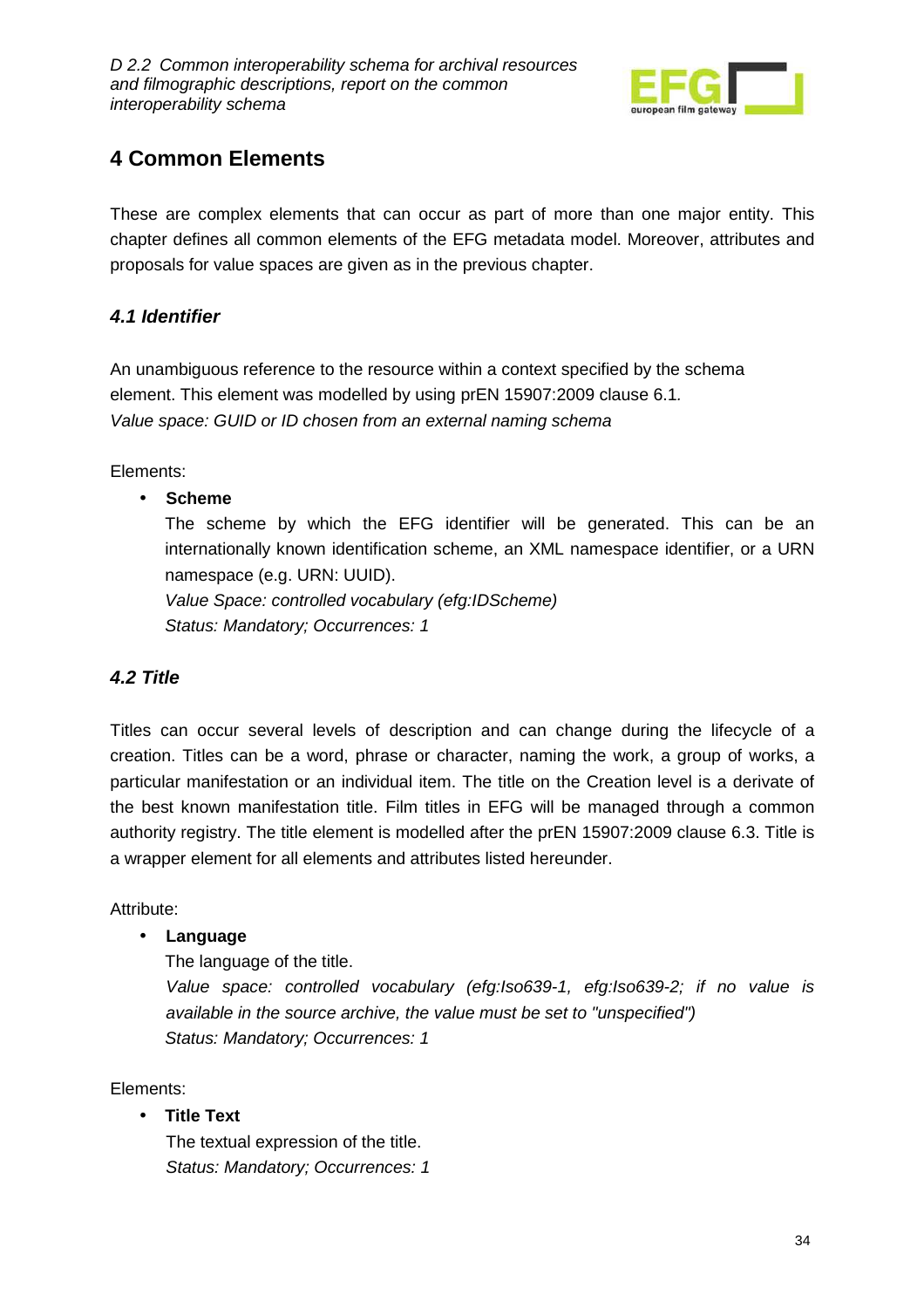

### • **Part designation**

A combination of the name of a structuring unit and the count value that identifies the current creation as an individual part of a complex work. For complex works with multi-level numberings (e.g. "Season 2, Episode 12"), an instance of this element should be created for each level. Non-numeric values such as letter symbols (e.g. "Part B" or calendar dates - e.g. "August 1956 issue") are permitted. Status: Optional; Occurrences: 0..1

#### Attributes:

• unit

The name of the unit that is represented within a series, serial, or multi-part work. Value space: controlled vocabulary (efg:AVTitleUnit)

• value

An ordinal number, numeration symbol, or date value that identifies the individual creation within a complex work.

Value space: text

#### • **Title relationship**

The type of relationship between the title and the entity to which it is assigned. Value space: controlled vocabulary (efg:AVTitleType OR NonAVTitleType) Status: Optional; Occurrences: 0..1

### • **Temporal scope**

For titles that were changed, or introduced after the date of issue, the time span in which the title was used should be indicated. Value space: Syntax follows ISO 8601 (YYYY-MM-DD) Status: Optional; Occurrences: 0..1

#### • **Geographic scope**

Indication to which region(s) the title applies if a work was distributed under different titles in distinct geographic regions.

Status: Optional; Occurrences: 0..n

Elements:

• Code Region code. Value space: controlled vocabulary (efg:Iso3166-1CountryCS, efg:XPZ44- 002HistoricCountryCS, efg:Marc21GeoAreaCS) Status: Optional; Occurrences: 0..n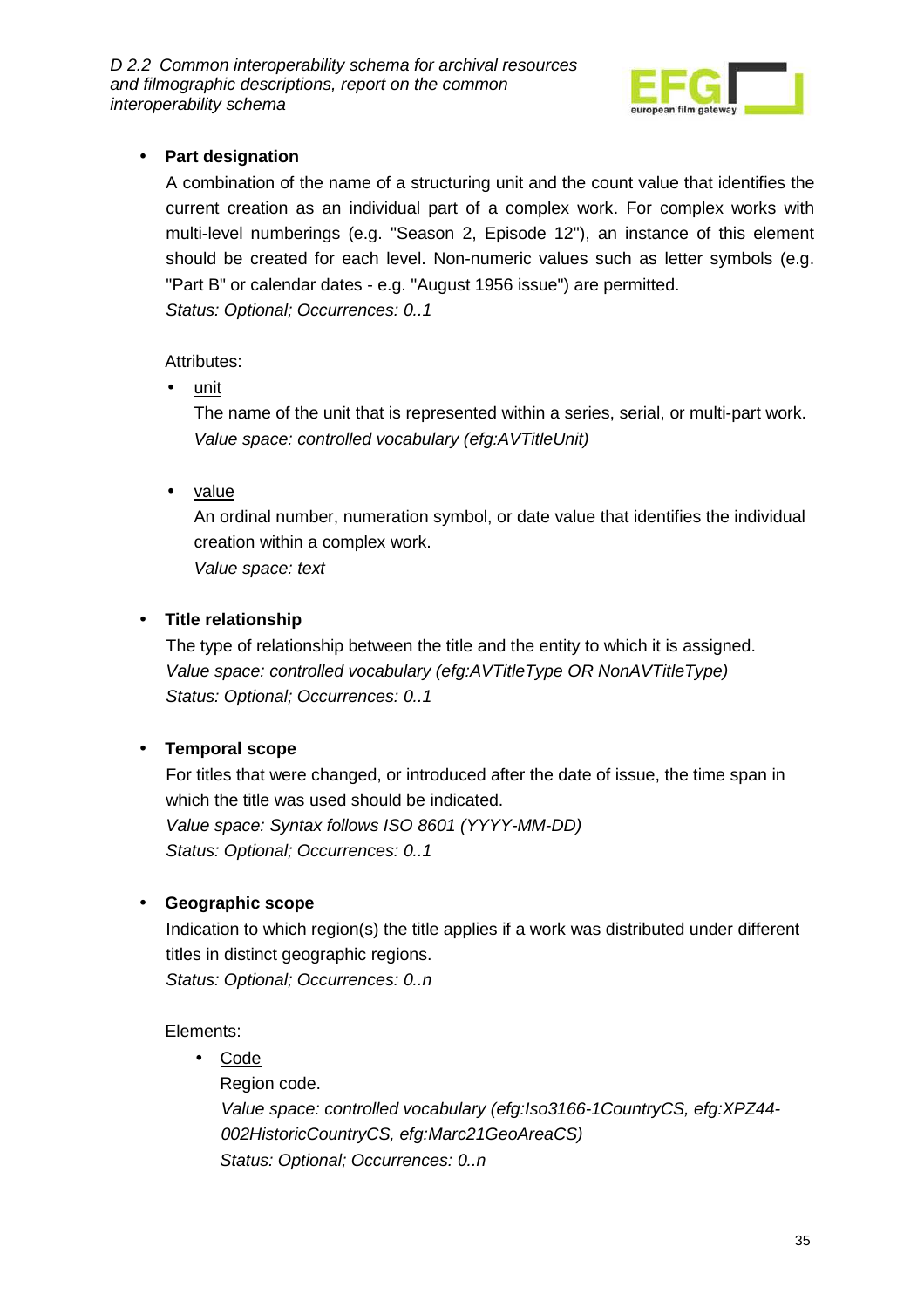

• Region name Name of a region or a country. Value space: controlled vocabulary (efg:Iso3166-1CountryCS, efg:XPZ44- 002HistoricCountryCS, efg:Marc21GeoAreaCS) Status: Optional; Occurrences: 0..n

### **4.3 Record Source**

A reference to the EFG content provider and the local IDs. This element was modelled by using prEN 15907:2009 clause 6.2. This is a wrapper element for all elements and attributes listed hereunder.

Elements:

#### • **Source ID**

The local identifier. Status: Optional; Occurrences: 0..1

• **Provider** 

The name of the archive supplying the record. Value space: controlled vocabulary (efg:ProviderNameID) Status: Mandatory; Occurrences: 1

#### Attributes:

**Identifier** 

An unambiguous reference to the archive supplying the record. This is preferably the institution's identifier, which is registered by the ISIL agency. If the institution is not registered, then the official acronym of the institution will be sufficient. Value Space: controlled vocabulary (efg:ProviderNameID) Status: Mandatory; Occurrences: 1

• Identification scheme

Name of the registration scheme encoding the institution name. Value space: controlled vocabulary ("ISIL" or "Institution acronym" chosen from efg:IDScheme) Status: Mandatory; Occurrences: 1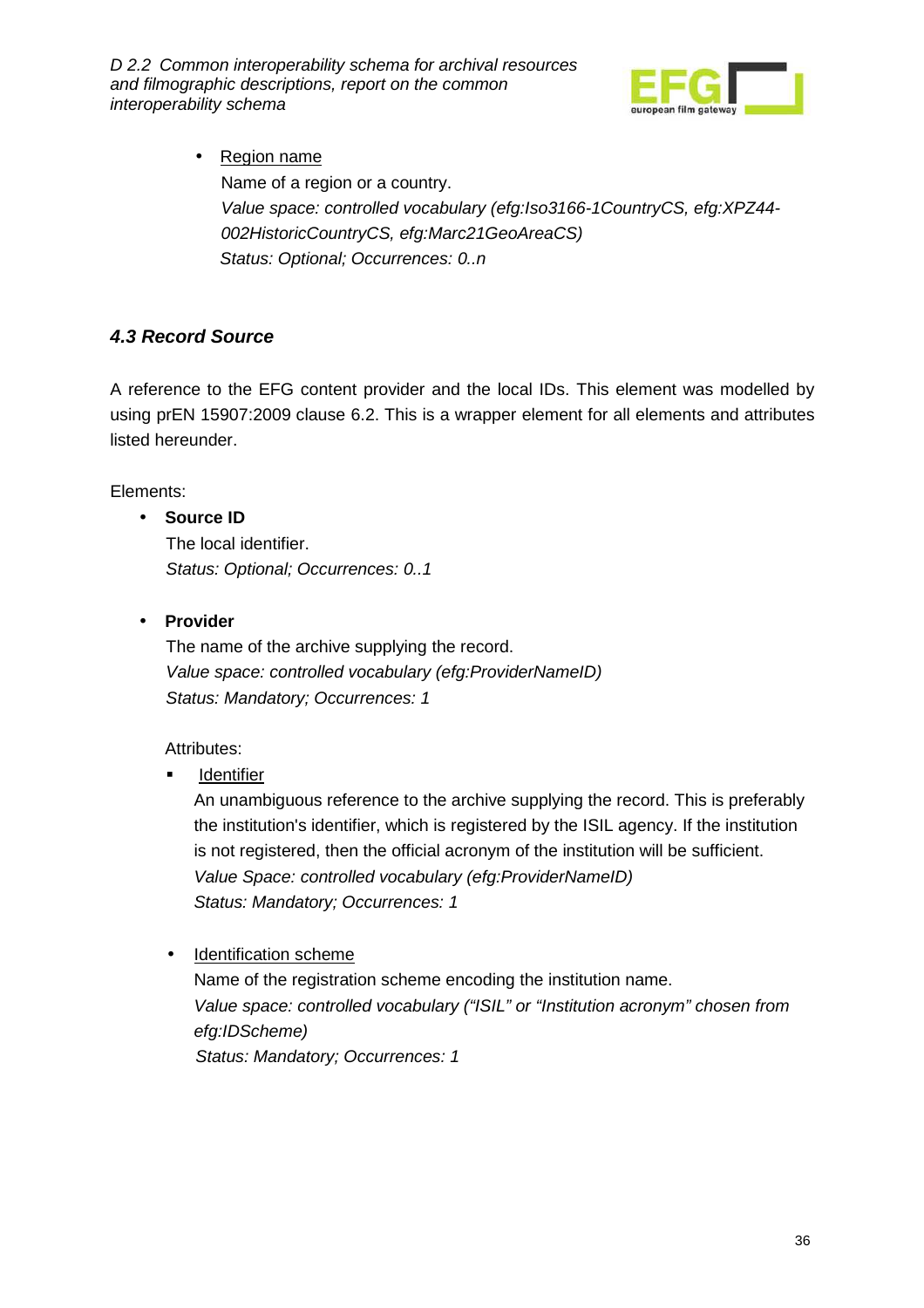

### **4.4 Format**

The description of the physical artefact or digital file on which an audiovisual manifestation is fixed. This is a wrapper element for all elements and attributes listed hereunder. This element was modelled by using prEN 15907:2009 clause 6.7.

Elements:

• **Digital format**

The format of the digital file. Status: Optional; Occurrences: 0..1

Elements:

• Container

A container or wrapper format is a file format, or often a stream format whose specifications regard only the way data are stored but not coded within the file. Value space: controlled vocabulary (RFC 2049 (MIME types), efg:FileFormatCS) Status: Optional; Occurrences: 0..1

• Coding

Specifies the codification of the data. Value space: controlled vocabulary (RFC 2049 (MIME types), efg:FileFormatCS) Status: Optional; Occurrences: 0..1

• OriginalStatus

Specifies if the object is originally digital or derived from a physical object. Value space: controlled vocabulary (efg:ObjectStatus) Status: Optional; Occurrences: 0..1

### • **Carrier type**

The manifestation's physical carrier. Digital manifestations may be bound to a physical carrier (e.g.: "DVD") or exist without a defined carrier (e.g. "online streaming media", "podcasts") Value space: controlled vocabulary (efg:CarrierType)

Status: Optional; Occurrences: 0..1

• **Gauge** 

The width of the film stock or other carrier (such as magnetic tape) used for the manifestation. Should include value and unit (e.g. "35 mm", "1/2 inch" etc) Value space: controlled vocabulary (efg:Gauge) Status: Optional; Occurrences: 0..1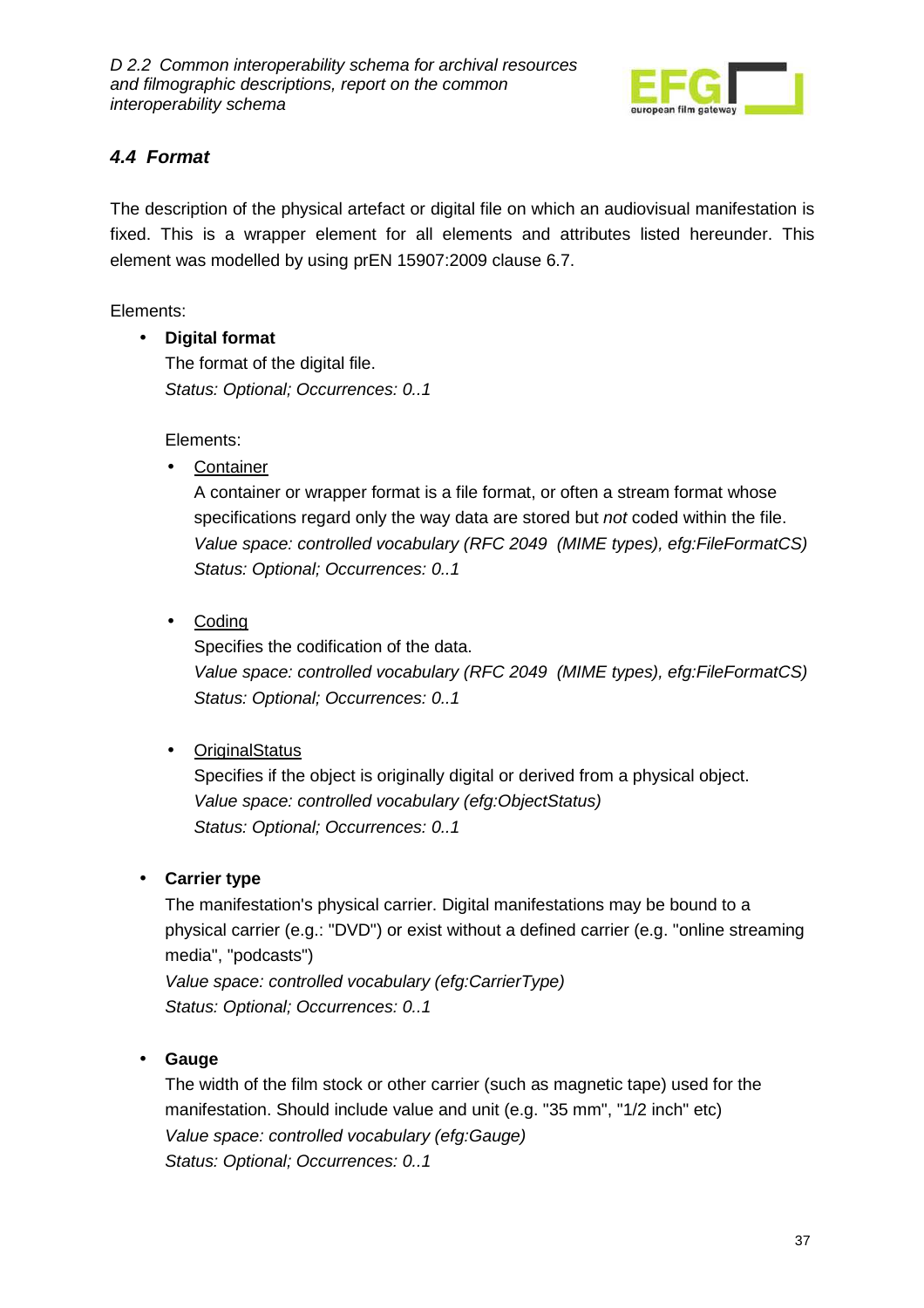

#### • **Aspect ratio**

The ratio between width and height of the image. Value space: text (numeric values or names, e.g. "full frame", "Cinemascope") Status: Optional; Occurrences: 0..1

#### • **Sound**

The name of the system by which sound is recorded either on the carrier, on a separate medium, or as part of the digital encoding (e.g. Western Electric (Westrex) Movietone, RCA Photophone, Tobis, Dolby Digital, etc.).

Value space: text

Status: Optional ; Occurrences: 0..1

Attributes:

- hasSound A boolean value indicating if the manifestation includes recorded sound Value space: "true", "false"
- Recording system A boolean value indicating if the system and/or method was used for the primary recording. Value space: "true", "false"

#### • **Colour**

The name of the colour system or process. For digital formats the name of the colour space. For analogue video the name of video colour system. Value space: text or controlled vocabulary (efg:Colour) Status: Optional; Occurrences: 0..1

### **4.5 Keywords**

A term or set of vocabulary terms describing the content of an audiovisual or non-audiovisual creation. This can be keywords or other vocabularies to describe subjects. Controlled and uncontrolled terms can be used together, but not within a single set of terms. Likewise, if more than one controlled vocabulary is used, then terms from each of these must be contained in a separate instance of this element. A separate instance is also required for each language if terms in more than one language are taken from a multilingual vocabulary. This is a wrapper element for all elements and attributes listed hereunder. This element was modelled by using prEN 15907:2009 clause 6.16.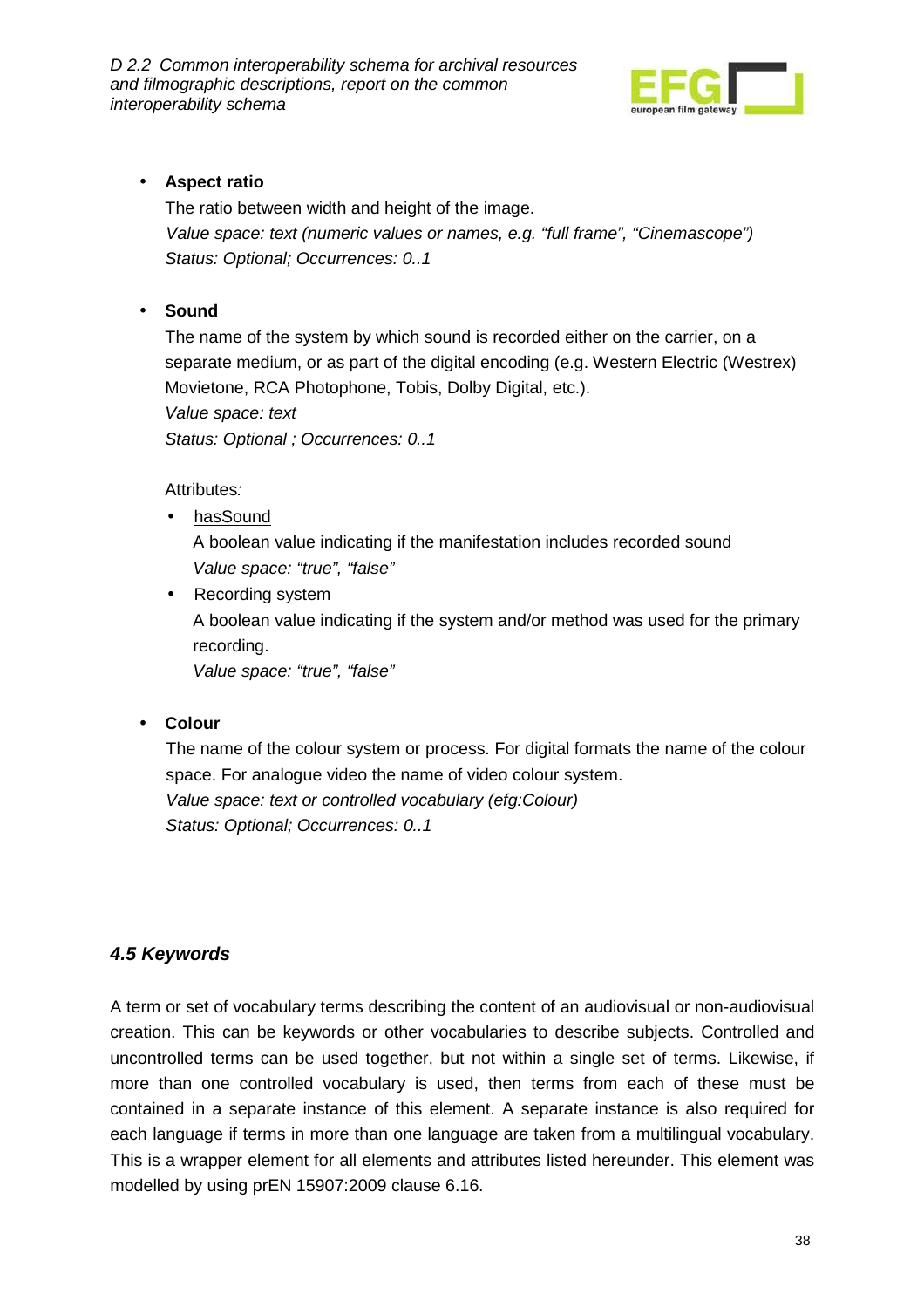

Attributes:

### • **Language**

The language of the content of each subject. Can be omitted if the language is evident from the scheme.

Value space: controlled vocabulary (efg:Iso639-1LanguageCS, efg:Iso639- 2LanguageCS)

• **Type** 

Type of information described by the keywords (e.g. "Person", "Subject" , "Genre", "Category".

Value space: controlled vocabulary (efg:KeywordType)

### • **Scheme**

A unique identifier denoting the controlled vocabulary (preferably URI). If the subject terms are not from a controlled vocabulary, the value of this element should be set to "uncontrolled".

Value space: controlled vocabulary (efg:IDScheme)

Elements:

• **Term** 

An element containing a single term. This can be the textual value of the term. For non-textual terms the classification codes, preferably a combination of the code and the verbal class description should be indicated.

Value space: text or controlled vocabulary (If no value is available in the source archive, the value must be set to "not available in the source archive".) Status: Mandatory; Occurrences: 1..n

Attributes:

 $\bullet$  ID

A non-text identifier that can be combined with scheme ID from a unique resource identifier for the term within a controlled vocabulary.

### **4.6 Description**

Textual descriptions include synopses, plot summaries, reviews, transcripts or shot lists. They can occur in more than one language and they can have statements of authorship or references to external resources. This element was modelled by using prEN 15907:2009 clause 6.17.

Value space: text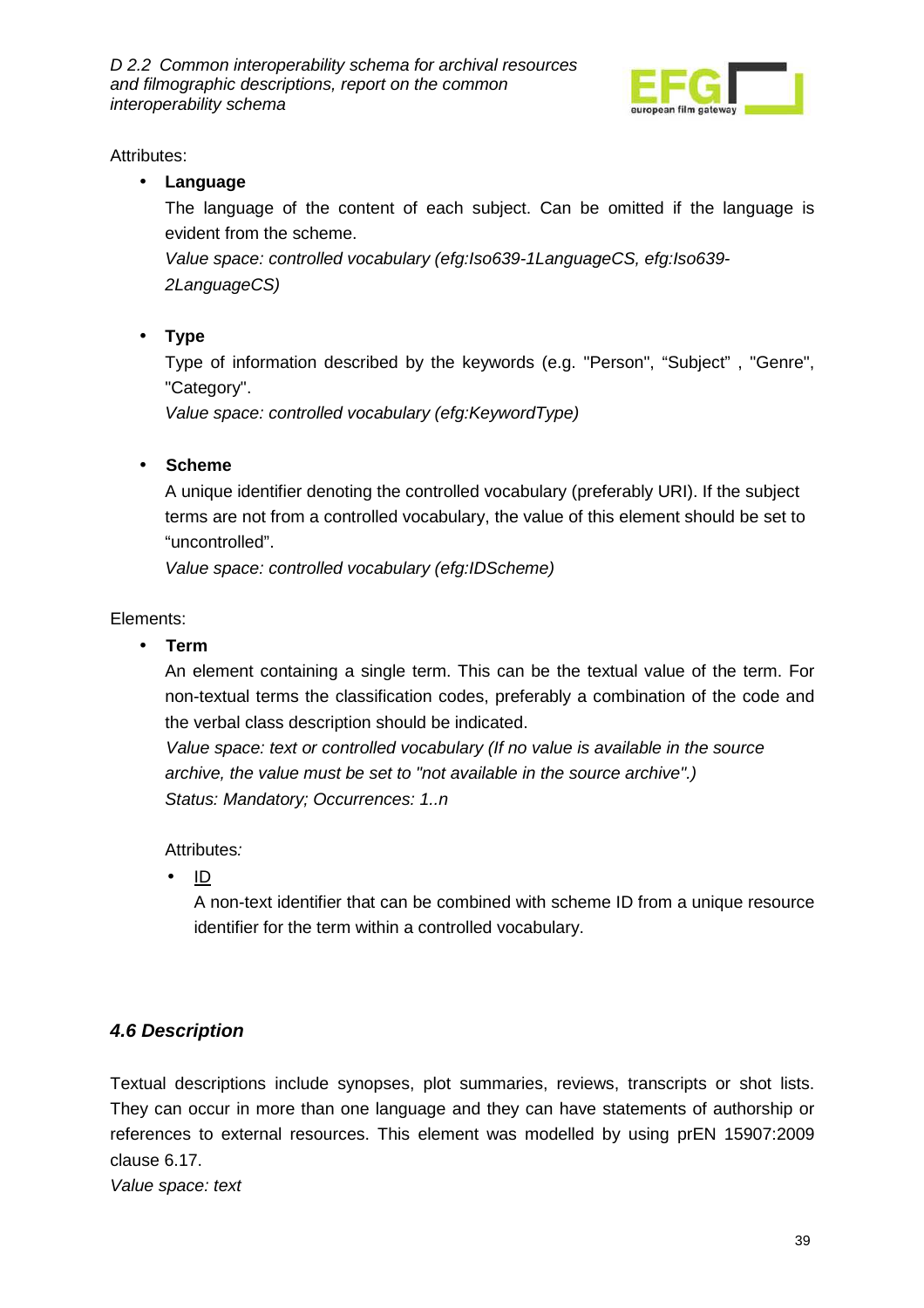

#### Attributes:

### • **Language**

The language of the description text. Value space: controlled vocabulary (efg:Iso639-1LanguageCS, efg:Iso639- 2LanguageCS)

• **Type** 

A keyword denoting the type of description. Value space: controlled vocabulary (efg:DescriptionType)

#### • **Source**

Either the name of the institution or a URI identifying the source directly or via a reference system such as an on-line catalogue. Value space: text or URI

### **4.7 User Tag**

This is a tag created by the user through the EFG interface.

Attributes:

#### • **Language**

 This indicates the language of the tag. Value space: controlled vocabulary (efg:Iso639-1LanguageCS, efg:Iso639- 2LanguageCS)

#### • **Creator**

 This indicates the ID of the user that has created the tag. Value space: text

• **Date** 

 This indicates the date on which the tag has been created. Value space: syntax follows ISO 8601 ("YYYY-MM-DD")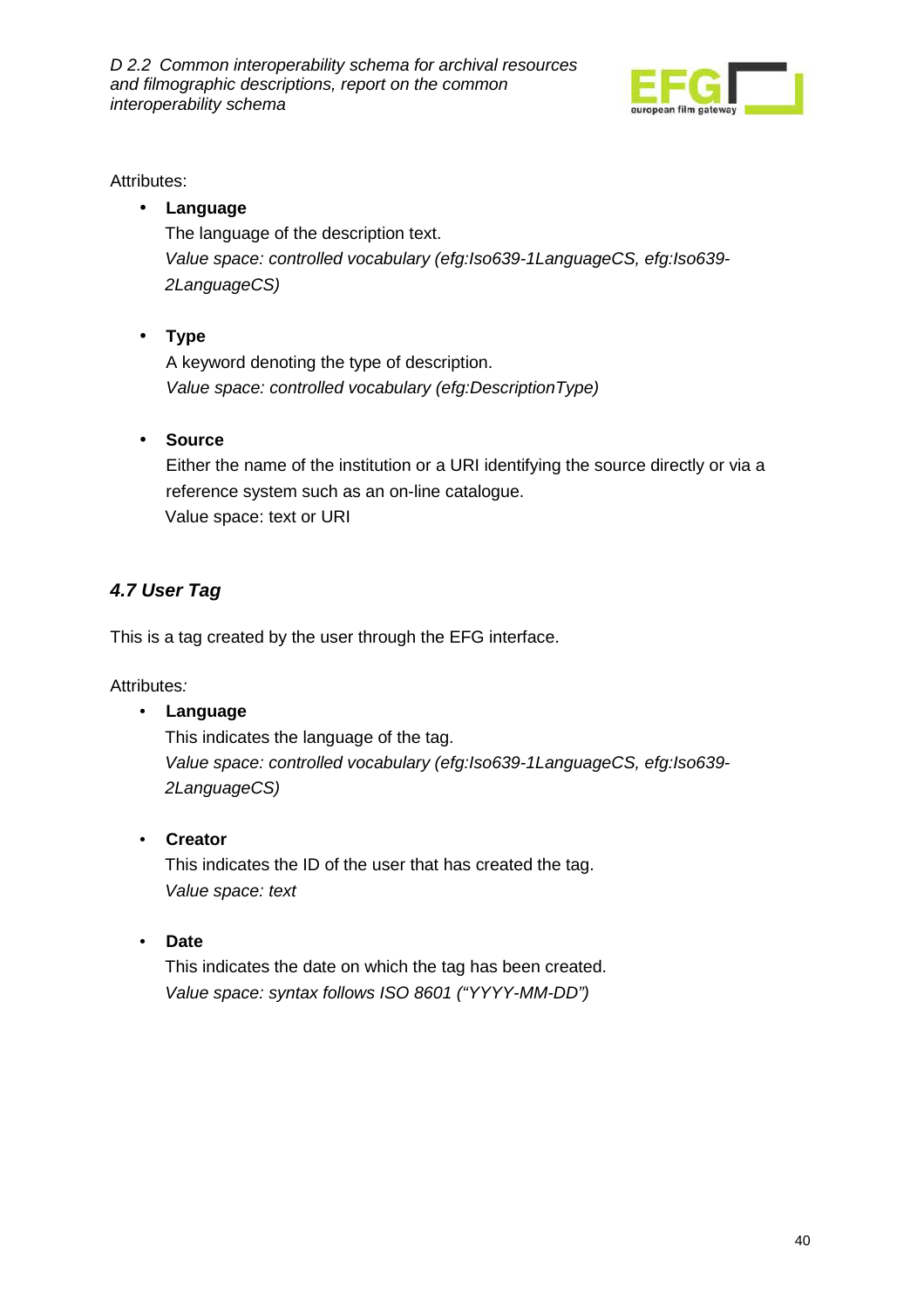

### **4.8 Note**

This element includes all data derived from content providers, that cannot fit into other elements.

Attributes:

• **Source** 

This attribute specifies the source that produced the note element. Value space: text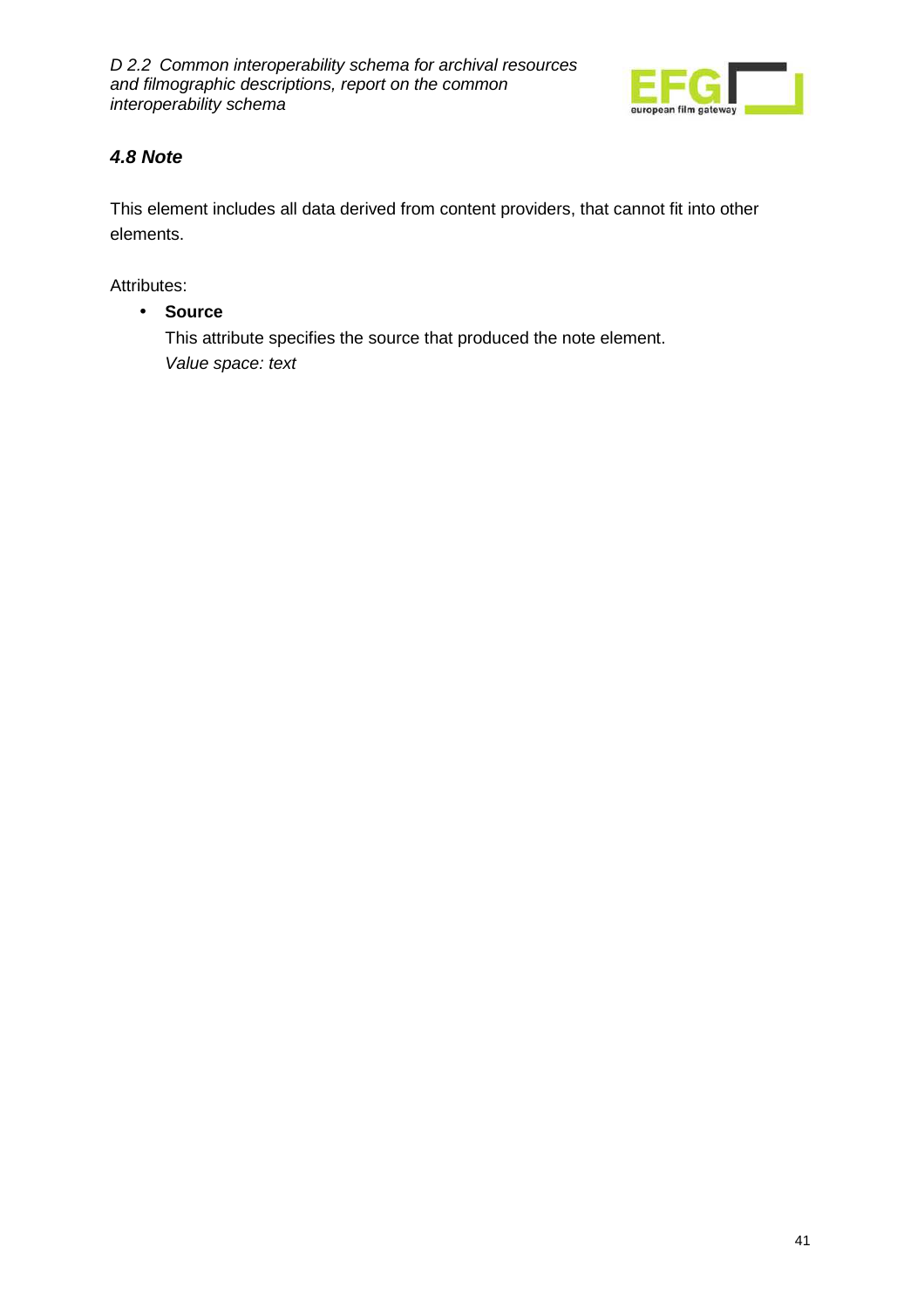

### **4.9 Segmentation**

 $\overline{a}$ 

A segment is defined as a sequential part of a time-based medium, thus of an audiovisual manifestation. In contrast to semantically defined sequences (e.g. news item in a newsreel) this entity allows for structural divisions of audio-visual content (e.g. time points in a media stream from which frames have been taken). This element is subject to further specification. Segments should at least have an individual identifier (ID), a start and an end frame but also parts of the MPEG-7 $^7$  standard could be applied.

 $7$  ISO 15938. URLs to the documentation of this metadata standard: http://www.chiariglione.org/mpeg/standards/mpeg-7/mpeg-7.htm; http://www.m4if.org/resources.php#Section40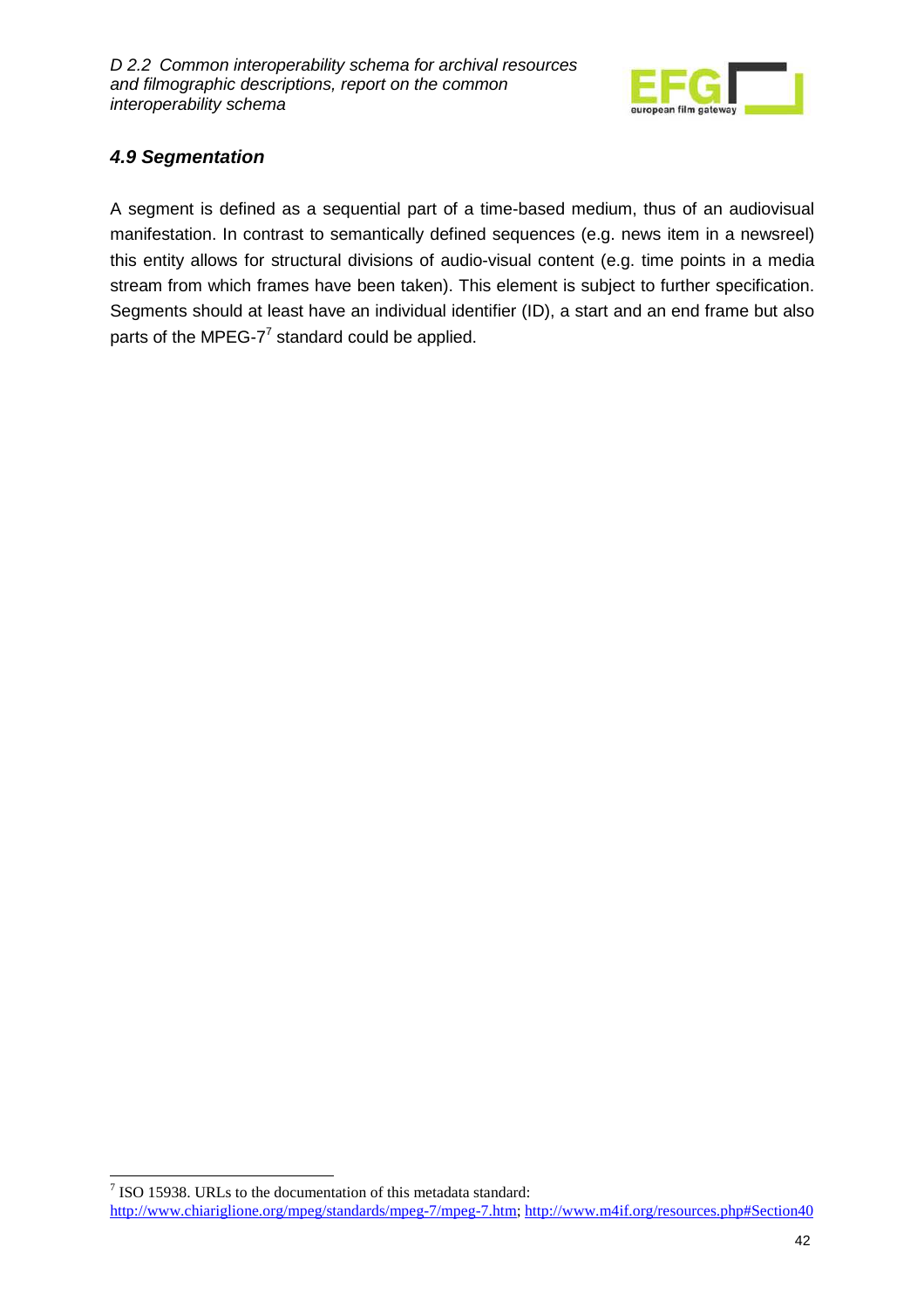

# **5 Relation Definition**

This chapter specifies the relationships that can occur between entities. For each relation the cardinality restriction is indicated. Moreover, this chapter lists the relationships with a type attribute for values that define the semantics of the relationships. These values will be taken from controlled vocabularies which specify a forward and inverse form of the relationship, and possible restrictions depending on the classes of entities for which the relationship is valid.

# **5.1 AVCreation REL Agent ; NonAVCreation REL Agent; AVManifestation REL Agent ; NonAVManifestation REL Agent**

An agent could be an actor and at the same time a director, but it could happen for an AVCreation he is just one of this. This relation, using the type attribute, specifies which relationship exists between a particular Agent and an AVCreation/NonAVCreation or an AVManifestation/NonAVManifestation.

Cardinality: n..m

Attribute:

• **Type**  A keyword denoting the type of relation between the AVCreation/AVManifestation/NonAVCreation/NonAVManifestation and the Agent. Value Space: Type vocabulary (efg:AgentRelation) Status: Mandatory; Occurrences: 1

### **5.2 AVCreation REL AVCreation**

An AVCreation could be a part of another AVCreation or the two could share the same content. This relation, using the type attribute, specifies which relationship exists between a particular AVCreation and another one.

Cardinality: n..m

Attribute:

• **Type** 

A keyword denoting the type of relation between an AVCreation and another. Value Space: Type vocabulary (efg:AVCreationRelation) Status: Mandatory; Occurrences: 1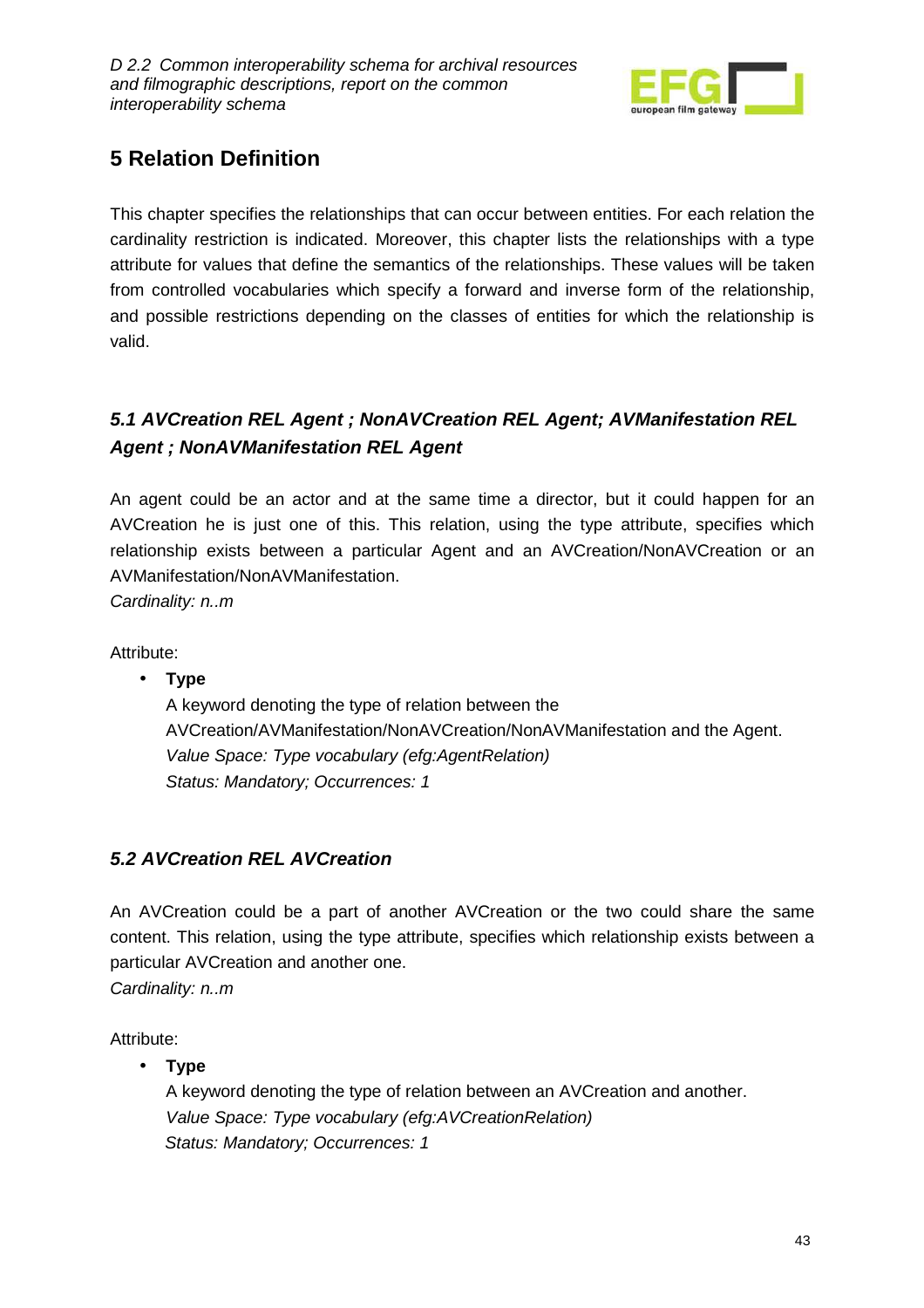

### **5.3 NonAVCreation REL NonAVCreation**

A NonAVCreation could be a part of another NonAVCreation or the two could share the same content. This relation, using the type attribute, specifies which relationship exists between a particular NonAVCreation and another one. Cardinality: n..m

Attribute:

• **Type** 

A keyword denoting the type of relation between a NonAVCreation and another NonAVCreation.

Value Space: Type vocabulary (efg:NonAVRelatedToNonAV) Status: Mandatory; Occurrences: 1

### **5.4 Agent REL Agent**

An Agent could be a parent of another Agent or the two could be the owner of a company. This RelatedToAgent, using the type attribute, specifies which relationship exists between a particular Agent and another one.

Cardinality: n..m

Attribute:

• **Type** 

A keyword denoting the type of relation between an Agent and another one. Value Space: Type vocabulary (efg:AgentRelatedToAgent) Status: Mandatory; Occurrences: 1

### **5.5 Agent REL Item**

An agent could be an actor and at the same time a director, but it could happen for an Item he is just one of this. This relation, using the type attribute, specifies which relationship exists between a particular Agent and an Item.

Cardinality: n..m

Attribute:

• **Type** 

A Keywords denoting the type of relation between an Agent and an Item. Value Space: Type vocabulary (efg:AgentRelation) Status: Mandatory; Occurrences: 1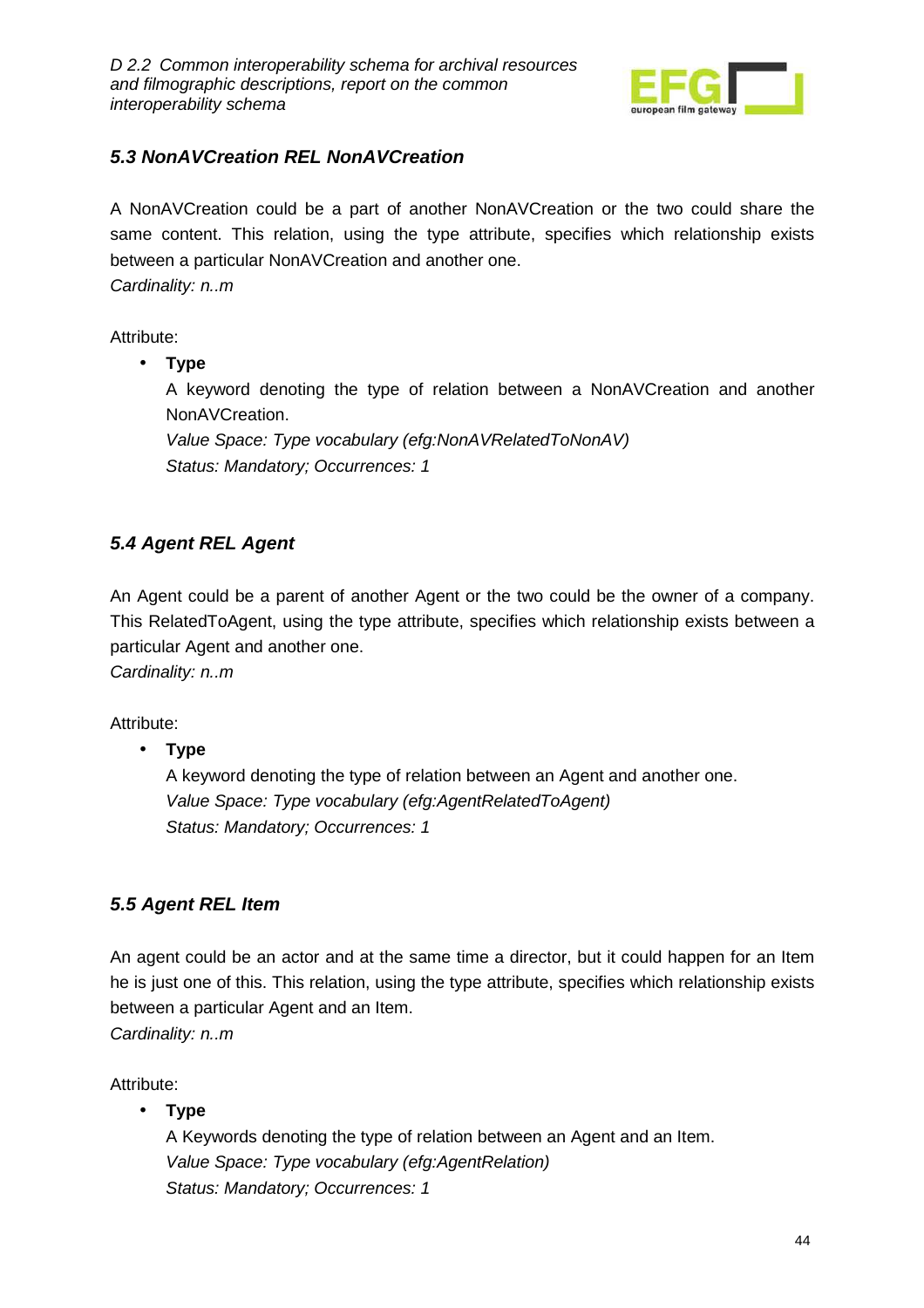

### **5.6 AVCreation REL NonAVCreation**

An AVCreation could have documentation related, as article on newspaper or poster. This relation, using the type attribute, specifies which relationship exists between a particular AVCreation and a NonAVCreation.

Cardinality: n..m

Attribute:

• **Type** 

A Keywords denoting the type of relation between the AVCreation and a NonAVCreation.

Value Space: Type vocabulary (efg:NonAVRelatedToAV) Status: Mandatory; Occurrences: 1

### **5.7 AVCreation REL Event; NonAVCreation REL Event**

An AVCreation or a NonAVCreation can be related to a specific Event. This relationship has no attribute.

Cardinality: n..m

### **5.8 AVCreation REL AVManifestation; NonAVCreation REL NonAVManifestation**

This relationship relates an AVCreation/NonAVCreation to its AVManifestation/ NonAVManifestation. This relationship has no attribute. Cardinality: 1..n

Attribute:

• Type

A Keywords denoting the type of relation between the AVCreation and an AVManifestation.

Value Space: Type vocabulary (efg:AVManifestationRelation) Status: Mandatory; Occurrences: 1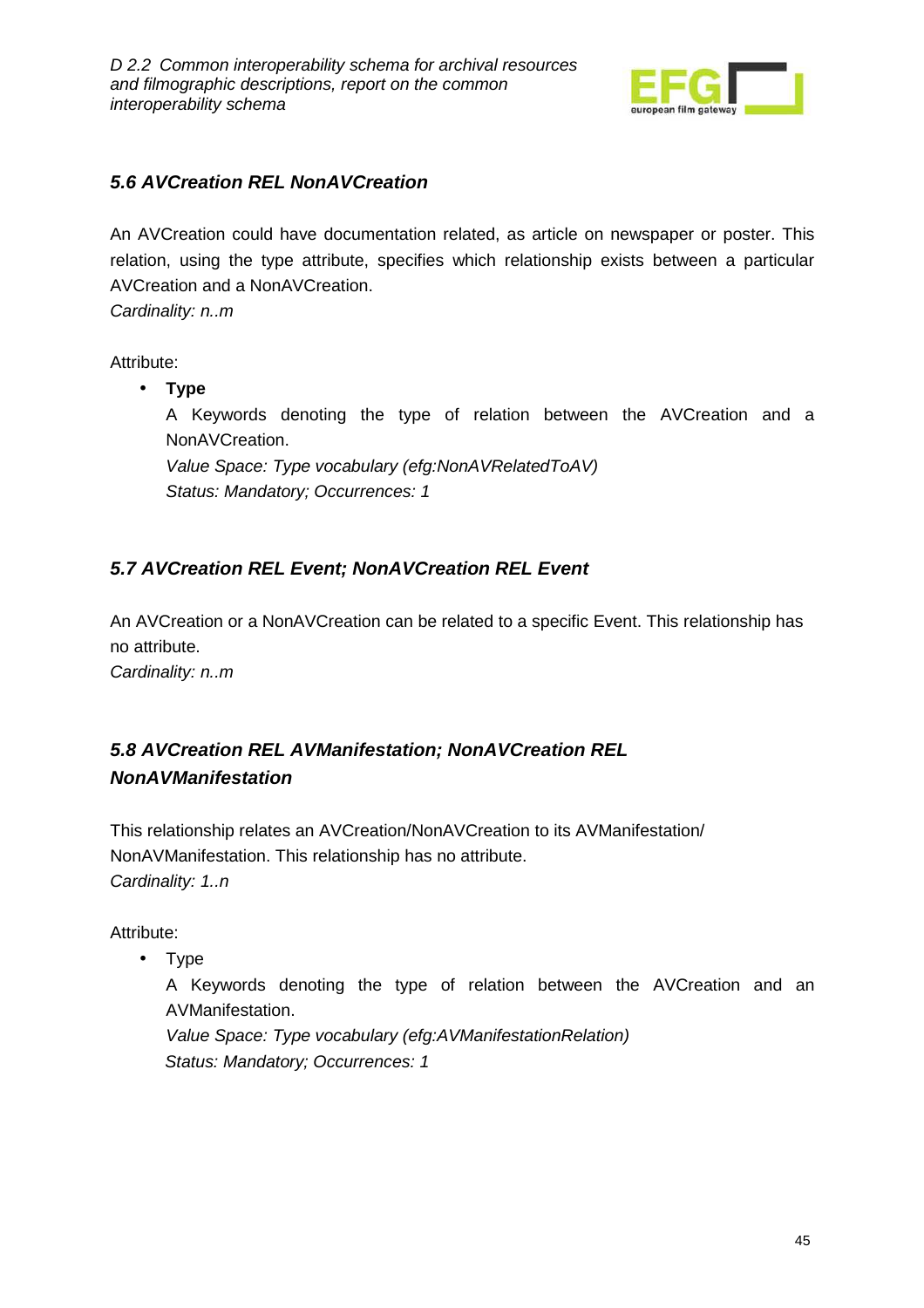

### **5.9 Collection REL AVCreation; Collection REL NonAVCreation**

This relationship relates a Collection to the AVCreation/NonAVCreation that composes it. This relationship has no attribute. Cardinality: n..m

### **5.10 AVManifestation REL Item; NonAVManifestation REL Item**

This relationship relates an AVManifestation/NonAVManifestation to the Item related. This relationship has no attribute.

Cardinality: 1..n

### **5.11 AVManifestation REL Agent; NonAVManifestation REL Agent**

This relationship relates an AVManifestation/NonAVManifestation to the Agent related. This relationship has no attribute.

Cardinality: n..m

Attribute:

• Type

A Keywords denoting the type of relation between the AVManifestation or NonAVManifestation and an Agent.

Value Space: Type vocabulary (efg:AgentRelation) Status: Mandatory; Occurrences: 1

### **5.12 Event REL AVManifestation; Event REL NonAVManifestation**

This relationship relates an Event with an AVManifestation/NonAVManifestation related. This relationship has no attribute. Cardinality: n..m

### **5.13 Event REL Agent**

This relationship relates an Event with an Agent related. This relationship has no attribute. Cardinality: n..m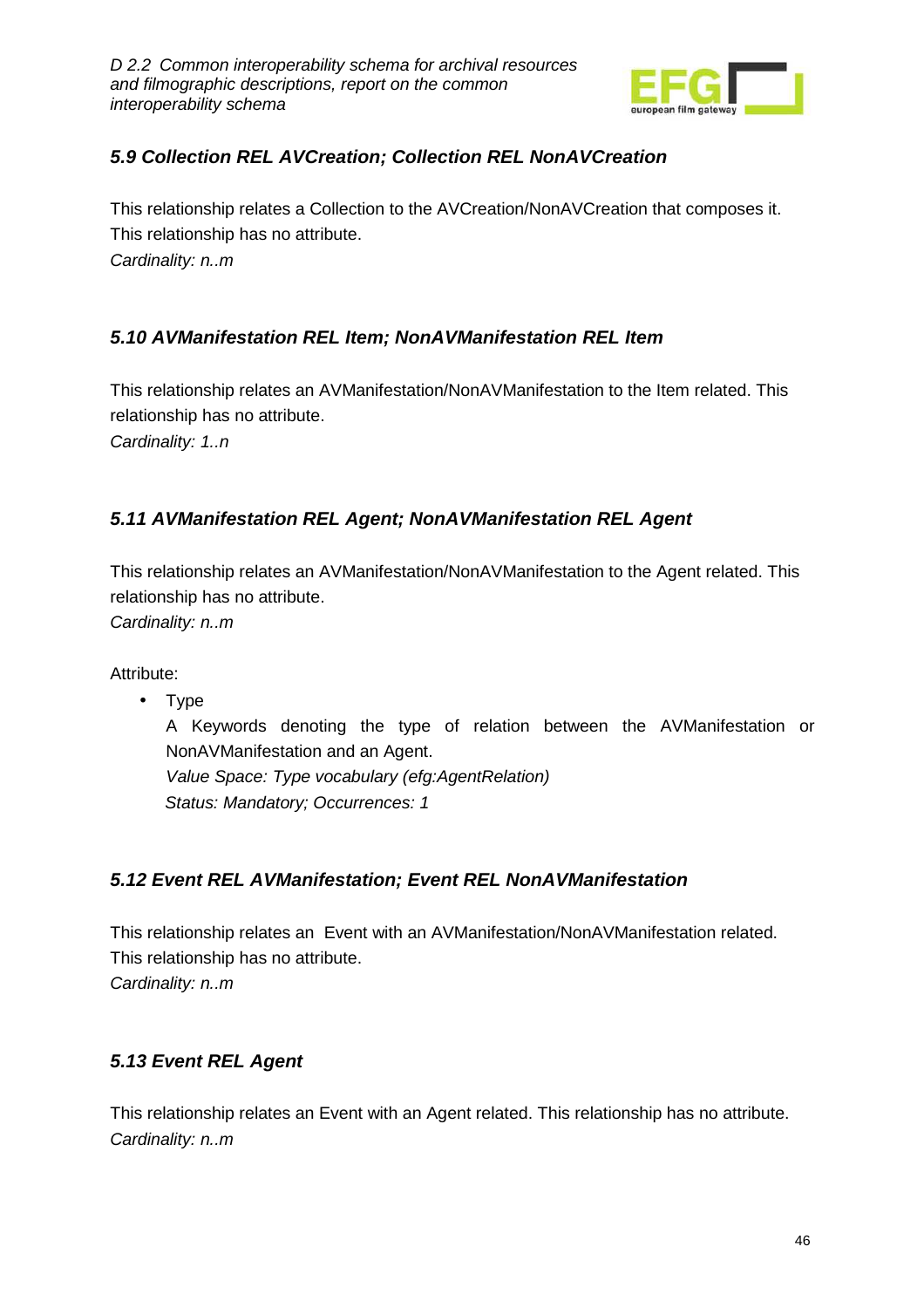

# **6 Document History**

| <b>Version</b> | <b>Author</b>                                                                                               | <b>Updated</b> | <b>Comments</b>                                                                                                                                                                                                                                   |
|----------------|-------------------------------------------------------------------------------------------------------------|----------------|---------------------------------------------------------------------------------------------------------------------------------------------------------------------------------------------------------------------------------------------------|
| 0.1            | <b>Franca Debole</b>                                                                                        | 2009-03-05     | Draft in excel file                                                                                                                                                                                                                               |
| 0.2            | <b>Franca Debole</b>                                                                                        | 2009-03-13     | Draft in excel file                                                                                                                                                                                                                               |
| 0.3            | <b>Franca Debole</b>                                                                                        | 2009-05-06     | Draft in excel file                                                                                                                                                                                                                               |
| 1.0            | Detlev Balzer, Georg<br>Eckes, Marco<br>Rendina, Pasquale<br>Savino, Franca<br>Debole, Francesca<br>Schulze | 2009-05-09     | Textual version after WP 2 leader meeting in<br>Pisa on 16. April. Release to EFG content<br>providers during WG 3 workshop in<br>Copenhagen on 11 May.                                                                                           |
| 1.3            | Franca Debole,<br>Pasquale Savino,<br>Detlev Balzer, Marco<br>Rendina, Francesca<br>Schulze                 | 2009-06-10     | Revisions after WG 3 workshop in Copenhagen.                                                                                                                                                                                                      |
| 2.0            | Franca Debole,<br>Pasquale Savino,<br>Detlev Balzer et. al.                                                 | 2009-06-24     | 1 <sup>st</sup> Public Release. This document was<br>submitted to the EC as Deliverable 2.2. The<br>EDL staff commented and approved this<br>document (Go Sogimoto, Stephan Gradmann).<br>Related document:<br>- Tabular Overview V1 (2009-07-14) |
| 3.0            | Franca Debole,<br>Pasquale Savino,<br>Francesca Schulze                                                     | 2009-07-16     | Related document:<br>- XSD V 3.0 (2009-07-20)                                                                                                                                                                                                     |
| 3.1            | Franca Debole,<br>Pasquale Savino,<br>Francesca Schulze                                                     | 2009-08-19     | Related document:<br>- XSD V 3.1 (2009-09-01)                                                                                                                                                                                                     |
| 3.2            | Franca Debole,<br><b>Francesca Schulze</b>                                                                  | 2009-09-04     | Stable version of the EFG schema after meeting<br>CNR-ISTI and DIF meeting in Pisa.<br>- XSD V 3.2 (2009-09-22)<br>- Tabular Overview V2                                                                                                          |
| 3.2.2          | Francesca Schulze                                                                                           | 2009-11-24     | Same textual version as 3.2 with references to<br>controlled EFG vocabularies for the respective<br>metadata elements.<br>- XSD V 3.2 (2009-09-22)<br>- Tabular Overview V2                                                                       |
| 3.2.3          | <b>Franca Debole</b><br>Francesca Schulze                                                                   | 2010-04-14     | Minor changes in textual version: references to<br>the applied clauses from the preEN 15907:2009<br>standard updated.                                                                                                                             |